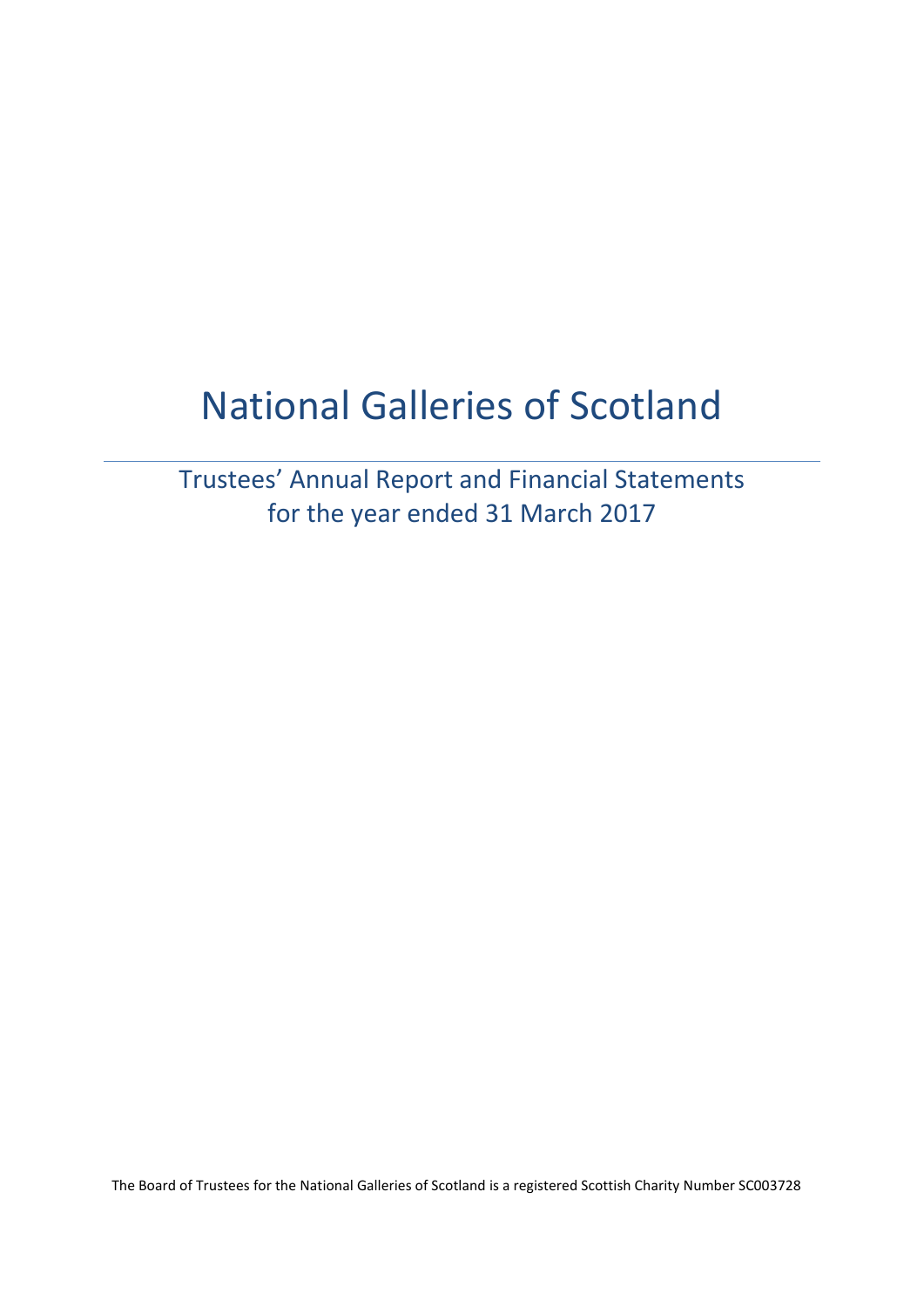## **TRUSTEES' ANNUAL REPORT AND FINANCIAL STATEMENTS FOR THE YEAR ENDED 31 MARCH 2017**

| INDEPENDENT AUDITORS' REPORT TO THE MEMBERS OF THE NATIONAL GALLERIES OF SCOTLAND, THE |  |
|----------------------------------------------------------------------------------------|--|
| CONSOLIDATED STATEMENT OF FINANCIAL ACTIVITIES FOR THE YEAR ENDED 31 MARCH 2017 31     |  |
|                                                                                        |  |
|                                                                                        |  |
| CONSOLIDATED STATEMENT OF CASH FLOWS FOR THE YEAR ENDED 31 MARCH 2017  34              |  |
|                                                                                        |  |
|                                                                                        |  |
|                                                                                        |  |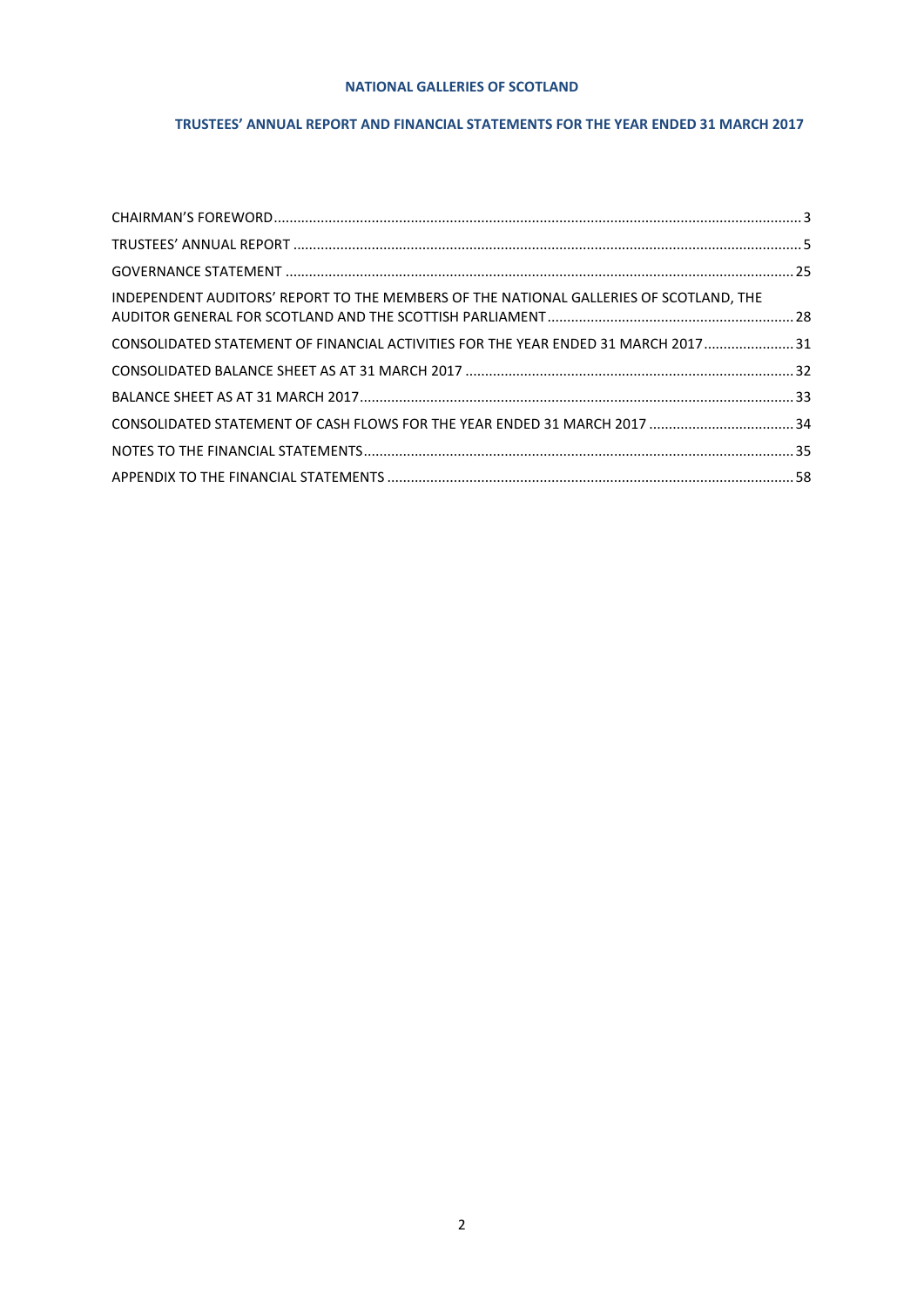#### **TRUSTEES' ANNUAL REPORT AND FINANCIAL STATEMENTS FOR THE YEAR ENDED 31 MARCH 2017**

## **Chairman's Foreword**

<span id="page-2-0"></span>The financial year ending March 2017 was an outstanding year for the National Galleries of Scotland. Once again we had a record number of visitors to our Edinburgh sites, this year reaching over 2.4m. This was in part due to our highly successful exhibitions programme, the highlight of which was Inspiring Impressionism: Daubigny, Monet & Van Gogh at the Scottish National Gallery in summer 2016. Other successful exhibitions included Surreal Encounters, Karla Black & Kishio Suga and Joan Eardley all at the Scottish National Gallery of Modern Art and Facing the World: Self Portraits at the Scottish National Portrait Gallery.

We have continued to develop our international connections and it is worth noting that three of our exhibitions were in collaboration with Galleries across Europe. Art is a very global community and we are currently assessing the impact Brexit may have on our relationships with galleries, funders, visitors and staff of whom some 15% are non UK EU Nationals. We will be working hard to ensure that these relationships are maintained in the best possible way.

We have continued to develop our touring programme, including ARTIST ROOMS, reaching communities across the UK and beyond. We have 41 artists now represented in the ARTIST ROOMS collection and together with the Tate and our partner galleries the collection has been seen by more than 40 million visitors since its launch in 2009.

During the year we acquired a number of works of art, the most significant of which was undoubtedly *The Monarch of the Glen* by Sir Edwin Landseer. Following a major public fundraising campaign at the start of 2017, we were fortunate to raise enough to keep this magnificent and iconic picture in Scotland. We also acquired *On Form and Fiction* by Steven Campbell, a popular room of pictures which was displayed as part of the GENERATION project in 2014.

The excellent work to digitise the entire collection continues and should be complete in 2019, thanks in part to the HLF Skills for the Future trainees. The second tranche of trainees, who are working towards Scottish Qualification Authority qualification in Collections Digitisation and the Certificate of Work Readiness award under the guidance of NGS, started in 2016. By March 2017 we had digitised 45,000 works from the collection, with the assistance of the first tranche of trainees who graduated in March 2016, and launched our new collection on-line website.

Our two major capital projects continue to progress. Work towards the transformation of the Scottish National Gallery continues despite a delay due to the challenges of the site which is over the main railway tunnel into Waverley Station. It had been hoped to finish the project in 2019 but it has been necessary to redesign aspects of the building plans to reduce both risk and cost. Work also continues on the National Collection Facility plans at Granton following the appointment of the design team.

During the year the NGS has been implementing a new strategy focusing on one national collection rather than a number of gallery-specific collections. This is a much needed response to the way the collection is now being used not just to provide displays and exhibitions at our three Edinburgh sites but also how the collection is used across the country, internationally and on line. We also want to use the collection in different ways to reach more people through our history, our culture and the world we live in. In order to facilitate this we have changed the management structure and have recently appointed two senior posts, a Director of Collection and Research, Chris Breward, previously Principal of the Edinburgh School of Art and a Director of Public Engagement, Jo Coomber, previously Marketing Director at Dobbies. This will help us to use the collection in more interesting ways, reach a wider audience and prepare us to be relevant for future generations.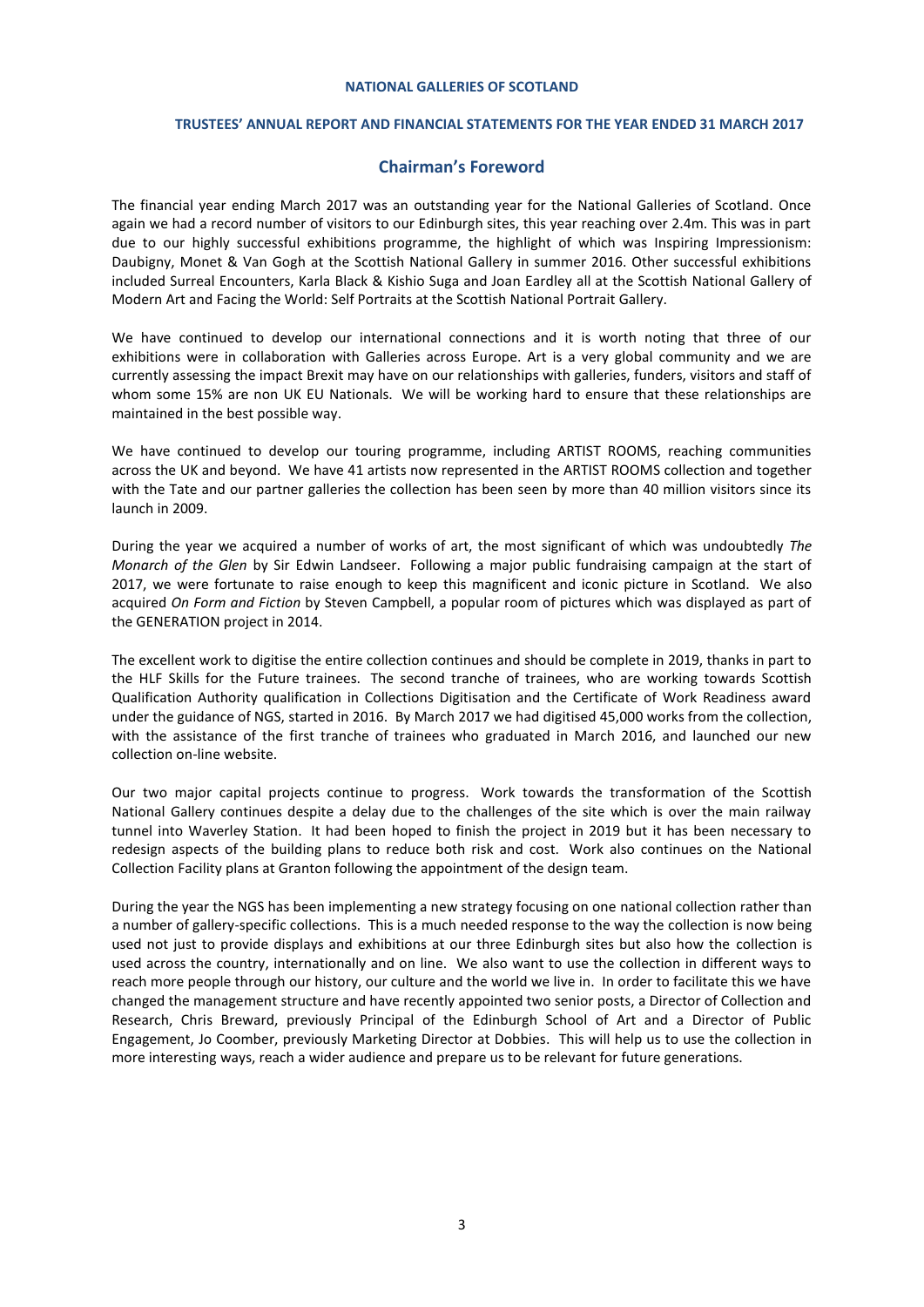#### **TRUSTEES' ANNUAL REPORT AND FINANCIAL STATEMENTS FOR THE YEAR ENDED 31 MARCH 2017**

## **Chairman's Foreword (continued)**

Much of the success of the significant developments of the last year is attributable to the hard work of the teams at NGS and I would firstly like to thank all the trustees on the various boards and committees of the NGS for their huge contribution throughout the year.

The trustees would also extend their thanks to the Director-General, Sir John Leighton and all his colleagues at the NGS for their work and enthusiasm over the last year, each of them helping to achieve these excellent results.

I would like to emphasise our gratitude to our many Patrons, Friends and all our supporters, both individual and corporate, who give time, money and their energy to assisting in delivering our vision. Finally I would like to thank the Scottish Government for not just their on-going financial support but also a real understanding of the importance of culture in Scotland and support for what we are trying to achieve.

Lastly I will be stepping down in July 2017 as Chairman of the Board of Trustees after 8 very enjoyable years. I will be replaced by Benny Higgins who has been a trustee for the last three years and I wish him and the NGS every success for the future.

Jen Monson.

Ben Thomson Chairman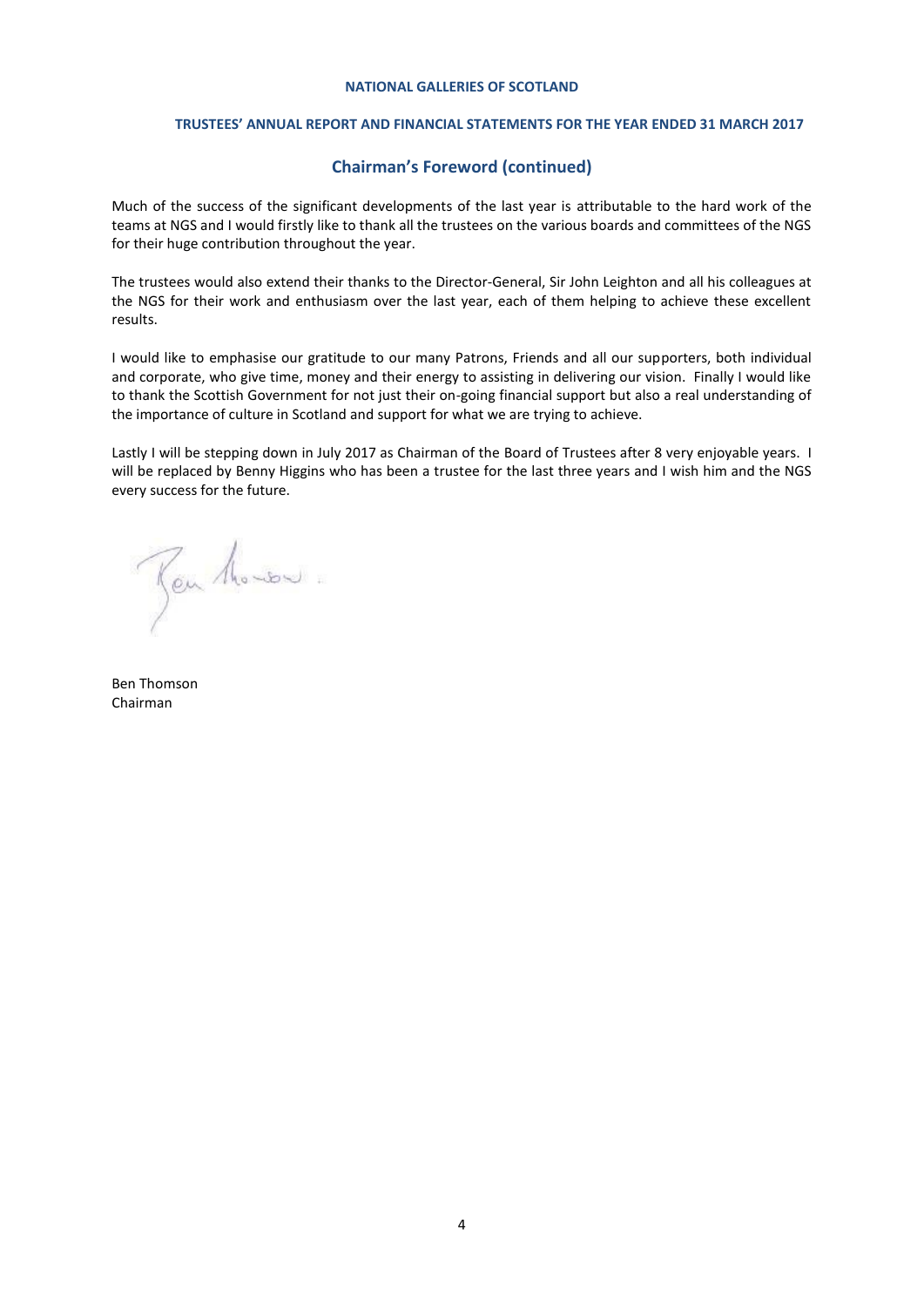#### **TRUSTEES' ANNUAL REPORT AND FINANCIAL STATEMENTS FOR THE YEAR ENDED 31 MARCH 2017**

## **Trustees' Annual Report**

## <span id="page-4-0"></span>**1 Introduction**

The National Galleries of Scotland (NGS) looks after one of the finest collections of art anywhere in the world, consisting of over 160,000 works of fine art. Our principal place of business and registered address is 73 Belford Road, Edinburgh, EH4 3DS, and the collections are displayed to the public at the following locations:

- Scottish National Gallery (SNG) at the Mound (since 1859)
- Scottish National Portrait Gallery (SNPG) in Queen Street (since 1882)
- Scottish National Gallery of Modern Art (SNGMA) in Belford Road (Modern One since 1961 and Modern Two since 1999)

NGS also has a purpose-built centre for those objects not on general display or on loan, which is located at Granton. Members of the public can access the centre via an appointments system.

There are two partner galleries in the north and south of Scotland which house part of the collection, Paxton House in Berwickshire (since 1993) and Duff House in Banff (since 1995).

NGS has a wholly-owned subsidiary, the NGS Trading Company Limited which operates our commercial services, including retail and venue hire.

## **2 Objectives and Activities**

## *2.1 Purpose, Functions and Vision*

As provided by the National Heritage (Scotland) Act 1985 the principal functions of the Board of Trustees of NGS are:

- to care for, preserve and add to the objects in their collections
- to ensure that the objects are exhibited to the public
- to ensure that the objects are available to persons seeking to inspect them in connection with study or research; and generally to promote the public's enjoyment and understanding of the Fine Arts both by means of the Board's collections and by such other means as they consider appropriate
- for those purposes to provide education, instruction and advice and to carry out research

Building on these statutory functions, our mission is to ensure that the public has the greatest possible access to the visual arts; that we educate and inspire the public; and that we promote Scotland's international reputation for art and culture, both in the quality of our collections as well as the strength and depth of our art community. Our vision is for NGS to be a powerhouse for art: inclusive, original and ambitious, making the collection accessible to all and inspiring curiosity across the world.

## *2.2 Long-term Aims*

To achieve our vision as set out above, we have three long-term and closely linked aims:

- 1. Wider access to the collection and our expertise.
- 2. Stronger connections with our audience.
- 3. Smarter use of our assets.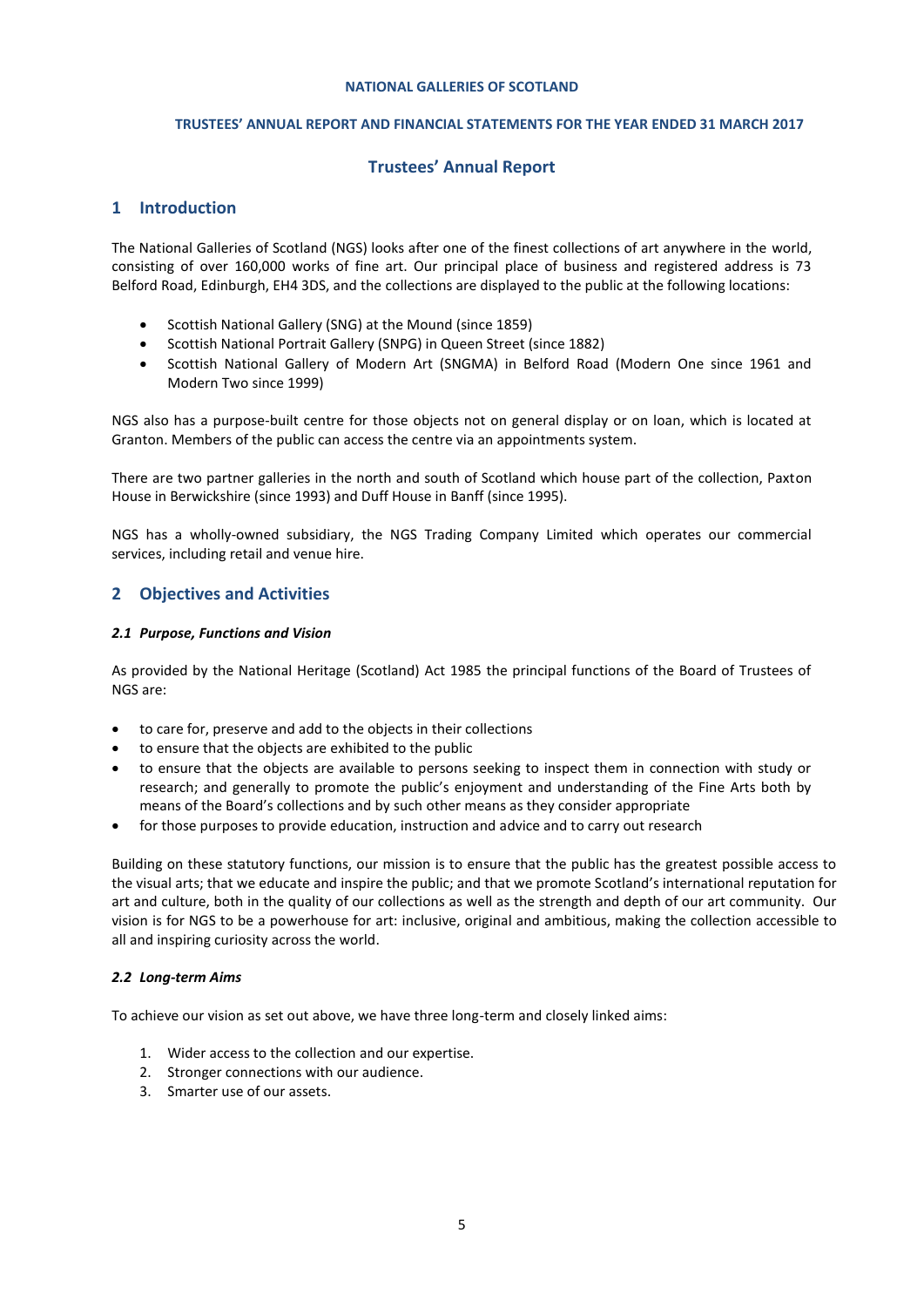## **TRUSTEES' ANNUAL REPORT AND FINANCIAL STATEMENTS FOR THE YEAR ENDED 31 MARCH 2017**

## **Trustees' Annual Report (continued)**

## *2.3 2016-17 Priorities and Objectives*

In 2016-17, NGS's activities were focussed on a set of shorter-term priorities and objectives which align with these main aims. These formed the basis of the Corporate Plan for 2016-20 which is available on request.

The priorities and objectives within that Corporate Plan are as follows:

|                                                                | Priority 1: Improve the Quality of our Offer                                         |  |  |
|----------------------------------------------------------------|--------------------------------------------------------------------------------------|--|--|
| <b>Objectives</b>                                              | Seek new acquisitions to keep the collections relevant and alive                     |  |  |
|                                                                | Improve the care of our collections                                                  |  |  |
|                                                                | Deliver our research plan                                                            |  |  |
|                                                                | Place the permanent collection at the centre of an innovative and imaginative public |  |  |
|                                                                | programme                                                                            |  |  |
|                                                                | Improve our facilities                                                               |  |  |
|                                                                | Priority 2: Engagement: Develop our Audiences                                        |  |  |
|                                                                |                                                                                      |  |  |
| <b>Objectives</b>                                              | Increase visits to NGS to 2.5 million by 2020                                        |  |  |
|                                                                | Increase digital visitors to reach 3 million by 2020                                 |  |  |
|                                                                | Improve the experience of our visitors                                               |  |  |
|                                                                | Broaden access to the collections through learning and outreach programmes           |  |  |
|                                                                | Offer wider opportunities for youth engagement                                       |  |  |
|                                                                | Build our partnerships                                                               |  |  |
| Priority 3: Develop a sustainable and efficient business model |                                                                                      |  |  |
|                                                                |                                                                                      |  |  |
| <b>Objectives</b>                                              | Support the Business Plan for the NGS Trading Company                                |  |  |
|                                                                | Increase income from membership, philanthropy and donations from visitors            |  |  |
|                                                                | Implement a new Organisational Development Strategy                                  |  |  |
|                                                                |                                                                                      |  |  |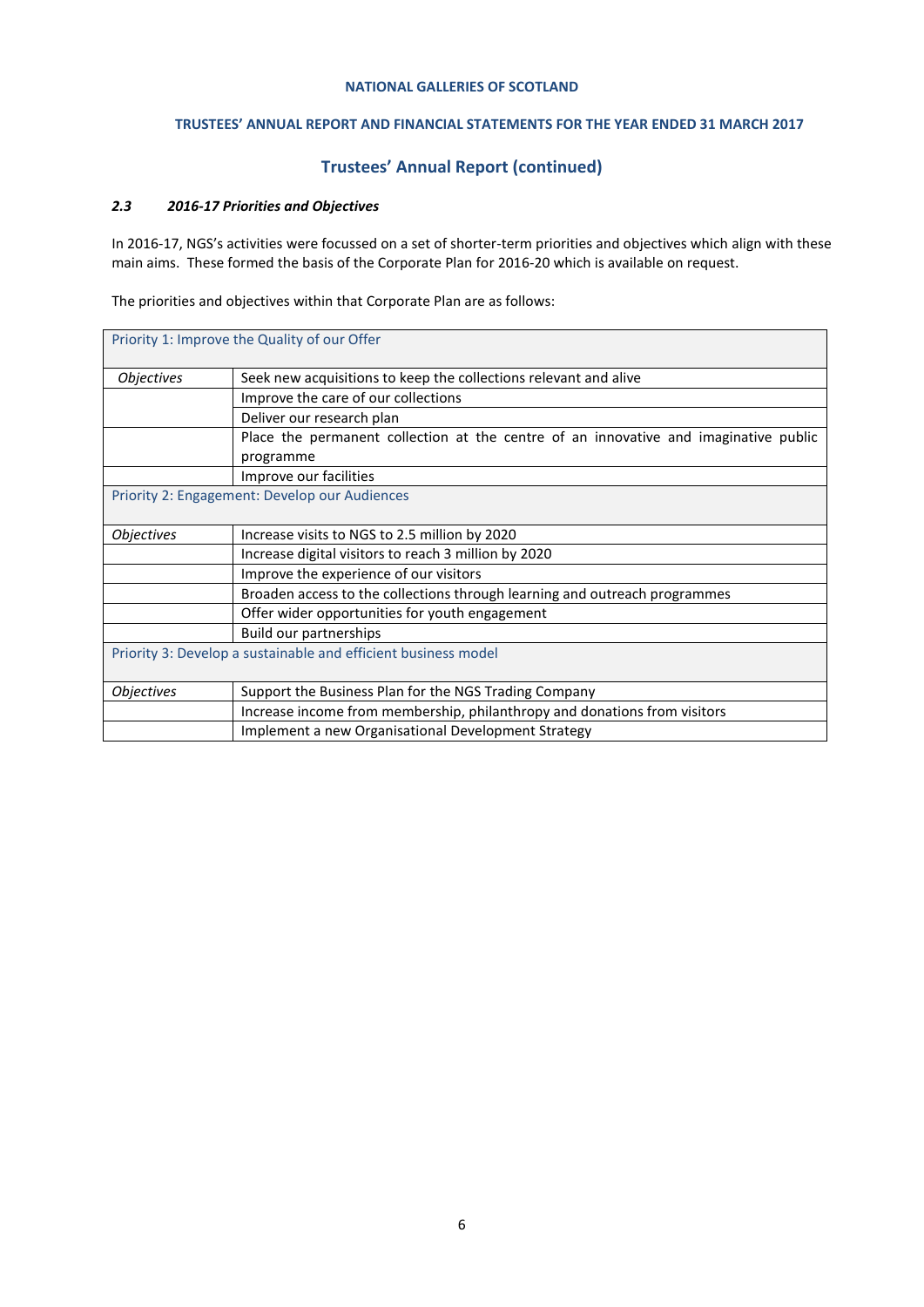## **TRUSTEES' ANNUAL REPORT AND FINANCIAL STATEMENTS FOR THE YEAR ENDED 31 MARCH 2017**

## **Trustees' Annual Report (continued)**

## **3 Achievements and Performance**

## *3.1 Key Performance Indicators*

NGS has developed a number of key performance indicators (KPIs) to help assess the achievement of its Longterm Aims. The results for 2016-17 are set out below shown against target. The year on year trend is also provided.

| Indicator                                                                                                                 |                  | Target /<br>Projection<br>2016/17 | <b>Results for</b><br>2016/17 | <b>Status</b>  | $Y$ -o- $Y$<br><b>Trend</b> |
|---------------------------------------------------------------------------------------------------------------------------|------------------|-----------------------------------|-------------------------------|----------------|-----------------------------|
| Number of actual visits to all gallery sites                                                                              | <b>SNG</b>       |                                   | 1,569,776                     | $\star$        | ↑                           |
|                                                                                                                           | SNGMA            | 440,000                           | 504,765                       | $\bigstar$     | $\uparrow$                  |
|                                                                                                                           | <b>SNPG</b>      | 330,000                           | 333,091                       | $\bullet$      | $\uparrow$                  |
|                                                                                                                           | <b>NGS Total</b> | 2,008,100                         | 2,407,632                     | $\bullet$      | $\uparrow$                  |
| Number of paid visits to exhibitions                                                                                      |                  | 100,000                           | 106,338                       | $\bigstar$     | Ť                           |
| Income / Expenditure: Performance against approved                                                                        |                  | Income:                           | Income:                       |                |                             |
| exhibition budgets                                                                                                        |                  | £1,036,414                        | £1,136,897                    |                |                             |
|                                                                                                                           |                  | Expenditure: -                    | Expenditure: -                |                |                             |
|                                                                                                                           |                  | £1,025,383                        | £1,040,140                    |                |                             |
| Number of website visits                                                                                                  |                  | 2,000,000                         | 1,805,879                     | $\bullet$      | $\uparrow$                  |
| Average dwell time on website                                                                                             |                  | 03:00 minutes                     | 02:24 minutes                 |                |                             |
| Number of e Bulletin subscribers                                                                                          |                  | 22,253                            | 25,444                        | $\bigstar$     | $\uparrow$                  |
| Number of participants from schools                                                                                       |                  | 22,000                            | 30,906                        | $\bigstar$     |                             |
| Number of participants from families                                                                                      |                  | 7,700                             | 7,839                         | $\bullet$      | $\downarrow$                |
| Number of participants from communities                                                                                   |                  | 4,060                             | 7,386                         | $\bigstar$     | $\uparrow$                  |
| Number of adult education participants                                                                                    |                  | 18,500                            | 21,528                        | $\star$        | $\mathsf{\Gamma}$           |
| Percentage of storage/gallery spaces providing<br>minimum standard environmental conditions for our<br>collection $m^2$ ) |                  | 70%                               | 60%                           |                |                             |
| Percentage of identified training needs delivered                                                                         |                  | 100%                              | 87.8%                         | $\bullet$      | $\overline{\phantom{0}}$    |
| Number of young people (16-24) who have started<br>working, training or volunteering with NGS                             |                  | $\overline{\phantom{a}}$          | 92                            | $\blacksquare$ | ↑                           |
| Number of Volunteer Hours                                                                                                 |                  |                                   | 15,305                        | $\blacksquare$ | ↑                           |
| Net return from trading activity                                                                                          |                  | £354k                             | £266k                         | $\bullet$      | T                           |
| GIA per visitor                                                                                                           |                  |                                   | £5.35                         |                | ↑                           |
| Percentage reduction in carbon emissions                                                                                  |                  | 34.8%                             | 38.33%                        | $\bigstar$     | $\uparrow$                  |

*Key* : ★ Exceeded target/ projection by more than 3%, ● Target/ projection achieved, ● Target just missed,

●Target/ projection missed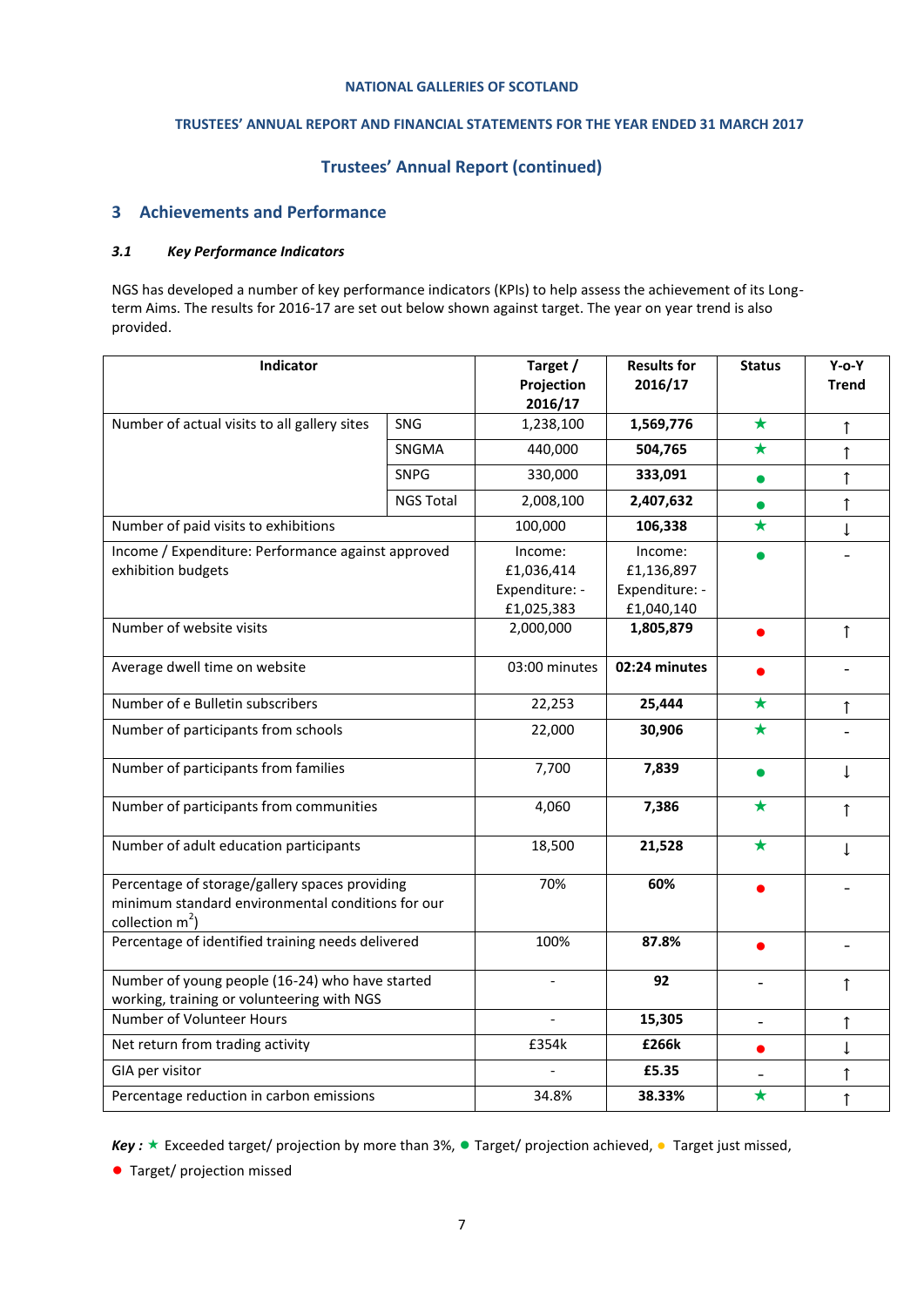#### **TRUSTEES' ANNUAL REPORT AND FINANCIAL STATEMENTS FOR THE YEAR ENDED 31 MARCH 2017**

## **Trustees' Annual Report (continued)**

#### *3.2 Developing the Collection*

The primary role of the Board of Trustees is to care for and develop the national collection of fine art. The SNG's collection ranges in date from the early Renaissance to the end of the nineteenth century. It covers paintings, prints, drawings and sculpture, and includes most of the major figures of Western art such as Raphael, Titian, Velázquez, Vermeer, Watteau, Constable and nearly all of the Impressionists and Post-Impressionists. It also houses the national collection of Scottish art c.1600-c.1900 and the internationally renowned Bridgewater Loan.

The SNPG is responsible for collecting portraits of Scotland's inspirational men and women for the interest of the present and future generations and also managing the National Photography Collection.

The SNGMA One and Two house the national collection of modern Scottish and international art from 1900 to the present day. This includes the world's most comprehensive collection of modern Scottish Art, with fine holdings of the Colourists and the Edinburgh School in addition to the *ARTIST ROOMS* collection.

As at 31 March 2017 there are 102,233\* objects catalogued (100,301 as at 31 March 2016) in NGS's permanent collection.

These include long loans and ARTIST ROOMS objects and are categorized as follows.

| Paintings                  | 3,702  |
|----------------------------|--------|
| Works on Paper             | 52,229 |
| Photographs                | 35,191 |
| Sculpture                  | 4,890  |
| <b>Printed Material</b>    | 2,792  |
| <b>Manuscript Material</b> | 935    |
| Decorative and Applied Art | 2,127  |
| Installation and Film      | 110    |
| Accessory                  | 137    |
| Other                      | 120    |
|                            |        |

*\*This figure does not include an estimated 60,000 Tassie paste gems and archive material.*

The majority of the objects are based in Edinburgh with works also on permanent display in our partner galleries at Paxton House, Berwickshire and Duff House, Banff.

In 2016-17 NGS continued to build this extensive collection where opportunity and funding allowed.

Capital funding was allocated from the Scottish Government towards the purchase of works of art during the year in addition to receipt of private donations and use of NGS's Trust Funds. This along with generous gifts and bequests has enabled the collection to continue its steady growth.

A detailed list of all our acquisitions, including gifts and bequests, is available on request. A particular highlight of 2016-17 was the acquisition of Landseer's *Monarch of the Glen*, made possible with funding from the Heritage Lottery Fund, the Art Fund, the Dunard Fund and private donations.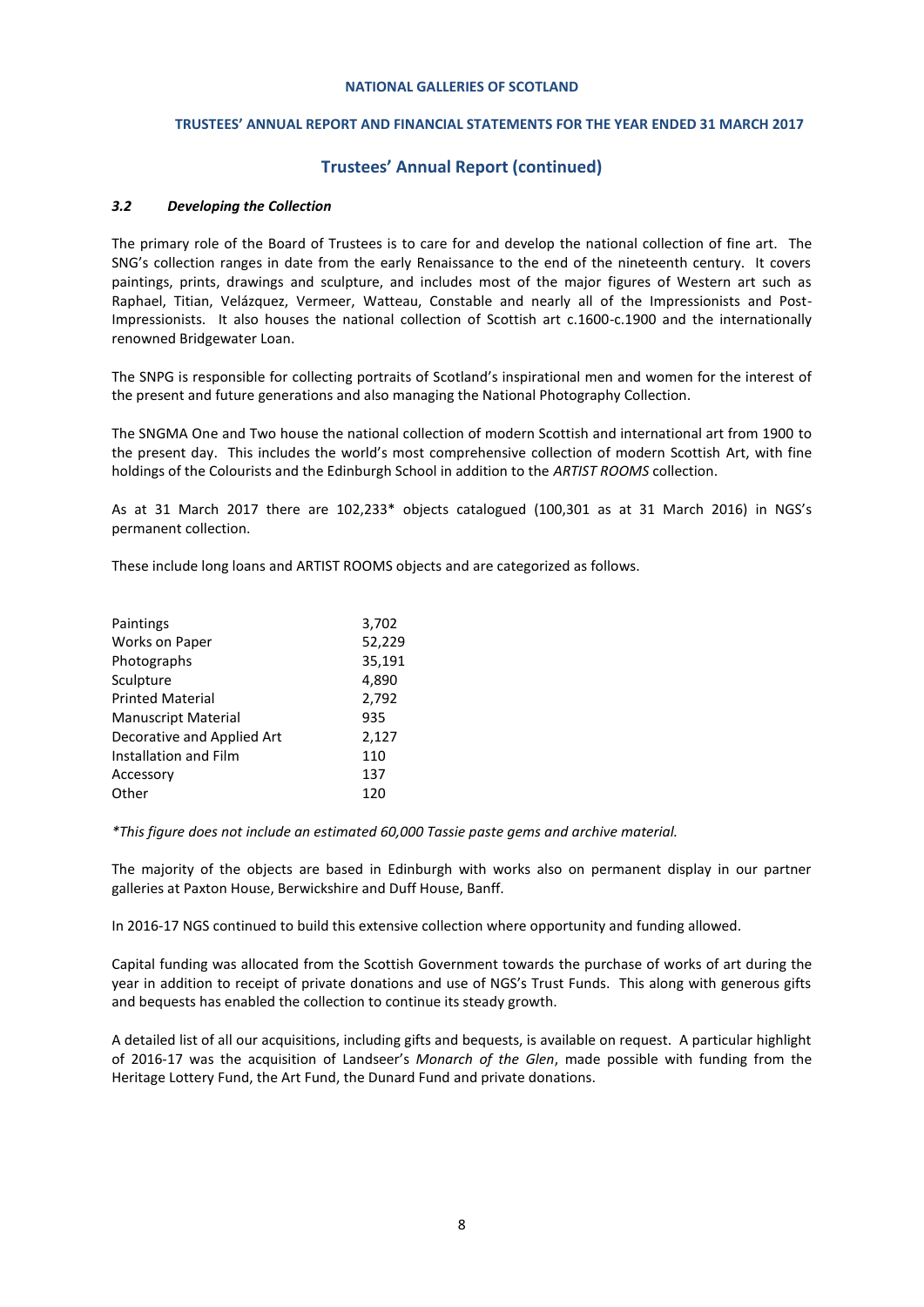## **TRUSTEES' ANNUAL REPORT AND FINANCIAL STATEMENTS FOR THE YEAR ENDED 31 MARCH 2017**

## **Trustees' Annual Report (continued)**

Other notable acquisitions during the year included:

- Toyen (Marie Čermínová) (1902-1980), Message of the Forest (Poselstvi Lesa) (Purchased with help from the Henry and Sula Walton Fund and Art Fund with a contribution from The Wolfson Foundation)
- Steven Campbell (1953 2007), On Form & Fiction (Purchased in conjunction with Glasgow Life and with assistance from The Art Fund, Creative Scotland and the Olive Pollock Morris Trust Fund.)
- Claude Monet, Etretat, the Needle Rock and Porte d'Aval, the Cap d'Antifer (Cliffs at Etretat) (Accepted in lieu of Inheritance Tax by H M Government)
- David Allan (1744-1796), The Carnival at Rome: The Piazza del Popolo
- Ken Currie, Tragic Form (Skate) 2014
- Jock MacFadyen (b.1950), Calton Hill
- Eric Robertson (1887 1941), Miss Maidie and Miss Elsie Scott
- Jenna Gearing, Captain Eric Brown
- William Turnbull (1922-2012), Sungazer 1956 (Accepted in lieu of Inheritance Tax by H M Government)
- Allan Ramsay, Prince Charles Edward Stuart, 1720 1788. Eldest Son of Prince James Francis Edward Stuart (Accepted in lieu of Inheritance Tax by H M Government)

NGS is grateful to individuals, funding bodies and HM Government's Acceptance in Lieu of Inheritance Tax Scheme for the generous assistance and support which has enabled us to continue to expand the collection.

## *3.3 Audiences*

The trustees believe that whilst ensuring the protection of the national collection is paramount, access to great art by as wide an audience as possible is part of our core mission. In 2016-17 we welcomed over 2.4m visitors across our three gallery sites, a record figure.

ARTIST ROOMS, our collaboration with Tate, is now in its ninth year and continues to engage audiences across the UK with world-class modern and contemporary art. Rooms from the collection were shown in 3 additional venues during the year reaching a further 80,000 visitors. Tate and National Galleries of Scotland also held ARTIST ROOMS exhibitions as part of their public programmes.

Providing access free of charge to the Galleries, and to the ARTIST ROOMS programme, has been a vital part of our strategy to ensure that everyone has the opportunity to use and enjoy the national collection.

During 2016-17, NGS lent 437 works to venues across Scotland, the UK and further afield, greatly expanding our reach. The touring exhibitions programme included a partnership with Staatliche Kunsthalle Karlsruhe and Musee des Beaux Arts Lyon to deliver an exhibition on self-portraits from the sixteenth century to the present day. Entitled Facing the World: Self-Portraits from Rembrandt to Ai Weiwei the exhibition comprised around 100 works drawn from each of the three partners' collections and was awarded an EU grant. We also toured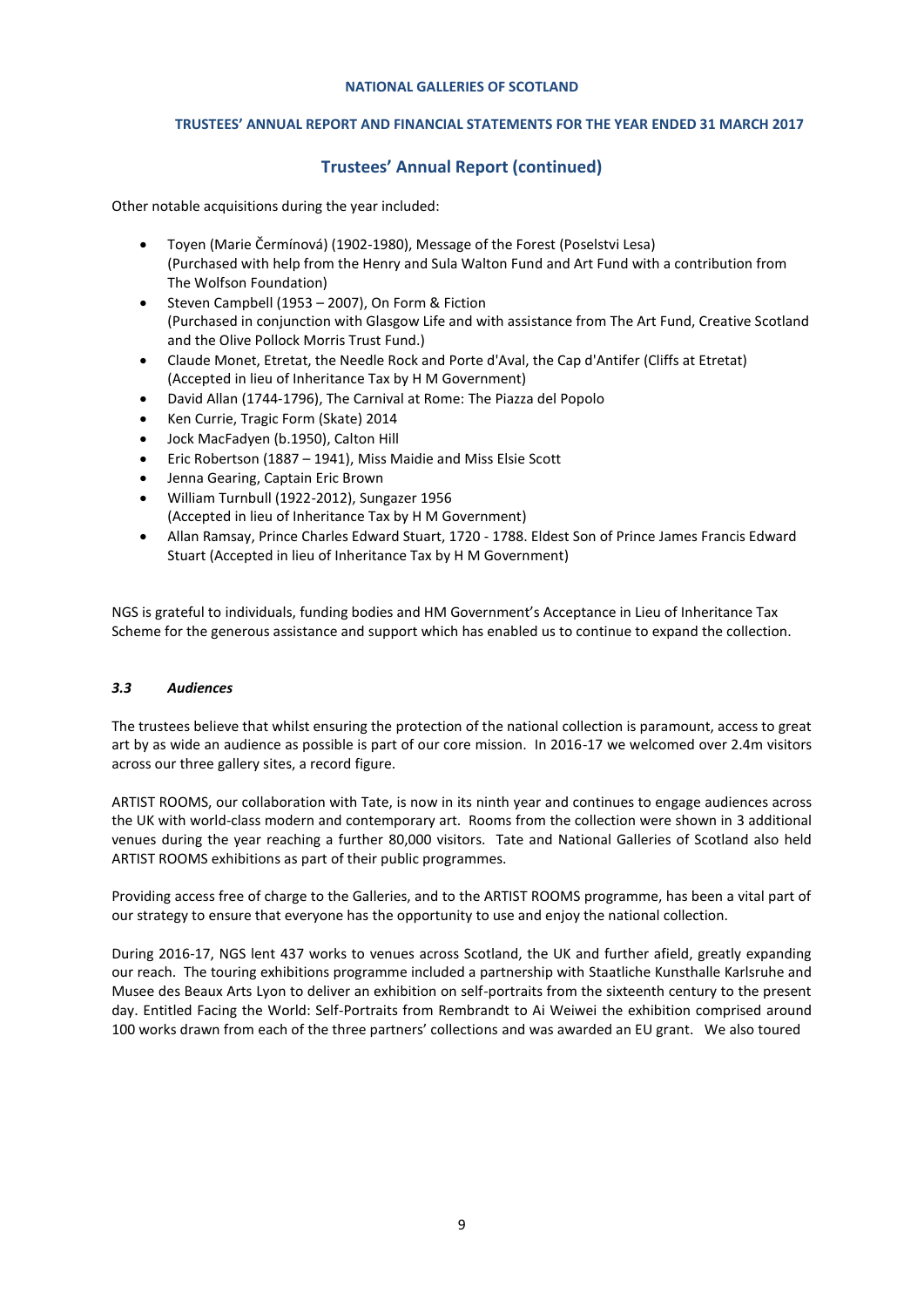## **TRUSTEES' ANNUAL REPORT AND FINANCIAL STATEMENTS FOR THE YEAR ENDED 31 MARCH 2017**

## **Trustees' Annual Report (continued)**

the Surreal Encounters exhibition to Hamburger Kunsthalle, 6 October 2016 – 22 January 2017, and the Museum Boijmans Van Beuningen, Rotterdam, 11 February – 28 May, 2017.

NGS had over 1.8m visits to its website during the year. A new website was launched in March 2017, which included the on-line collection. A digitisation programme began in early 2015 with a view to photographing the entire 2D collection by 2019. The programme is at the halfway stage and it is on target. By 31 March 2017, over 45,000 artworks had been digitised. Photography of the sculpture collection will begin in summer 2017 with a completion date of 2019. This will see the inclusion of multiple images for each sculpture on the new NGS website. Completion of this programme will ensure access to the NGS collection across the world and significantly broaden our reach and visibility.

The following table demonstrates key audience trends over the last few years:

|                                               | 2016/17   | 2015/16   | 2014/15   | 2013/14   |
|-----------------------------------------------|-----------|-----------|-----------|-----------|
| Total visits to Edinburgh Galleries           | 2,407,632 | 2.209.278 | 1,994,973 | 1,460,259 |
| Total visits to NGS works at other locations* | 638.763   | 368.821   | 70.437    | 61,348    |
| Total visits to website                       | 1,805,879 | 1,626,060 | 1,367,440 | 1,389,528 |

\*This figure excludes ARTIST ROOMS

#### *3.4 The Public Programme*

The 2016-17 public programme of exhibitions and displays proved very popular, helping NGS achieve a record number of visitors during the year.

The highlight of the summer season was Inspiring Impressionism. This major international exhibition demonstrated the importance of Daubigny and his connections with the Impressionists, especially Monet and Van Gogh. Numbers exceeded expectation with over 55,000 paying visitors coming through the door.

In total, five paying shows opened in 2016-17:

| <b>Scottish National Gallery</b>                           |                                                |  |  |  |
|------------------------------------------------------------|------------------------------------------------|--|--|--|
| Inspiring Impressionism: Daubigny,<br>Monet & Van Gogh     | RSA Upper Galleries, 25 June - 2 October 2016  |  |  |  |
| Scottish National Gallery of Modern Art (Modern 1 & 2)     |                                                |  |  |  |
| Surreal Encounters: Collecting the<br>Marvellous           | Modern One, 4 June – 11 September 2016         |  |  |  |
| Karla Black & Kishio Suga: A New Order                     | Modern One, 22 October 2016 - 19 February 2017 |  |  |  |
| Joan Eardley: A Sense of Place                             | Modern Two, 3 December 2016 – 21 May 2017      |  |  |  |
| <b>Scottish National Portrait Gallery</b>                  |                                                |  |  |  |
| Facing the World: Self-Portraits<br>Rembrandt to Ai Weiwei | 16 July - 16 October 2016                      |  |  |  |

There were many free exhibitions and displays throughout the year in addition to the paying shows. We had a flying visit in November from *The Goldfinch* by Carel Fabritius*.* This beautiful work was lent to us by the Mauritshuis Museum in The Hague. The painting had never been exhibited in Scotland before and had only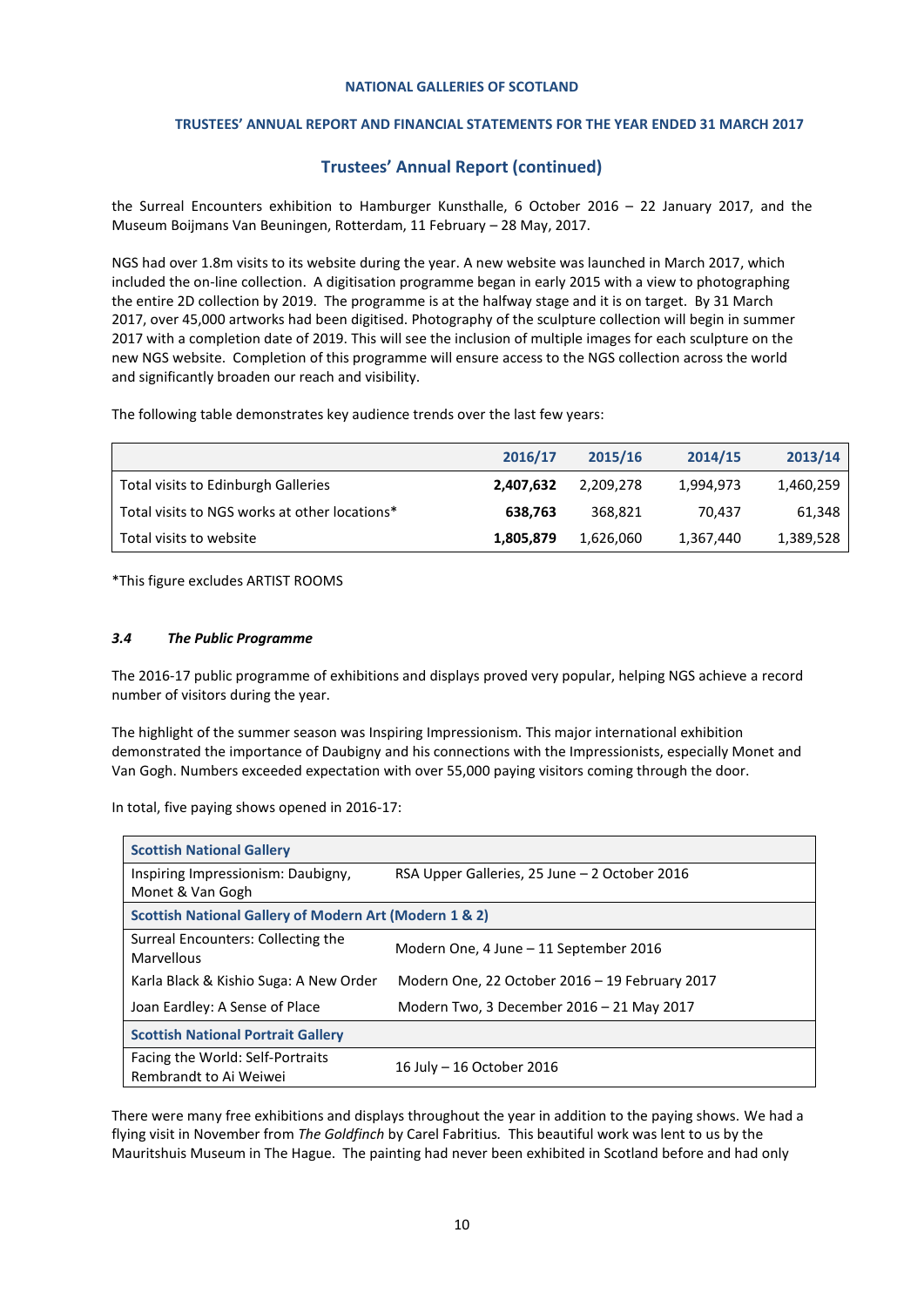## **TRUSTEES' ANNUAL REPORT AND FINANCIAL STATEMENTS FOR THE YEAR ENDED 31 MARCH 2017**

## **Trustees' Annual Report (continued)**

visited the UK on a small number of occasions. It proved a popular draw for visitors. Other highlights included the biennial visit of works from the BP Portrait Award, this year won by Edinburgh-born Clara Drummond, and the Taylor Wessing Photographic Portrait Prize at the Portrait Gallery. This year's Artist Rooms show was Joseph Beuys: A Language of Drawing at Modern Two.

All of the temporary displays complemented our high quality permanent collection displays, contributing to another record year for visitors to our Edinburgh sites.

A strong education programme accompanied our displays and exhibitions as always. We have been developing a strand of activities for children in their early years and we have especially enjoyed developing Bring Your Own Baby, a gallery tour for parents of babies under 1 that welcomes conversation, questions, and gurgles! Our 'Strange Lands and Peculiar Places' holiday family programme welcomed 3,000 participants including over 200 children from 12 community groups including Clovenstone Community Centre and ESOL family learning who booked their very own session. The Goldfinch proved an inspiration for our programmes for schools and adult programme.

In total, there were around 67,500 participants in the NGS Education programme in 2016/17, covering schools, communities, families and adults.

## *3.5 Research and Scholarship*

NGS produces many publications each year both to complement our exhibitions programme and promote the permanent collection. In the year 2016-17 NGS published 8 new titles.

NGS's international profile remains high with a number of curatorial staff taking part in events and lectures across the UK and abroad. As well as contributing to publications and articles and presenting lectures and conference papers, NGS colleagues are also called upon to contribute their expertise to a number of initiatives. This includes the government's Acceptance in Lieu Scheme, Museums Galleries Scotland's Recognition Scheme and the Government's Reviewing Committee on the Export of Works of Art and Objects of Interest. The Director-General is now Chairman of the Bizot Group, a group of leading international museum directors, and sits on the Committee of the National Museum Directors Council, which represents the leaders of UK national and major regional museums.

## *3.6 Partnership and Collaboration*

Working in partnership with users as well as other arts and voluntary organisations, NGS continues to develop useful and mutually beneficial relationships with museums, galleries and other organisations both within the UK and abroad, enhancing access to artworks from the collection and enabling access to works from other regions and countries. Many partnerships are developed through education activities and others are developed with museums and galleries around the UK and abroad through the loans and exhibitions programmes.

Three of our paying exhibitions formed the cornerstone of our touring programme in 2016-17. Inspiring Impressionism was also exhibited at the Van Gogh Museum in Amsterdam and the Taft Museum of Art in Cincinnati, Surreal Encounters travelled to Hamburg and Boijmans Museum in the Netherlands and Facing the World was part of a partnership with Musée de Beaux Arts de Lyon and Staatliche Kunsthalle, Karlsruhe.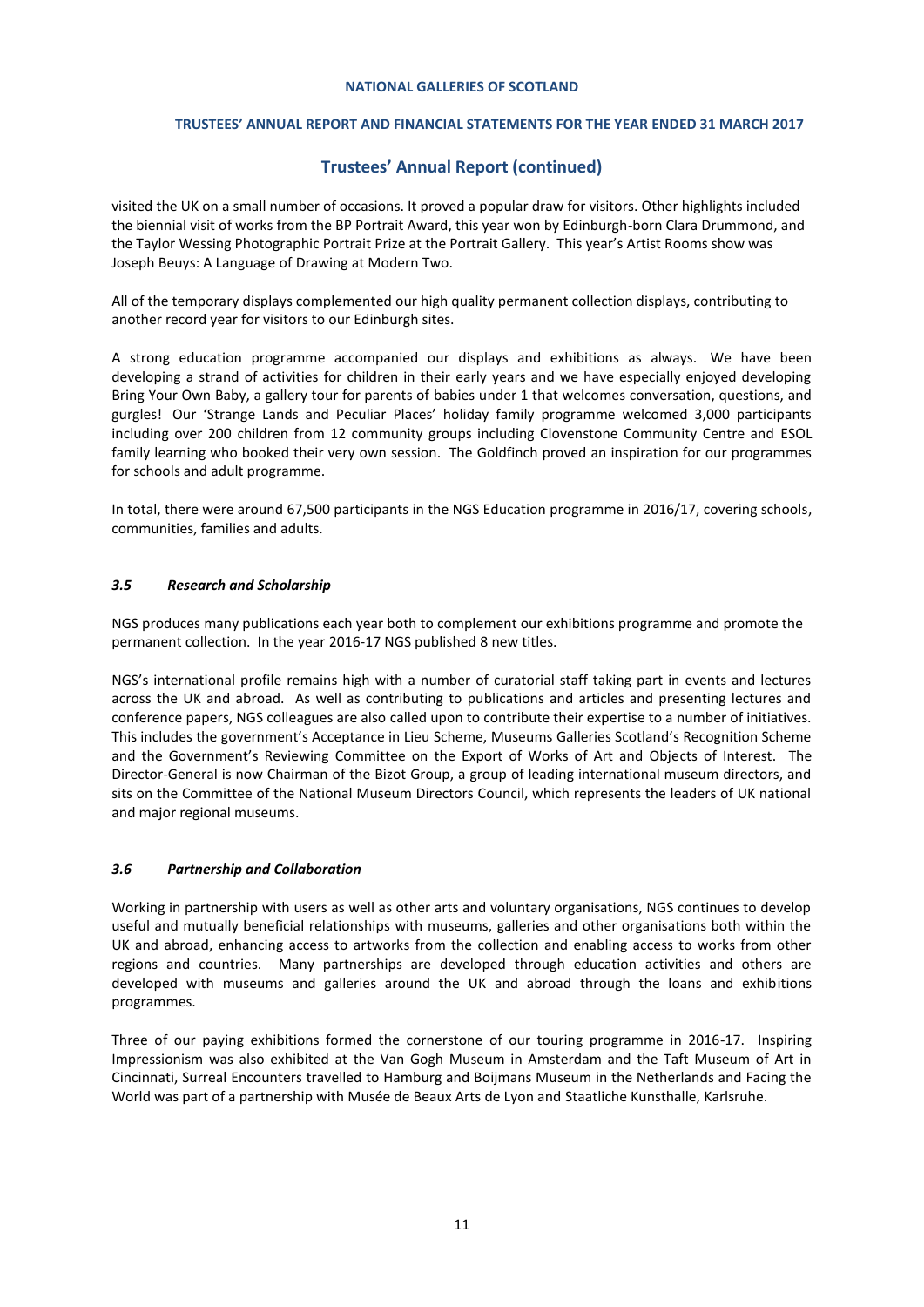## **TRUSTEES' ANNUAL REPORT AND FINANCIAL STATEMENTS FOR THE YEAR ENDED 31 MARCH 2017**

## **Trustees' Annual Report (continued)**

ARTIST ROOMS was another strand of our national touring programme in 2016-17. Funding from The Art Fund and continuing support from Creative Scotland enabled NGS and Tate to share this outstanding collection with other venues in the UK. The aim of ARTIST ROOMS is to enable post-war and contemporary international art to be shared with audiences throughout the UK, as a catalyst for exciting and stimulating programming that will engage new audiences, particularly young people. The 2016-17 programme included partnerships with The Bowes Museum and Wolverhampton Art Gallery. ARTIST ROOMS were also on show during the year at Tate Modern and the Scottish National Gallery of Modern Art.

## *3.7 Developing a Sustainable Business Model*

The running costs of the galleries, capital expenditures and the cost of additions to the collections are provided from grant-in-aid from the Scottish Ministers augmented by self-generated income including other grants, income from shops, publications, catering outlets, corporate hire, corporate sponsorship and admission charges for some exhibitions.

The success of this year's Public Programme in conjunction with planned fundraising initiatives has resulted in an increase in the financial contribution from exhibitions and memberships. This is discussed in greater detail in the Financial Overview.

The programme to encourage philanthropic support for NGS continues, developing the network of support from individuals, companies, trusts and foundations.

The NGS operates a scheme of tiered membership with different levels of giving. NGS is grateful for the support provided during the year by the Patrons and the Friends, the largest group in the membership scheme.

Friends*'* membership stood at 12,185 on 31 March 2017, compared with 10,302 as at 31 March 2016. In 2016- 17 their funds were used for education programmes including family drop-in activities such as Art Maker, Bags of Art and Portrait Detectives, as well as the Public Lecture programme and Gallery Social programme.

Friends funding was provided for the sponsorship for the Taylor Wessing Photographic Portrait Prize 2015 exhibition held in Summer 2016 and for the *Surreal Adventures* outdoor activity at Modern One which accompanied the *Surrealist Encounters* exhibition, also in the Summer of 2016.

In 2016-17, Patrons generously supported the acquisition of *Summer Day in the Dunes* by Frances Walker and the American Patrons supported *Paysage* by Antoine-Louis Barye.

NGS is most grateful to the Friends and Patrons for this invaluable support.

In addition, the Trustees have funds comprising gifts and bequests, principally earmarked for the purchase of works of art for the collections, many specifically directed, and some of which are endowments. These funds have been used to purchase Artworks to the value of £78,000 during 2016-17.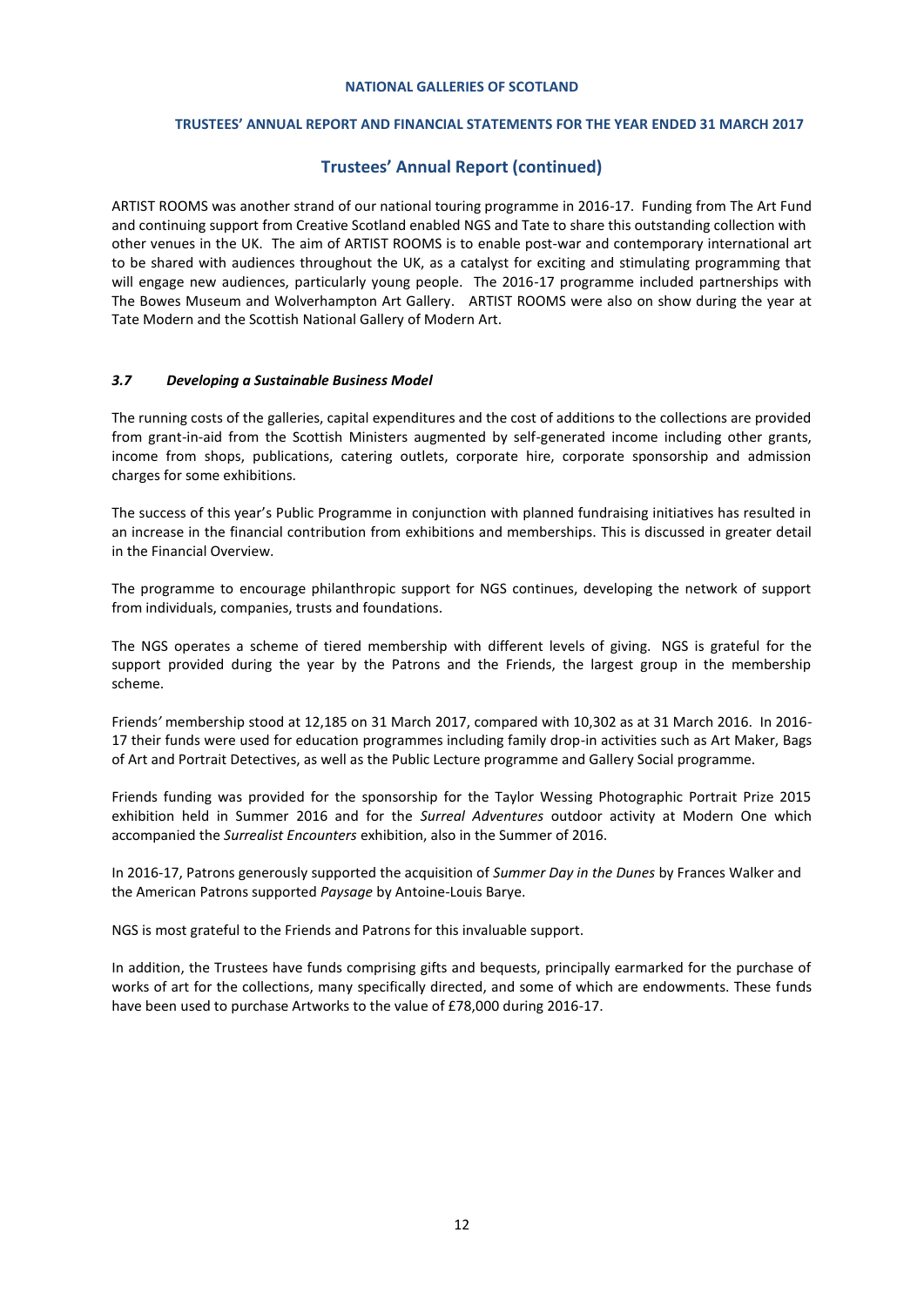## **TRUSTEES' ANNUAL REPORT AND FINANCIAL STATEMENTS FOR THE YEAR ENDED 31 MARCH 2017**

## **Trustees' Annual Report (continued)**

## **4 Financial Review**

## *4.1 Introduction*

The financial statements have been prepared in accordance with the Accounts Direction and meet the requirements of the Companies Act 2006 and accounting standards issued or adopted by the Accounting Standards Board, so far as they are appropriate. They also comply with SORP 2015, the Statement of Recommended Practice on the preparation of financial statements of charitable organisations.

NGS is required to operate within the financial limits prescribed in the Financial Memorandum laid down by Scottish Government, and to follow the recommendations of Government Accounting, unless in conflict with the Charity SORP. Thus we are generally not permitted to borrow funds, and our powers to invest are circumscribed.

## *4.2 Grant in Aid*

In relation to the Scottish Government grant in aid offer letter, the actual grant utilised for NGS was:

| <b>Grant in Aid</b>              | Actual<br>£000 | <b>Offer</b><br>Letter<br>£000 |
|----------------------------------|----------------|--------------------------------|
| <b>Cash Items</b>                |                |                                |
| <b>Running Costs</b>             | 12,995         | 12,995                         |
| <b>Purchase Grant</b>            | 200            | 200                            |
| Capital Projects                 | 2,250          | 2,250                          |
|                                  | 15,445         | 15,445                         |
| <b>Non-Cash Items (Notional)</b> |                |                                |
| Depreciation                     | 980            | 2,025                          |
| <b>Total</b>                     | 15,445         | 17,470                         |

## *4.3 Financial Results*

The Financial results for 2016-17 are set out in the Consolidated Statement of Financial Activities on page 31.

Total income, including donated assets, for the year was £33.5m and expenditure was £20.6m to give a net income figure for the year including unrealised gains on investments of £13.4m.

In addition, there is a revaluation gain on the Fixed Assets (buildings) in the year of £25.4m to give a total positive movement in funds of £38.8m.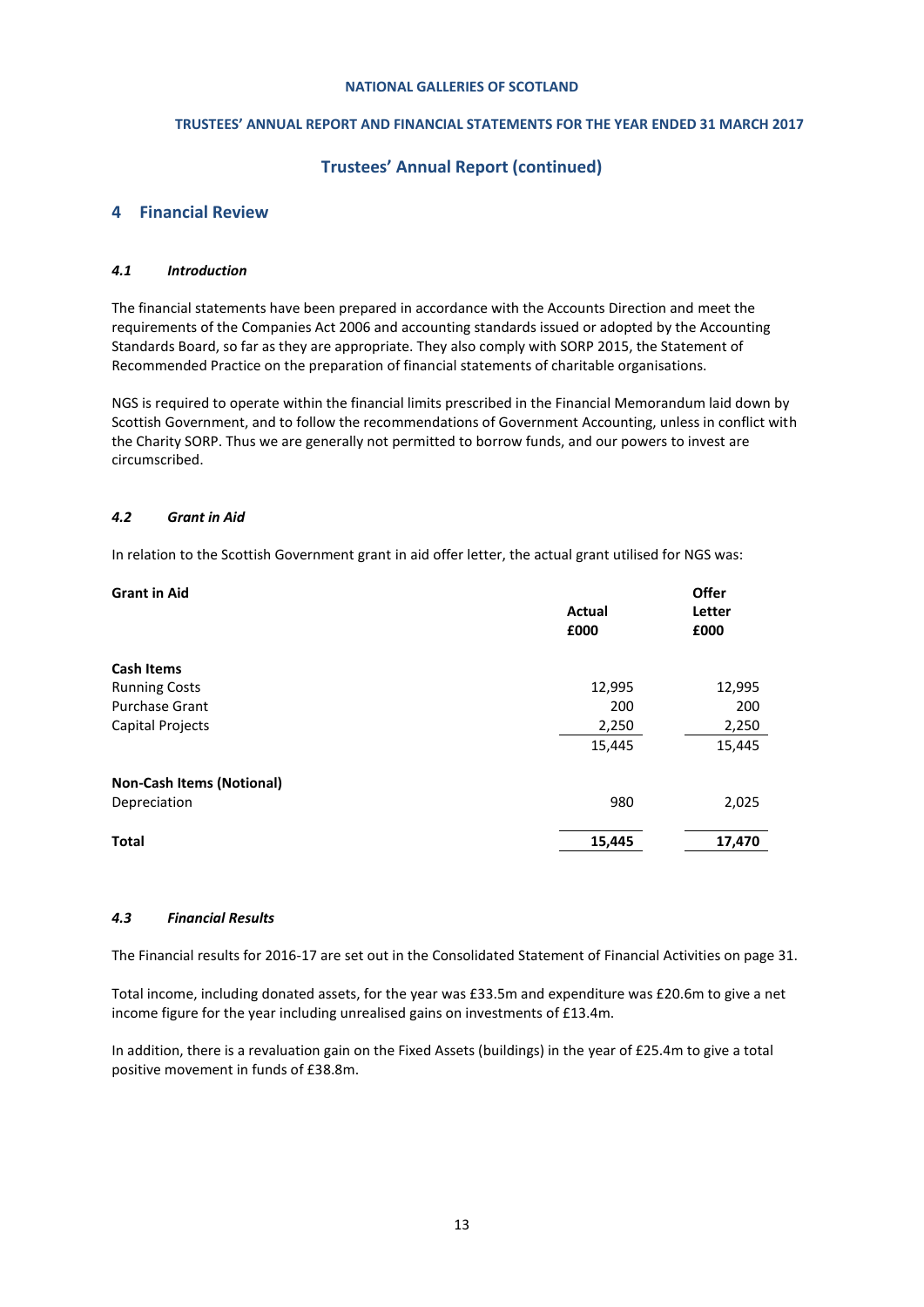## **TRUSTEES' ANNUAL REPORT AND FINANCIAL STATEMENTS FOR THE YEAR ENDED 31 MARCH 2017**

## **Trustees' Annual Report (continued)**

#### *Income*

The following graph analyses the major sources of income for NGS in the financial year to 31 March 2017.



A detailed year on year comparison is set out in note 2 to the Financial Statements, page 39

The largest source of income for NGS is Grant in Aid (GIA) received from the Scottish Government. In the year to 31 March 2017 £12.995m (2016 £13m) of GIA was received to support the running costs of NGS, including £0.1m for a VES program. £2.45m (2016 £0.9m) of GIA was also allocated by the Scottish Government for capital projects and additions to the collection.

In line with NGS's business plan, progress has also been made to increase self-generated income during 2017, with membership income increasing year on year and other commercial income remaining steady.

Other Capital Grants and donations of £1.1m to support the development phase of the Scottish National Gallery Project and the software development associated with the Digital Engagement project were received during 2016-17 (2015-16, £0.6m).

In addition £0.5m (2016 £0.8m) of other grant funding was received from various sources to support the Digitisation of the collection and other education and curatorial initiatives.

Donated Artworks to the value of £11.8m were added to the collection during 2016-17 (2015-16, £1.3m). These include new artworks funded from cash donations of £4.6m and transfer of artworks under HM Government's Acceptance in Lieu of Inheritance Tax Scheme.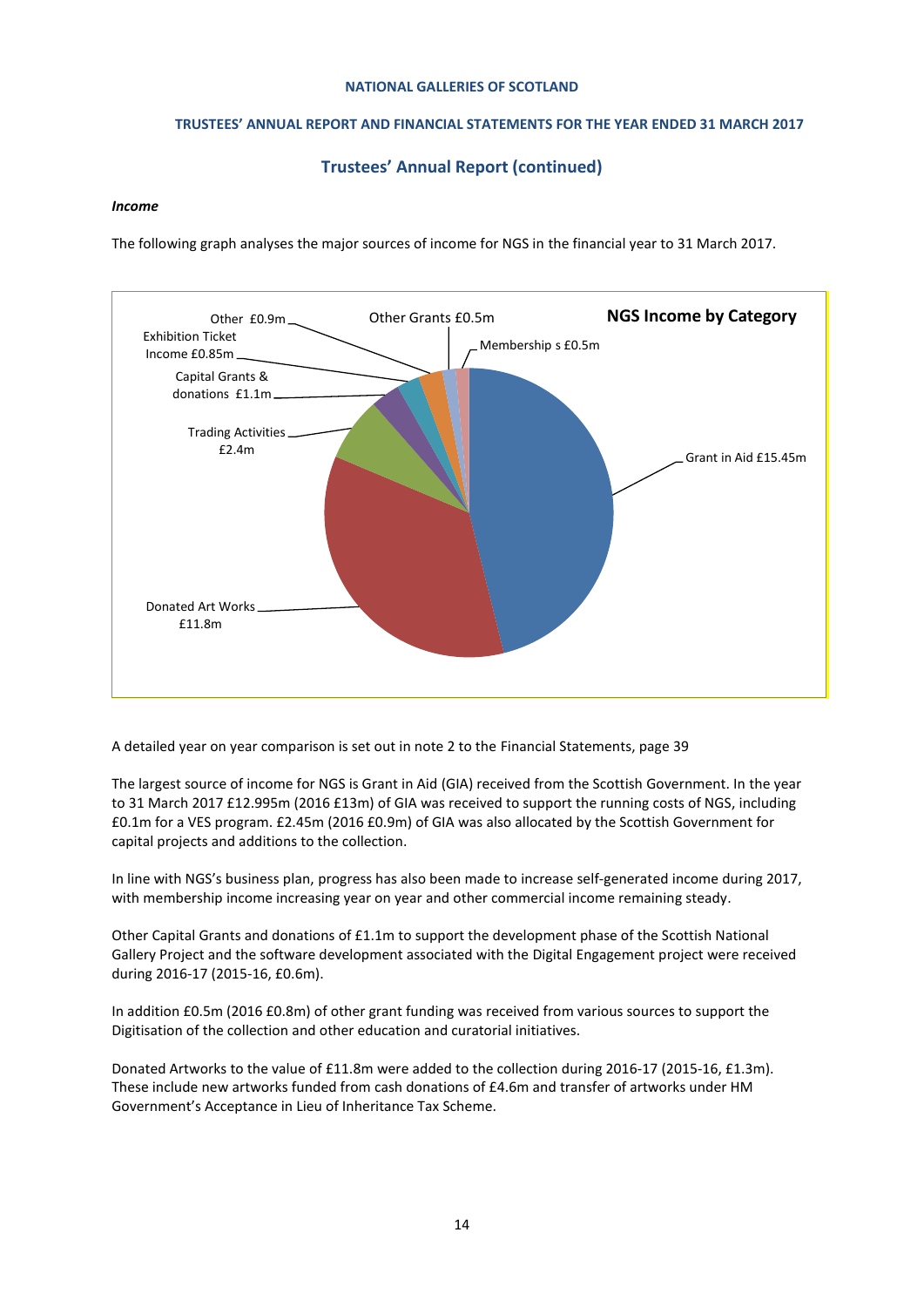## **TRUSTEES' ANNUAL REPORT AND FINANCIAL STATEMENTS FOR THE YEAR ENDED 31 MARCH 2017**

## **Trustees' Annual Report (continued)**

## *Expenditure*

The following graph analyses the major categories of expenditure by NGS in the financial year to 31 March 2017.



A more detailed analysis of other costs with comparatives is available in note 7 to the Financial Statements on page 43.

Staffing costs continue to be the most significant category of expenditure for NGS. Total staff costs increased by £0.4m to £10.6m during 2016-17 (2015-16, £10.2m). The increases primarily arise with the implementation of Scottish Government pay policy. These costs also include £0.1m in respect of a voluntary exit scheme implemented in the year.

Estates costs in 2015-16 (£2.6m) included significant repair work, thus current year costs of £2.3m in 17-18 are lower. Other costs have remained flat year on year as budgets were cut in line with GIA reductions.

## *4.4 Investments*

The Trustees' investment powers are governed by the Charities and Trustee Investment (Scotland) Act 2005. In addition, NGS is subject to regulations and any relevant guidance issued by the Office of the Scottish Charity Regulator. Due to the limited specific Scottish guidance in this area, NGS follows the better developed principles of the Charity Commission of England and Wales, particularly CC14 "Investment of Charitable Funds: Basic Principles". This policy is based primarily on the principles of CC14 and Sections 93 to 95 of the Act in regard to investment powers of trustees. The Audit and Risk Committee is responsible for overseeing the implementation of the NGS Investment Policy, which is based on those principles.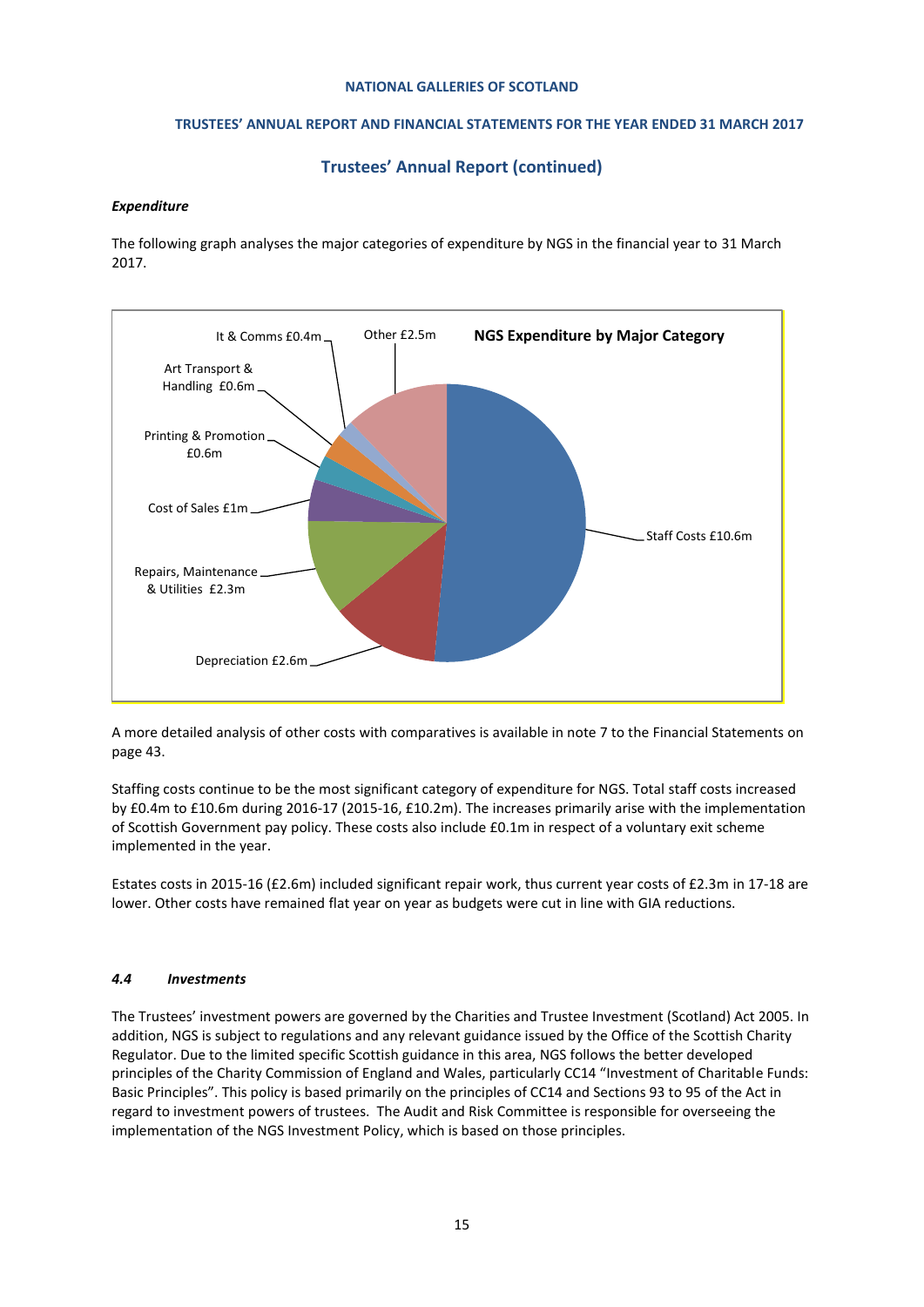## **TRUSTEES' ANNUAL REPORT AND FINANCIAL STATEMENTS FOR THE YEAR ENDED 31 MARCH 2017**

## **Trustees' Annual Report (continued)**

An investment management company, Cornelian Asset Managers Ltd, who were appointed in the year to March 2014 remain managers of the investment portfolio of the organisation.

## *4.5 Reserves & Reserves Policy*

The Audit and Risk Committee reviews the Reserves Policy and reserves held at least once a year. This review encompasses the nature of the income and expenditure streams, the need to match potentially variable income streams with largely fixed commitments and the nature of the reserves.

A detailed analysis of NGS's reserves and the movements during the year is set out in note 17 to the Financial Statements, page 52.

The Audit and Risk Committee reviewed the reserves policy during the year and agreed to maintain the level of funds not committed or invested in tangible fixed assets at a minimum holding of £100,000 (2015-16, £100,000).

## *4.6 Payment of Creditors*

It is our policy to pay suppliers within thirty days of invoice date unless alternative payment terms have been agreed. This was achieved on 97% of payments in 2016-17 (2015-16 97%). A 10 day payment initiative was introduced by the Scottish Government in December 2008 and we achieve this with 82% of our creditors (2015-16 76%).

## *4.7 Risk Management*

In accordance with Scottish Government requirements and best practice, NGS operates a risk management policy. The Board of Trustees and Senior Management Team have identified the top ten business risks as follows:

- Failure to invest in collections care & security, leading to potential damage or loss to the collection.
- Inability to respond quickly enough to the speed and depth of external change and adapt the business model accordingly.
- Failure to meet annual budget targets/increase income to execute business plan.
- Failure to invest adequately in estates.
- Negative staff morale arising from required organization changes
- Meeting the externally-imposed increases in employment costs (pensions, living wage, NI)
- Security/safety of the collection, estate and people compromised due to inadequate investment in training and resources.
- Delay in any element of the major capital programme and the knock-on effect to other projects.
- Reputational damage as a result of inadequate funding and significant lowering of quality/ambition.
- Uncertainty regarding regulation, legislation and funding following political volatility

Those key business risks are being effectively managed by a series of control measures put in place by the Senior Management Team. Risk management is monitored by the Audit and Risk Committee.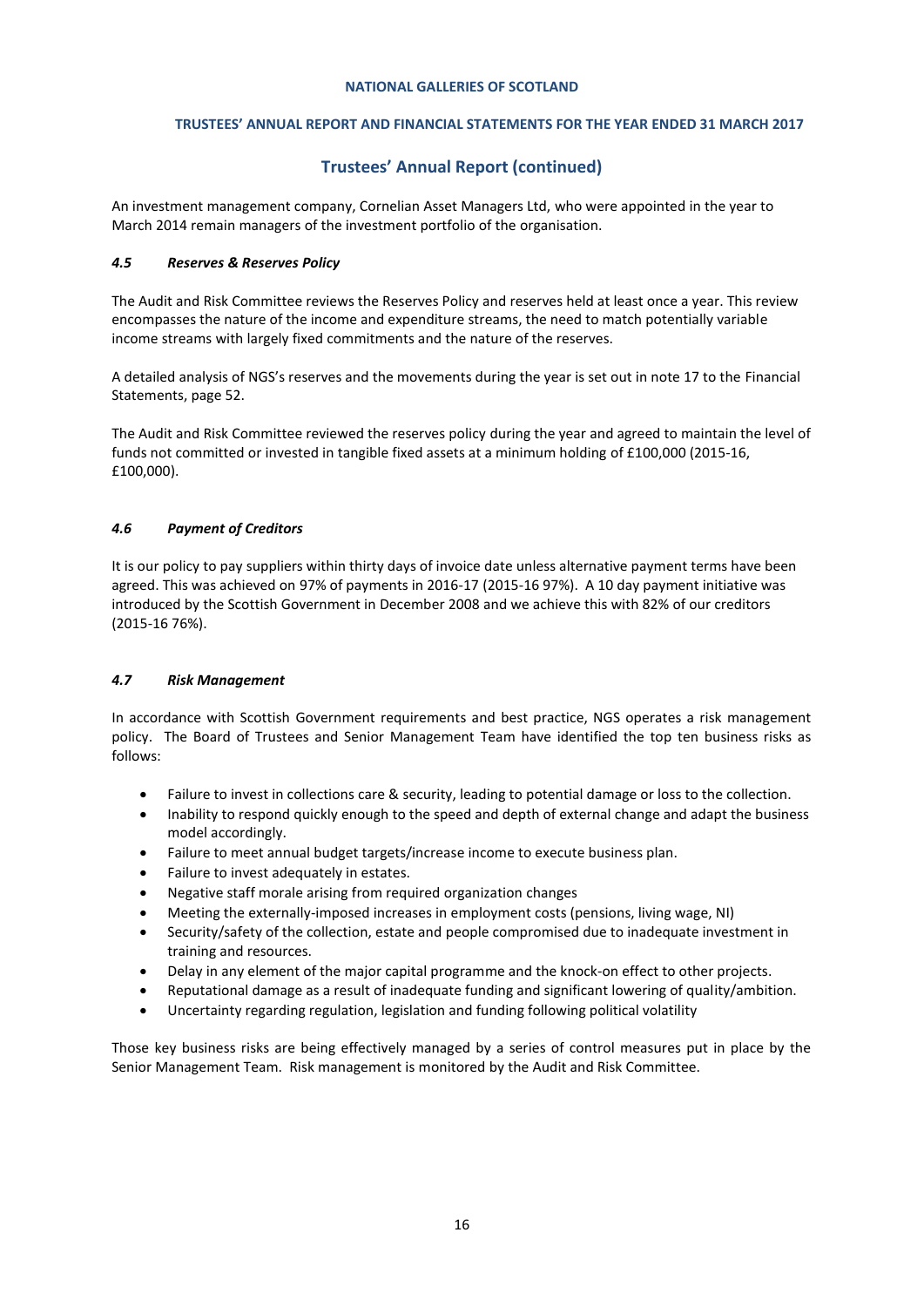#### **TRUSTEES' ANNUAL REPORT AND FINANCIAL STATEMENTS FOR THE YEAR ENDED 31 MARCH 2017**

## **Trustees' Annual Report (continued)**

## **5 Future Plans**

#### *5.1 Aims and Objectives 2017-22*

Supporting our long-term vision and aims, the priorities and objectives set out in the following table have been identified for the next five years:

| Aim 1: Wider Access to the collection and our expertise                      |  |  |  |  |
|------------------------------------------------------------------------------|--|--|--|--|
|                                                                              |  |  |  |  |
| There is greater access to the collection, driving curiosity and creativity. |  |  |  |  |
| The benefit of the national collection is maximised.                         |  |  |  |  |
| Our knowledge and expertise are shared generously.                           |  |  |  |  |
| Aim 2: Stronger connections with our audience                                |  |  |  |  |
|                                                                              |  |  |  |  |
| The national collection is relevant to everyone in Scotland.                 |  |  |  |  |
| We increase our impact on society.                                           |  |  |  |  |
| Our audience feels inspired wherever in the world they encounter our work.   |  |  |  |  |
| Aim 3: Smarter use of our assets                                             |  |  |  |  |
|                                                                              |  |  |  |  |
| Our team achieves its potential.                                             |  |  |  |  |
| Our estates and facilities work more effectively and sustainably.            |  |  |  |  |
| We are more self-reliant financially.                                        |  |  |  |  |
|                                                                              |  |  |  |  |

#### *5.2 Outlook*

A strong and vibrant arts sector is a key component to Scotland's tourism and culture sector and participation in the arts is essential for a healthy society. NGS is already playing a key role in the delivery of the national strategy for Scotland's museums and galleries and will continue to investigate ways in which the collection can be opened up to the widest possible public and enhance Scotland's artistic community.

Collaboration with partners at home and abroad remains crucial to NGS's success and collaborative working opportunities are always being sought. However, NGS continues to operate in an extremely challenging environment within the wider context of government plans to reduce public sector expenditure and increasing competition for private sector support.

Well over half (59%) of NGS's operating costs are on staff remuneration. NGS remains committed to the Scottish Living Wage as a minimum salary therefore is limited in its ability to reduce costs further.

NGS is therefore looking for ways to develop additional income through its trading company and through philanthropy and as many visitors as possible are also encouraged to become Friends or Patrons and support the work of the NGS.

NGS has been undergoing a major review of its business model, finding more efficient ways of delivering its service and reducing expenditure, while still retaining the quality of the programme. In parallel with this work NGS has been developing its brand and values. This has culminated in a streamlining of the senior management team and a move away from being buildings-led and having many collections towards one collection, one vision, one brand and one team. This will ultimately aid efficiency and improve working practices. Further work will be done on organisation structure and embedding the brand during 2017-18.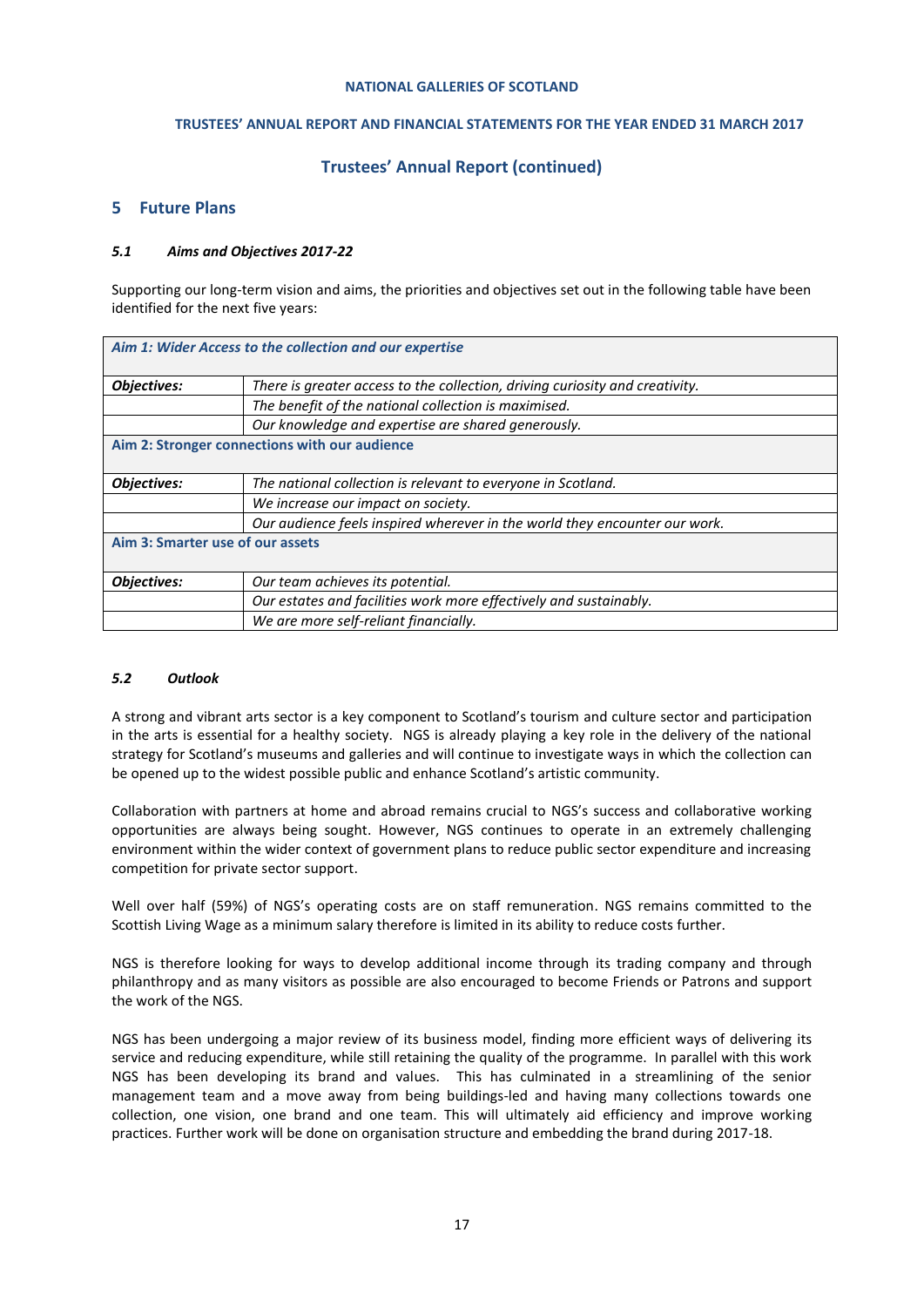#### **TRUSTEES' ANNUAL REPORT AND FINANCIAL STATEMENTS FOR THE YEAR ENDED 31 MARCH 2017**

## **Trustees' Annual Report (continued)**

Visitor figures have improved due to a strong public programme and fundraising efforts will continue to supplement the Grant in Aid and support the public programme activities.

The Capital Projects discussed below are central to this plan.

#### *5.3 Capital Programme*

NGS has three capital projects planned over the coming years: the development of the Scottish National Gallery, the creation of a new National Collections Facility and the Systems of Engagement project.

The Scottish National Gallery project is undergoing an extensive review following completion of a major tender process in early 2017. The project will be slightly delayed and re-cast with a view to starting on-site in 2018 and completing in 2020. The project will create much improved gallery space for the Scottish collection.

The National Collection Facility is moving forward following appointment of a design team in March 2017. The project will create a national centre for the care and study of the permanent collection, with wider access for visitors and easier access for staff. Further information on both this and the Scottish National Gallery project is available in the Annual Review 2016/17.

The Systems of Engagement project is focused on developing the NGS IT infrastructure to optimise the use of information both internally and externally and ensure that information management systems are fully effective, consistent and continuously improving across the whole of the collection. As part of this project, NGS is currently working through digitisation of the entire collection. Target completion of this project is by the end of 2020. The second tranche of HLF Skills for the Future trainees started in autumn 2016. The project is a dedicated training programme for 18-24 year-olds focussing on developing skills which are in demand throughout the heritage sector. The first group of six trainees successfully completed their traineeships in 2016.

This project has been hugely successful to date, giving young people first-hand experience of handling, documenting, digitising and researching the NGS collection of photography and works on paper. Funding for the project was received from the Heritage Lottery Fund and NGS Foundation. The digitised works created so far have already been made available through the new NGS website.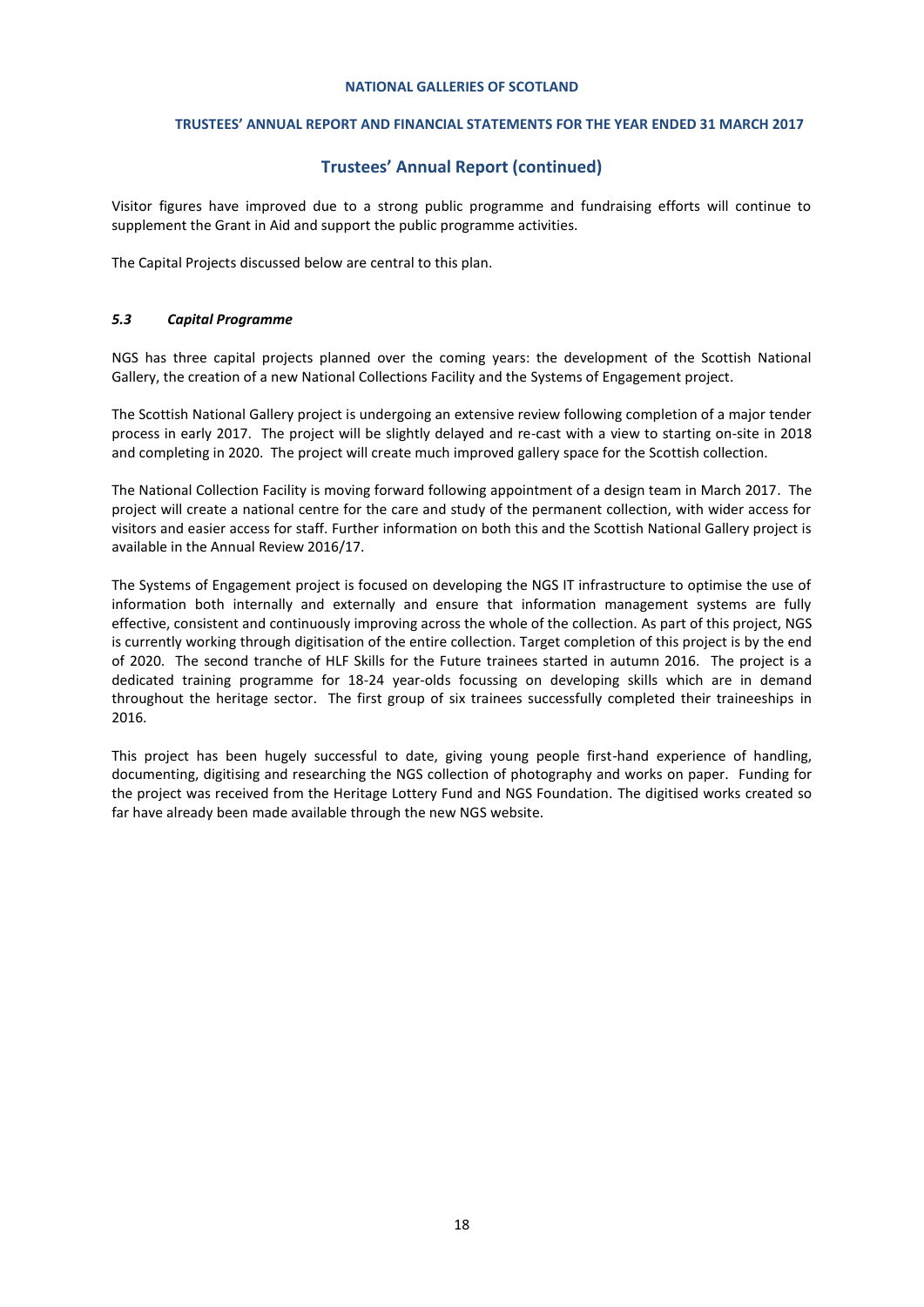## **TRUSTEES' ANNUAL REPORT AND FINANCIAL STATEMENTS FOR THE YEAR ENDED 31 MARCH 2017**

## **Trustees' Annual Report (continued)**

## **6 Structure Governance and Management**

#### *6.1 Status & History*

The Board of Trustees of NGS is a corporate body appointed by the Scottish Ministers in terms of the National Galleries of Scotland Act 1906, as amended by the National Heritage (Scotland) Act 1985, in pursuance of which this report and the attached audited consolidated financial statements are prepared and submitted. It is a registered charity (Number SC003728).

The Board of Trustees traces its origins to the Board of Manufactures established after the Act of Union of 1707. The foundation stone of the National Gallery, laid by the Prince Consort in 1850, was pursuant to a Treasury Minute.

## *6.2 Corporate Governance*

NGS is a non-departmental public body primarily funded by the Scottish Government and managed on its behalf by a Board of Trustees, appointed by the Cabinet Secretary for Culture, Europe and External Affairs. NGS operates within a strict legislative and regulatory framework underpinned by the National Heritage (Scotland) Act 1985 and the Charities and Trustee Investment (Scotland) Act 2005.

The Board, with a maximum of 12 (minimum of 7) Trustees appointed by the Cabinet Secretary, meets six times per year. Trustees are recruited by the Scottish Government through an open appointments system and are usually appointed for a single 4 year term with the possibility of reappointment for a second term.

Appointments are advertised in the press following a thorough appraisal of the skills required to balance the Board. The process follows the strict guidance laid down by the Office of the Commissioner for Public Appointments in Scotland. There were no changes to Board membership in 2016-17.

All Trustees follow a thorough induction programme, covering the aims of the organisation, the Code of Conduct and an introduction to the work of individual departments. New Trustees also obtain guidance from the Scottish Government "On Board" training manual and are given the opportunity to attend the "On Board" training events.

NGS has adopted the recommended Codes of Conduct for both Trustees and Staff. Registers of Interests and Gifts and Hospitality are maintained in accordance with best practice. A Trustee Register of Interests is maintained which complies with the requirements of the Ethical Standards in Public Life (Scotland) Act 2002. Trustees are required to update the register within 28 days of a change in the interests they must register. The current register, which is updated annually, can be viewed on NGS website.

The Board delegates authority on financial matters to an Audit and Risk sub-committee. The Audit and Risk Committee, comprising three trustees, one co-opted member with the Director-General and the Chief Operating Officer in attendance, has full delegated authority to take decisions on behalf of the Board. As at 31 March 2017 there were three other sub-committees: the Remuneration Committee, the Major Capital Programme Committee and the Board Review Committee.

The NGS Trading Company Limited (registered in Scotland, SC312797) is managed on behalf of NGS by a Board, with membership drawn from the Board of Trustees, Senior Management Team and with an external adviser from the retail sector. The Board is chaired by Trustee Lesley Knox.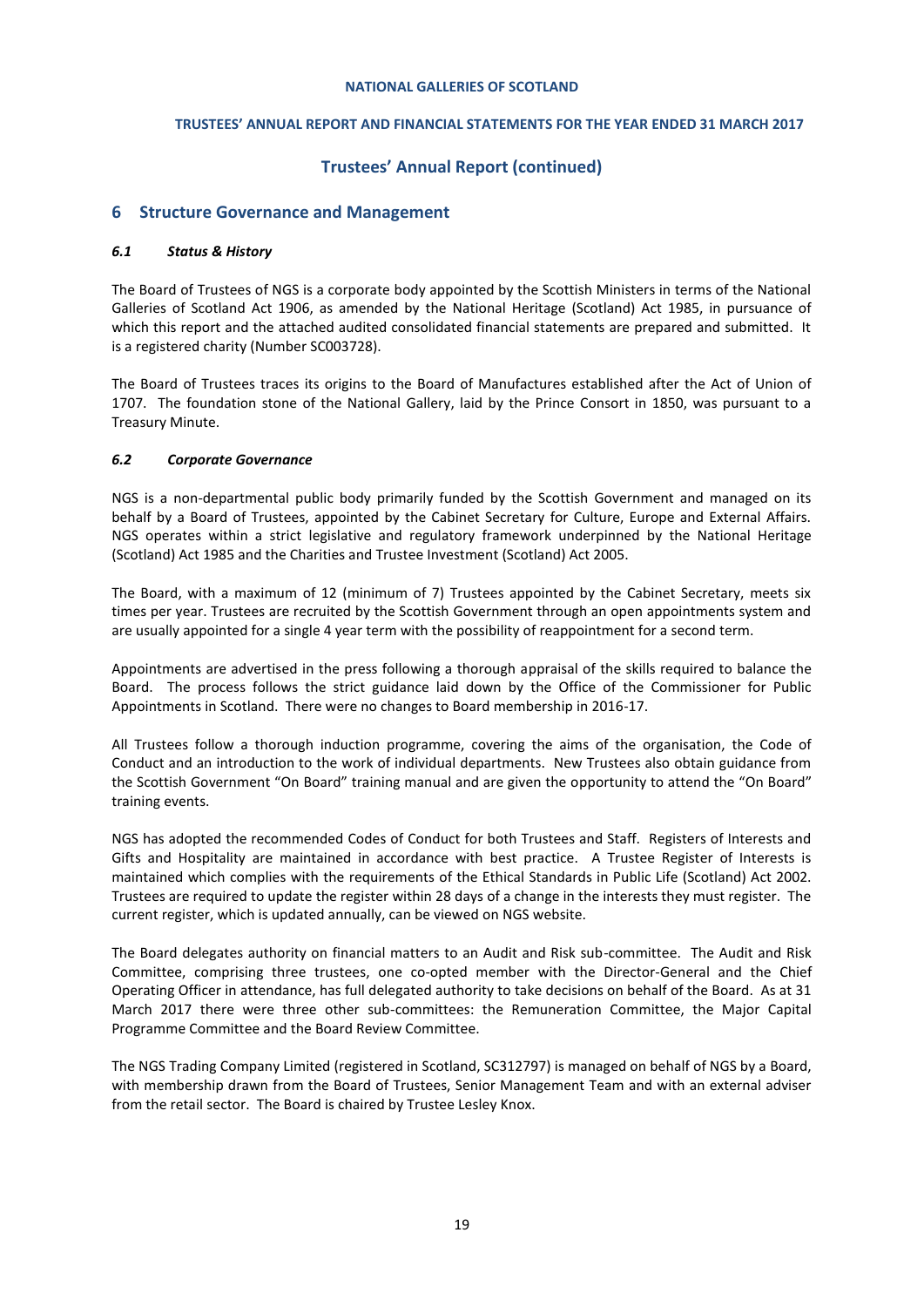## **TRUSTEES' ANNUAL REPORT AND FINANCIAL STATEMENTS FOR THE YEAR ENDED 31 MARCH 2017**

## **Trustees' Annual Report (continued)**

The financial statements of NGS are audited by Audit Scotland, who were appointed by the Auditor General for Scotland for a period of five years to financial year ended March 2021.

The Director-General is satisfied that there is no relevant audit information of which NGS's auditors are unaware.

## *6.3 Equal Opportunities and Diversity*

NGS complies with the Equality Act 2010 and the specific equality duties outlined for Scottish public bodies. In line with the duties, NGS has established a set of equality outcomes to work towards. Those were first set out in 2013 and are updated biennially along with a report on progress against these outcomes, a report on our efforts to mainstream equalities in the work that we do, statements on the gender pay-gap and employee equality statistics. NGS continues to be committed to making equality the 'norm', ensuring it is part of our daily routine, rather than an 'add-on' or simply a box that must be ticked. The reports and relevant statistical data which support this approach are available on the NGS website.

It is NGS's policy to treat all job applicants and employees fairly and equally, regardless of their age, disability, gender reassignment, pregnancy and maternity, race, religion or belief, sex or sexual orientation. NGS monitors the composition of the workforce and will undertake positive action if it appears that this policy is not fully effective.

## *6.4 Health and Safety*

The Trustees acknowledge their legislative responsibility for, and their commitment to, a management policy that ensures matters relating to the health and safety of visitors, staff, volunteers, those working on a selfemployed and agency contract basis, and contractors will receive due priority for action at all times. Responsibility also lies with individual members of staff, their representative unions, those working on a self-employed and agency contract basis, and contractors to give their full attention and co-operation to the implementation of this policy to enable NGS to provide a safe and healthy environment at all times. NGS employs a Health and Safety Manager to oversee the implementation, monitoring, auditing and improvement of the management policy. NGS's employee assistance programme provides confidential counselling, practical support, advice and information aimed at helping staff to come to terms with personal and family or work related problems. The service is available to all employees and their immediate dependents, 24 hours a day, 365 days a year; access is via a free telephone line.

## *6.5 Sustainability policy*

NGS is committed to integrating environmental considerations into its activities and working towards the goals of sustainable development and pollution prevention through a programme of continuous environmental improvement. This commitment is reflected in NGS's participation in the Carbon Trust's Carbon Management Programme that resulted in the production of a Carbon Management Plan which outlined measures NGS was taking to reduce its carbon emissions by 20% by the end of 2014. Having exceeded this target by achieving a reduction of 30% against the baseline of 2008, a new target of 42% has been set, to be reached by 2020. Compared with 2008, electricity consumption has reduced by 33% and gas consumption by 28%.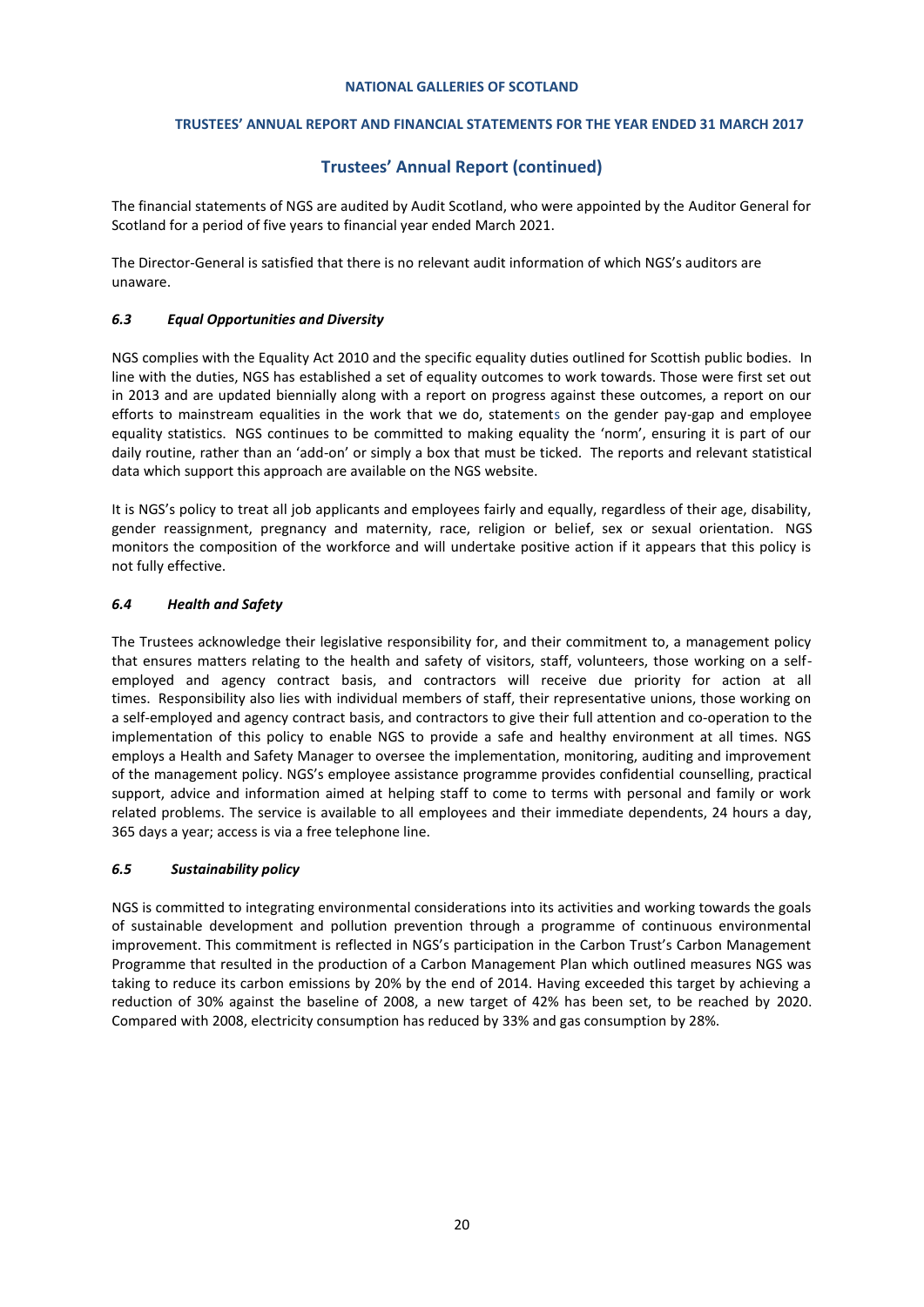#### **TRUSTEES' ANNUAL REPORT AND FINANCIAL STATEMENTS FOR THE YEAR ENDED 31 MARCH 2017**

## **Trustees' Annual Report (continued)**

NGS gives full consideration to environmental matters when managing operations, altering the buildings and in reaching housekeeping decisions. Though much of the responsibility for these decisions will fall to senior management, all NGS staff are encouraged to play a role in protecting the environment by making the most efficient use of resources within their control. Improved waste management across the estate has resulted in a large increase in the quantity and types of waste which is now recycled. In 2017 the amount of waste going to landfill was reduced by 98% compared with 2008.

#### *6.6 Sickness Absence Data*

For the 12 month period from 1 April 2016 to 31 March 2017, 2.7% of working days were lost as a result of sickness absence (2015-16, also 2.7%).

#### *6.7 Data Handling*

There were no personal data-related incidents in 2016-17. Sensitive personal data that is processed and shared on a regular basis is in relation to staff payroll, which is transferred externally to our payroll handler. Personal data information in relation to payroll and supplier details is periodically shared with government as part of the National Fraud Initiative (NFI).

There is a database of personal data in relation to our donors and supporters, but the processes are well controlled and staff trained to understand the sensitivity of the data. Data is never shared or transferred to another organisation, unless done so under contracted service, and that data belongs solely to NGS.

NGS prepared a records management plan as required under the Public Records (Scotland) Act 2013 along with a suite of policies, procedures and training materials covering a wide range of subjects, some directly related to data handling. The Records Management Plan has been approved by the Keeper of the National Records of Scotland and will now be implemented across NGS under the management of our new Records Manager.

NGS is also taking into account the requirements under the new General Data Protection Regulation. All related policies and procedures will be reviewed as part of the implementation process in 2017-18.

## *6.8 Accountable Officer*

Sir John Leighton is Director-General and Accountable Officer for the National Galleries of Scotland.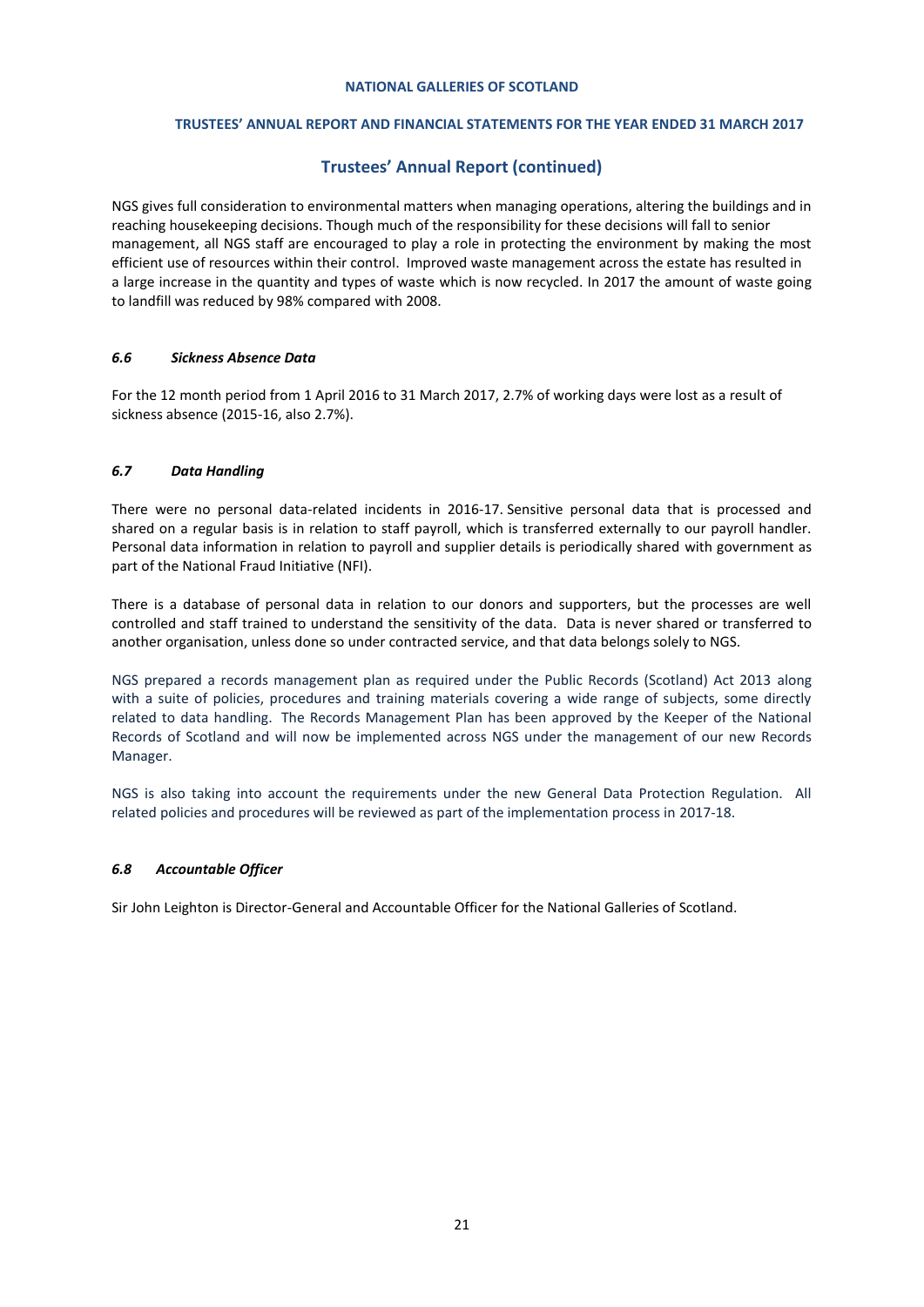## **TRUSTEES' ANNUAL REPORT AND FINANCIAL STATEMENTS FOR THE YEAR ENDED 31 MARCH 2017**

## **Trustees' Annual Report (continued)**

## **7 Reference and Administration details**

## *7.1 Trustees: 1 April 2016– 31 March 2017*

Ben Thomson (Chairman) (to 30 June 2017) Tricia Bey (Chair, Major Capital Programme Committee) Alistair Dodds (Chair, Audit and Risk Committee) Edward Green Benny Higgins (Chairman from 1 July 2017) Lesley Knox (Chair, Trading Company Board) Tari Lang Catherine Muirden (Chair, Remuneration Committee) Professor Nicholas Pearce Willie Watt Nicola Wilson

All Trustees serving at 31 March 2017, with the exception of the Chairman, continued to be serving Trustees up to and on the date the Financial Statements were signed. The Chairman retired from office on 30 June 2017. The new Chairman, from 1 July 2017, is current Trustee Benny Higgins. The operational management of NGS is delegated by the Board of Trustees to the Director-General and his Senior Management Team.

## *7.2 Senior Management Team: 1 April 2016 – 31 March 2017*

| Sir John Leighton | Director-General                                                 |
|-------------------|------------------------------------------------------------------|
| Michael Clarke    | Director of the Scottish National Gallery (to 30 September 2016) |
| Nicola Catterall  | <b>Chief Operating Officer</b>                                   |
| Simon Groom       | Director of Scottish National Gallery of Modern Art              |
| Christopher Baker | Director of the Scottish National Portrait Gallery               |
| Jacqueline Ridge  | Keeper of Conservation                                           |
| Patricia Convery  | Acting Director of Audience Engagement                           |
| Elaine Anderson   | Head of Planning & Performance                                   |

There are three specialist sub-groups of the Senior Management Team. The Senior Management Collections Team oversees acquisitions and loans and supports collections management matters. The Senior Management Public Programme Team directs and manages the public programme. The Senior Management Team: Digital & Information Systems Programme directs and manages the strategy and priorities for investment in digital and information systems.

For details of staff numbers employed in 2016-17, see Note 6 in the Notes to the Financial Statements.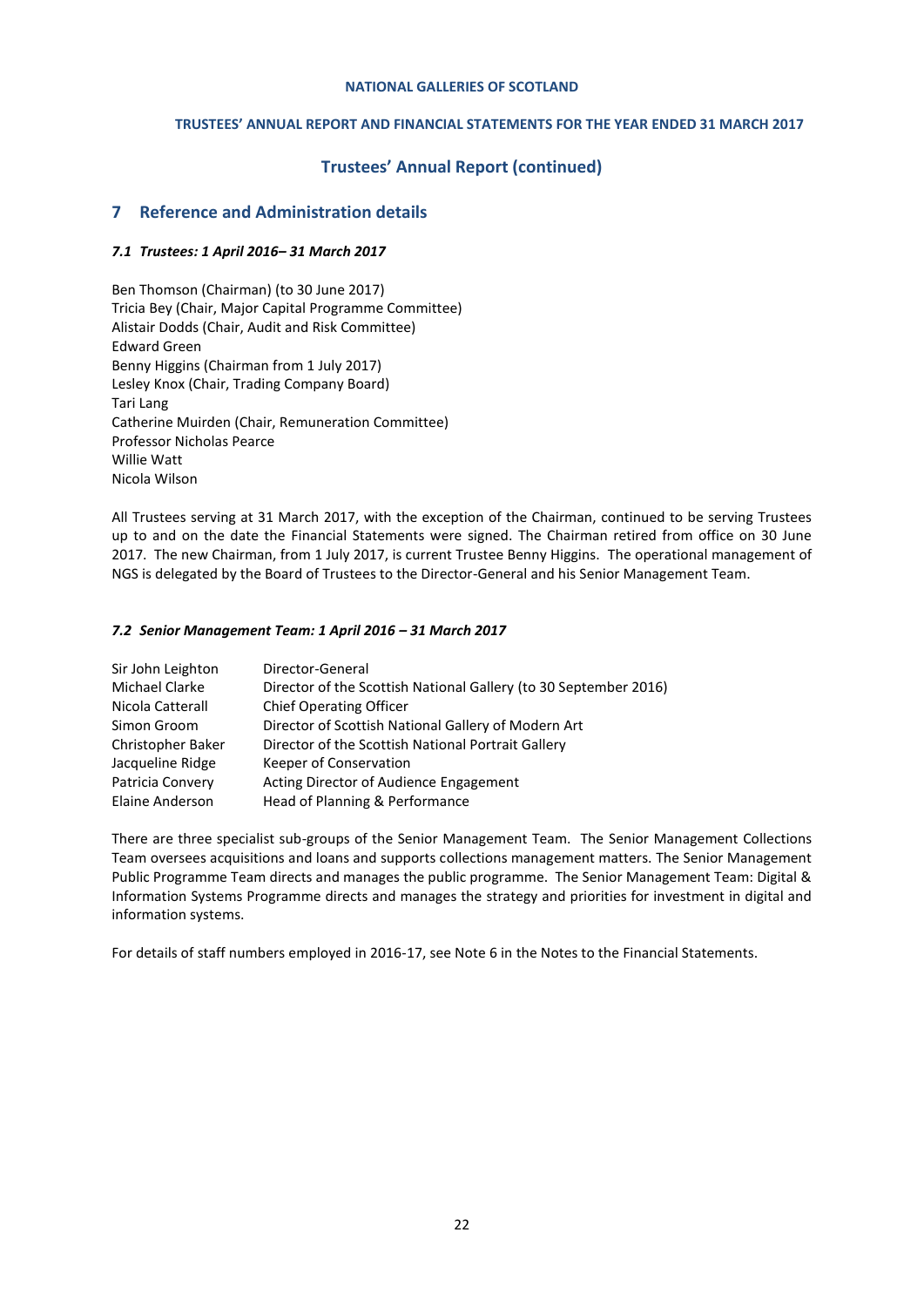## **TRUSTEES' ANNUAL REPORT AND FINANCIAL STATEMENTS FOR THE YEAR ENDED 31 MARCH 2017**

# **Trustees' Annual Report (continued)**

## *7.3 Principal Advisers*

| Bankers:                  | Royal Bank of Scotland<br>36 St Andrew Square<br>Edinburgh<br>EH <sub>2</sub> 2AD       | <b>Bank of Scotland</b><br>The Mound<br>Edinburgh<br><b>EH1 1YZ</b>               |                                                                  |
|---------------------------|-----------------------------------------------------------------------------------------|-----------------------------------------------------------------------------------|------------------------------------------------------------------|
| Legal Advisers:           | <b>Turcan Connell</b><br>Princes Exchange<br>1 Earl Grey Street<br>Edinburgh<br>EH3 9EE | <b>CMS Scotland</b><br>Saltire Court<br>20 Castle Terrace<br>Edinburgh<br>EH1 2EN | <b>Brodies LLP</b><br>15 Atholl Crescent<br>Edinburgh<br>EH3 8HA |
| <b>Internal Auditors:</b> | <b>TIAA</b><br>53-55 Aerodrome Road<br>Gosport<br>PO13 0FQ                              |                                                                                   |                                                                  |
| Independent<br>Auditors:  | <b>Audit Scotland</b><br>$4th$ Floor<br>102 West Port<br>Edinburgh<br>EH3 9DN           |                                                                                   |                                                                  |
| Taxation:                 | <b>Scott Moncrieff</b><br>Exchange Place 3<br>Semple Street<br>Edinburgh, EH3 8BL       |                                                                                   |                                                                  |
| Investment<br>Managers:   | Cornelian Asset Managers Ltd<br>30 Charlotte Square<br>Edinburgh, EH2 4ET               |                                                                                   |                                                                  |

Benny Higgins<br>
On behalf of the Board of Trustees<br>
On behalf of the Board of Trustees<br>
Sir John Leighton On behalf of the Board of Trustees National Galleries of Scotland 11 September 2017 11 September 2017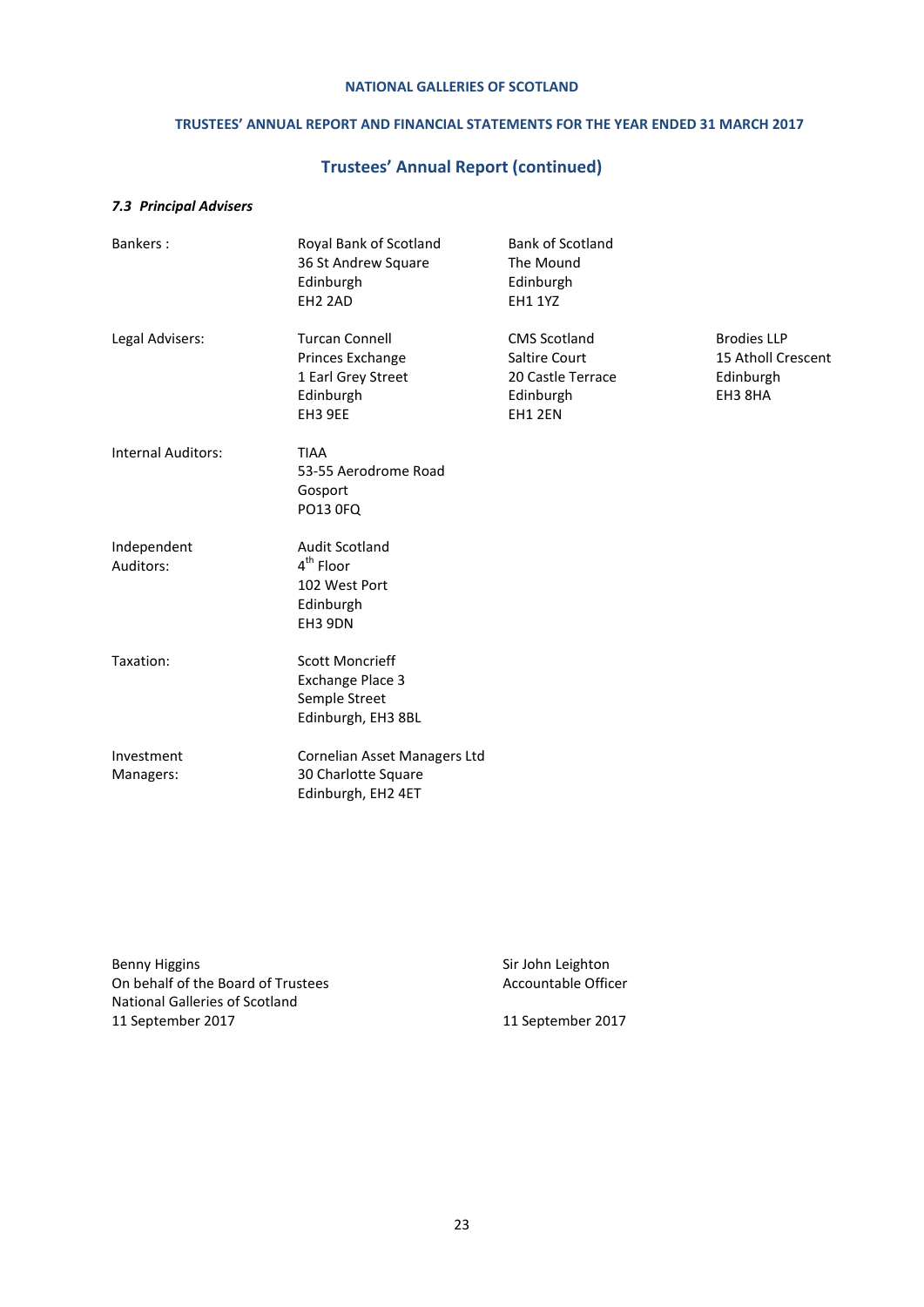## **TRUSTEES' ANNUAL REPORT AND FINANCIAL STATEMENTS FOR THE YEAR ENDED 31 MARCH 2017**

## **Statement of Trustees' and Accountable Officer's Responsibilities**

The trustees are responsible for preparing the Trustees' Report and the financial statements in accordance with the National Galleries (Scotland) Act 1906, as amended by the National Heritage (Scotland) Act 1985, and directions made thereunder by the Scottish Ministers. The financial statements are prepared on an accruals basis and must give a true and fair view of the state of affairs of National Galleries of Scotland and of its net movement in funds, total net assets and cash flows for the financial year.

The Charities and Trustee Investment (Scotland) Act 2005 and the Charities Accounts (Scotland) Regulations 2006 require the trustees to prepare financial statements for each financial year. Under those laws, the trustees have prepared the financial statements in accordance with United Kingdom Generally Accepted Accounting Practice (United Kingdom Accounting Standards and applicable law). Under those laws, the trustees must not approve the financial statements unless they are satisfied that they give a true and fair view of the state of the affairs of the charity and of the incoming resources and application of resources of the charity for that period. In preparing these financial statements, the trustees are required to:

- Select suitable accounting policies and apply them consistently;
- State that applicable UK Accounting Standards, comprising FRS 102 "The Financial Reporting Standard applicable in the UK and Republic of Ireland" as interpreted by the Charities' SORP, have been followed, subject to any material departures disclosed and explained in the financial statements;
- Make judgments and estimates on a reasonable basis;
- Observe the accounts direction issued by Scottish Ministers, including the relevant accounting and disclosure requirements, and apply suitable accounting policies on a consistent basis;
- Prepare the financial statements on the going concern basis unless it is inappropriate to presume that the charity will continue in business;
- Keep accounting records that are sufficient to show and explain the charity's transactions and disclose with reasonable accuracy at any time the financial position of the charity; and
- Safeguard the assets of the charity and take reasonable steps for the prevention and detection of fraud and other irregularities.

The Principal Accountable Officer for the Scottish Government has appointed the Director-General as the Accountable Officer for National Galleries of Scotland. The responsibilities of an Accountable Officer, including responsibility for the propriety and regularity of the public finances for which the Accountable Officer is answerable, for keeping proper records and for safeguarding National Galleries of Scotland's assets, are set out in the Scottish Public Finance Manual and the Framework Document.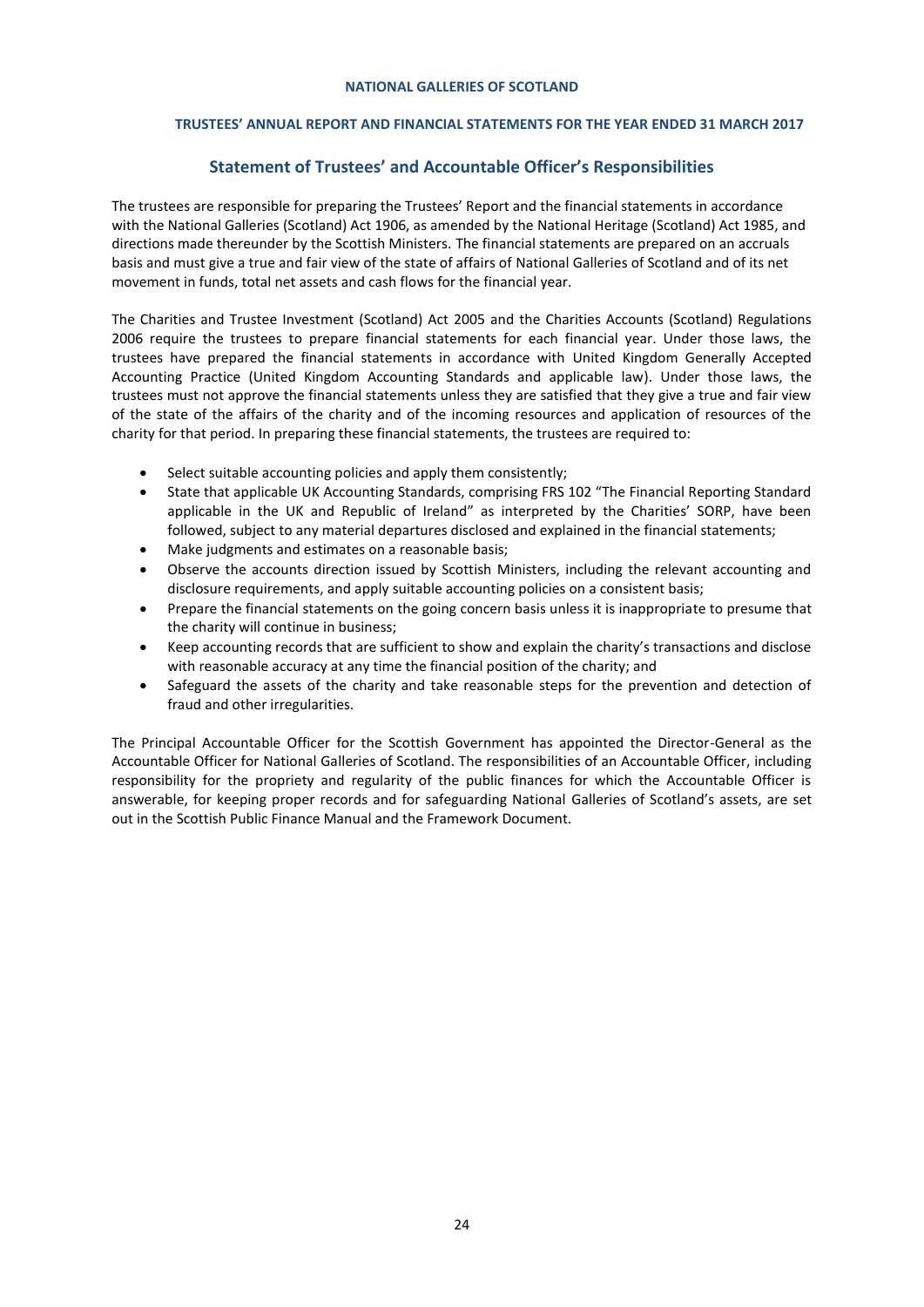#### **TRUSTEES' ANNUAL REPORT AND FINANCIAL STATEMENTS FOR THE YEAR ENDED 31 MARCH 2017**

#### **Governance Statement**

#### <span id="page-24-0"></span>**Introduction**

The National Galleries of Scotland is committed to best practice in all aspects of corporate governance. The corporate governance framework is set out in section 6, page 19 of the Trustee's report.

#### **Scope of Responsibility**

As Accountable Officer, I have responsibility for maintaining a sound system of internal control that supports the achievement of the organisation's policies, aims and objectives set by the Scottish Ministers, whilst safeguarding the public funds and assets for which I am personally responsible, in accordance with the responsibilities assigned to me.

I ensure that arrangements for delegation are robust and promote good management supported by staff with an appropriate balance of skills. I ensure also that proper management systems and procedures are in place to support service delivery.

The Scottish Public Finance Manual (SPFM) is issued by the Scottish Ministers to provide guidance to the Scottish Government and other relevant bodies on the proper handling of public funds. It is mainly designed to ensure compliance with statutory and parliamentary requirements, promote value for money and high standards of propriety, and secure effective accountability and good systems of internal control.

#### **Purpose of the System of Internal Control**

The system of internal control is designed to manage rather than eliminate the risk of failure to achieve the organisation's policies, aims and objectives. It can therefore only provide reasonable and not absolute assurance of effectiveness.

The system of internal control is based on an on-going process designed to identify the principal risks to the achievement of the organisation's policies, aims and objectives; to evaluate the nature and extent of those risks and to manage them efficiently, effectively and economically.

The process within the organisation accords with the SPFM and has been in place for the year ended 31 March 2017 and up to the date of approval of the financial statements and accords with guidance from the Scottish Ministers.

#### **Risk and Control Framework**

All bodies subject to the requirements of the SPFM must operate a risk management strategy in accordance with relevant guidance issued by the Scottish Ministers. The general principles for a successful risk management strategy are set out in the SPFM.

In accordance with SPFM requirements and best practice NGS has a risk management policy in place. Risk management practice is led by the Director-General under the guidance of the Chairman of the Audit and Risk Committee. In accordance with this policy NGS monitors its business risks on two levels: Project/Operational and strategic management level. A number of key strategic risks have been identified and are effectively managed by a series of control measures put in place by the Senior Management Team. Our approach to mapping risk overall has been reviewed and a consistent process is now in place at strategic level and for all major projects.

More generally, the organisation is committed to a process of continuous development and improvement: developing systems in response to any relevant reviews and developments in best practice in this area.

In terms of data handling, the only sensitive personal data we process and share is in relation to staff payroll, which is transferred externally to our payroll handler. The personal data of our staff is held in our HR system. There is a database of personal data in relation to donors and supporters, but the processes are well controlled and staff trained to understand the sensitivity of the data. We never share or transfer that data to another organisation, unless done so under a contracted service, and that data belongs solely to NGS. There were no personal data-related incidents in 2016-17.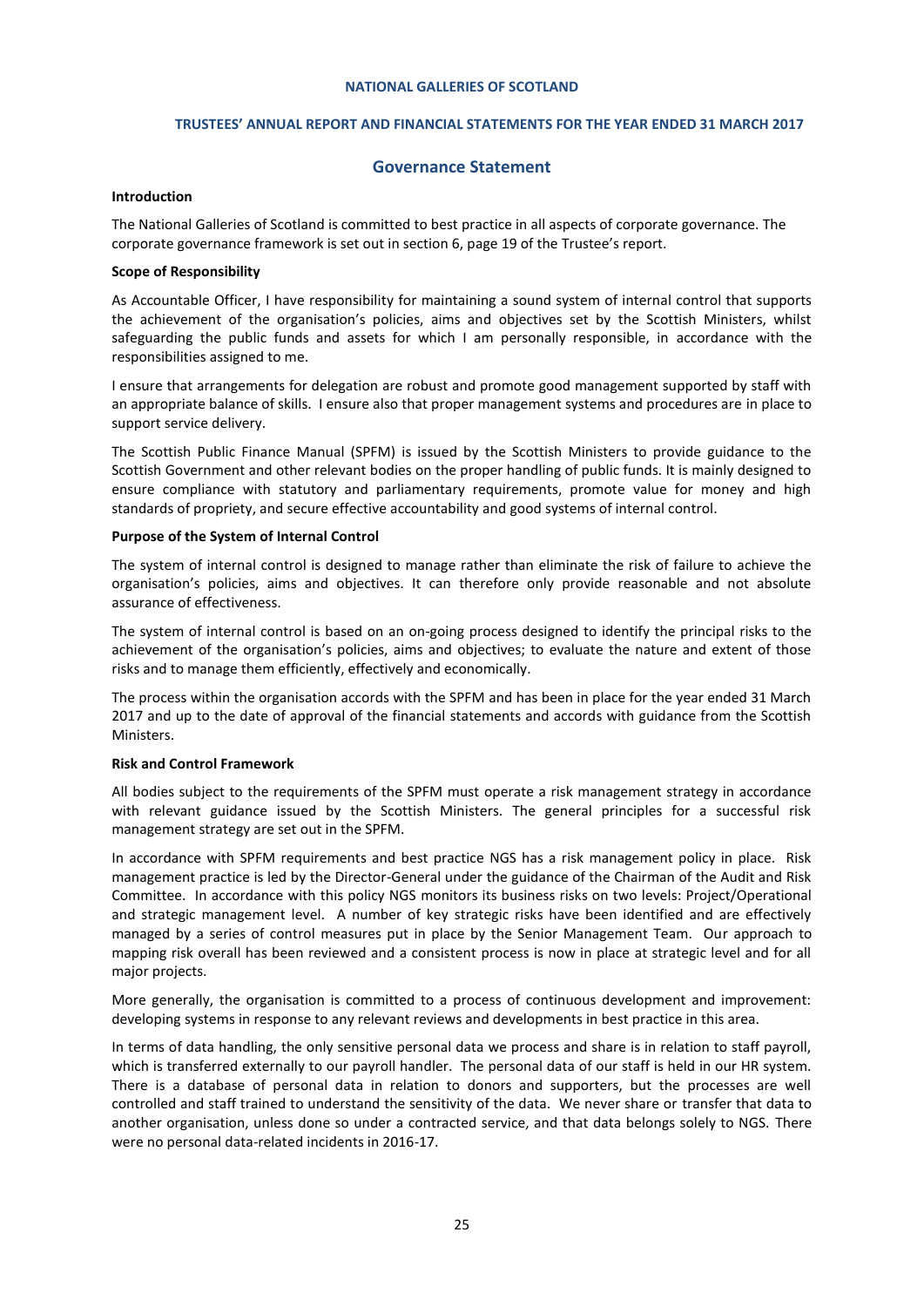## **TRUSTEES' ANNUAL REPORT AND FINANCIAL STATEMENTS FOR THE YEAR ENDED 31 MARCH 2017**

## **Governance Statement (continued)**

#### **Review of Effectiveness**

As Accountable Officer, I have responsibility for reviewing the effectiveness of the system of internal control. My review is informed by:

- the Executive managers within the organisation who have responsibility for the development and maintenance of the internal control framework;
- the work of the internal auditors, who submit to the organisation's Audit and Risk Committee regular reports which include the Internal Auditor's independent and objective opinion on the adequacy and effectiveness of the organisation's systems of internal control together with recommendations for improvement. For 2016-17, for the areas reviewed the Internal Auditor issued an opinion of ' reasonable assurance' that effective risk management, control and governance processes are in place;
- the comments made by the external auditors in their management letters and other reports.

I shall ensure that there is continuous review of internal systems through the internal audit process and, when required, that recommendations for improvement are taken into account. The Audit and Risk Committee is responsible for setting the annual internal audit programme, identifying specific areas for audit. The Audit and Risk Committee and senior management team review all internal audit reports and are responsible for ensuring the implementation of any necessary adjustments.

Following a review of internal systems and risks in 2016-17 I would like to draw attention to the following matters:

- Management and care of the collection are paramount to NGS. Our current storage facility at Granton Art Store is insufficient to store our existing collection resulting in artworks being stored in inappropriate conditions which may put the items at risk. Only 60% of our gallery/storage spaces meet minimum standards for environmental conditions for the collection. Finding a solution to this is regarded by our Board of Trustees as a top priority. The proposed creation of a new National Collection Facility at Granton will concentrate our facilities for preservation, research storage and distribution onto one site whilst providing state of the art spaces for those wishing to research and explore the collections. In the meantime, as art and staff are displaced by the Scottish National Gallery renovation project, we will take the opportunity to adapt spaces elsewhere on the estate to make some improvements in collection care conditions.
- NGS's large, ageing estate of listed buildings with increasing visitor footfall necessitates increased capital investment at a time of funding constraints. NGS is striving to deliver an ambitious programme of capital projects, as described in section 5 of the Trustees report, and a quinquennial maintenance schedule to address this. Both of these initiatives carry inherent risk.
- NGS continues to review its mixed economy business model to help manage the risks and changes in patterns of funding and their impact on levels of activity and visitor services. Financial forecasts to 2020 have been prepared which will inform the development of a 3 year business plan from 2018. These plans will go some way towards addressing the risks, however as NGS becomes increasingly dependent on variable and discretionary income sources the risk of not covering our substantial fixed cost base increases.
- Staff costs are by far the biggest running cost incurred by NGS, representing over 81% of our revenue grant-in-aid. Even with relatively static headcount and more externally funded posts, we have experienced unavoidable increases due to increased employer's national insurance and pension contributions. In addition the impact of universal statutory living wage has the potential to increase NGS staff costs further as well as increasing the costs of contracted services (e.g. catering and cleaning).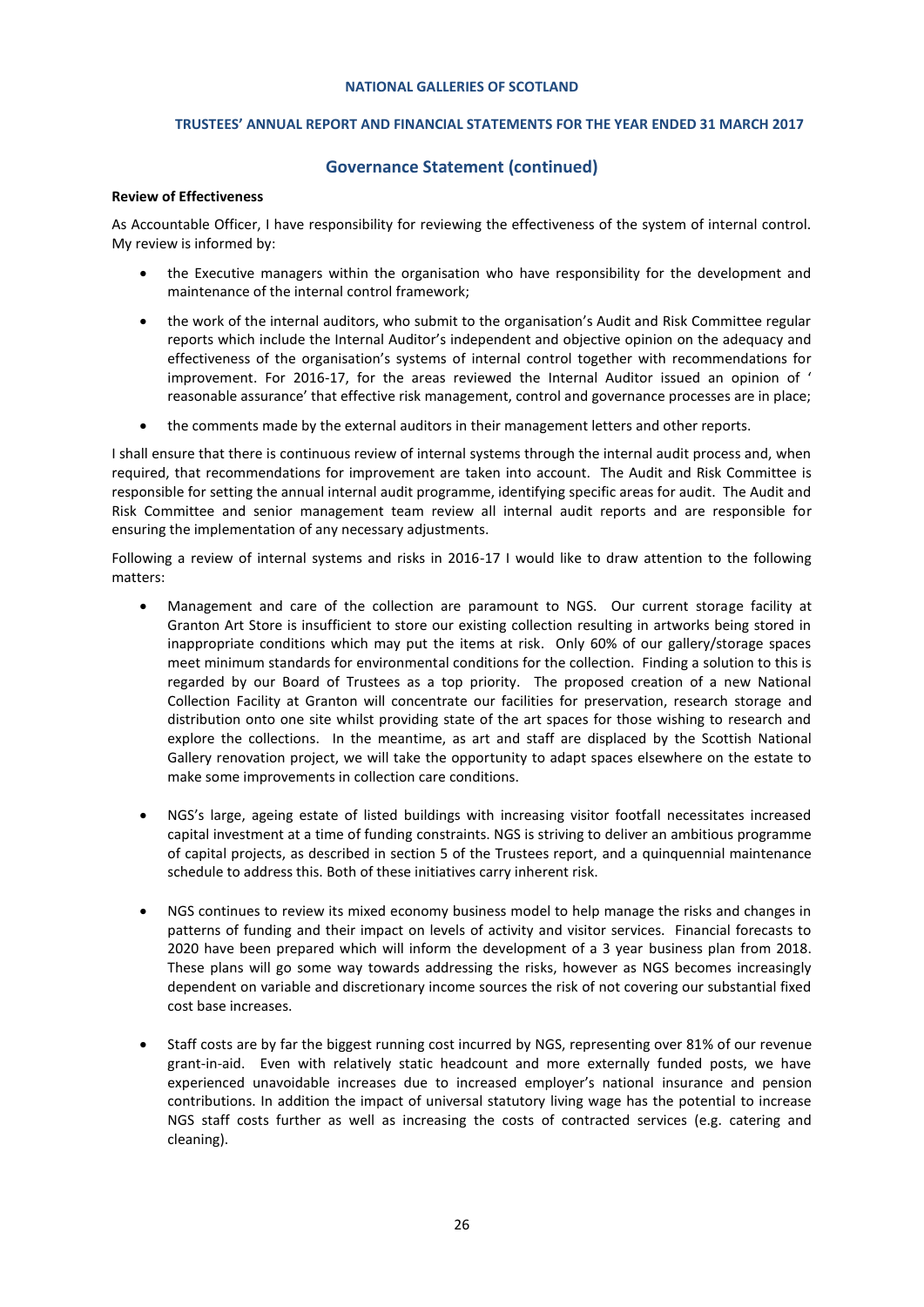#### **TRUSTEES' ANNUAL REPORT AND FINANCIAL STATEMENTS FOR THE YEAR ENDED 31 MARCH 2017**

## **Governance Statement (continued)**

- NGS is managing the growing gap between increased visitor numbers and public expectations and what NGS can actually deliver with ongoing pressure on resources. The increased workloads in combination with ongoing pay constraints have an impact on staff morale, which in turn impacts on staff recruitment and retention.
- NGS is undergoing significant organisational and cultural transformation in order to improve its long term resilience and impact and with this comes an inherent level of disruption and risk. This is being monitored and managed by the Senior Management Team and supported by investment in skills development across the organisation.
- Fraud attempts from external parties have become increasingly common and more sophisticated. Whilst NGS has not fallen victim to any scams during the year, we have tested the adequacy of our security systems and response to potential cyber-attack through an internal audit. A number of actions were identified and the recommendations will be taken on board

Sir John Leighton Accountable Officer 11 September 2017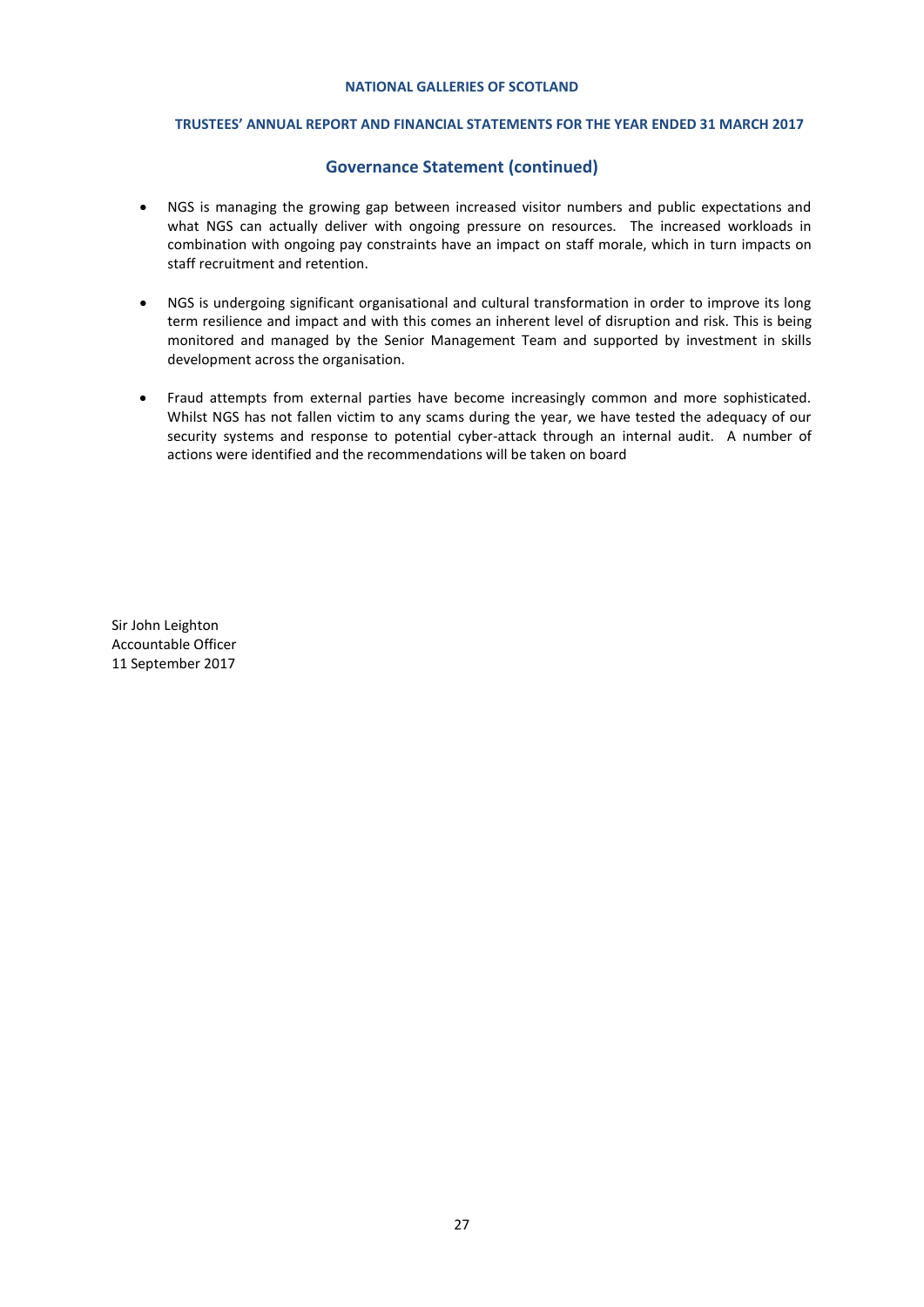## **TRUSTEES' ANNUAL REPORT AND FINANCIAL STATEMENTS FOR THE YEAR ENDED 31 MARCH 2017**

# <span id="page-27-0"></span>**Independent auditors' report to the members of the National Galleries of Scotland, the Auditor General for Scotland and the Scottish Parliament**

This report is made solely to the parties to whom it is addressed in accordance with the Public Finance and Accountability (Scotland) Act 2000 and for no other purpose. In accordance with paragraph 120 of the Code of Audit Practice approved by the Auditor General for Scotland, I do not undertake to have responsibilities to members or officers, in their individual capacities, or to third parties.

#### **Report on the audit of the financial statements**

## **Opinion on financial statements**

I have audited the financial statements in the annual report and accounts of National Galleries of Scotland and its group for the year ended 31 March 2017 under the paragraph 8(3) of the Schedule to the National Galleries of Scotland Act 1906 as amended by section 17 of the National Heritage (Scotland) Act 1985, and section 44(1)(c) of the Charities and Trustee Investment (Scotland) Act 2005. The financial statements comprise the Consolidated Statement of Financial Activities, the Consolidated Balance Sheet, the Balance Sheet, the Consolidated Statement of Cash Flows and notes to the financial statements, including a summary of significant accounting policies. The financial reporting framework that has been applied in their preparation is applicable law and the United Kingdom Accounting Standards, including Financial Reporting Standard 102 The Financial Reporting Standard applicable in the UK and Republic of Ireland (United Kingdom Generally Accepted Accounting Practice).

In my opinion the accompanying financial statements:

- give a true and fair view in accordance with the National Galleries of Scotland Act 1906 as amended by the National Heritage (Scotland) Act 1985, and directions made thereunder by the Scottish Ministers of the state of the body's affairs as at 31 March 2017 and of its incoming resources and application of resources, including its income and expenditure, for the year then ended;
- have been properly prepared in accordance with United Kingdom Generally Accepted Accounting Practice; and
- have been prepared in accordance with the requirements of the National Galleries of Scotland Act 1906 as amended by the National Heritage (Scotland) Act 1985, and directions made thereunder by the Scottish Ministers, the Charities and Trustee Investment (Scotland) Act 2005 and regulation 8 of The Charities Accounts (Scotland) Regulations 2006.

## **Basis of opinion**

I conducted my audit in accordance with applicable law and International Standards on Auditing in the UK and Ireland (ISAs (UK&I)). My responsibilities under those standards are further described in the Auditor's Responsibilities for the Audit of the Financial Statements section of my report. I am independent of the body in accordance with the ethical requirements that are relevant to my audit of the financial statements in the UK including the Financial Reporting Council's Ethical Standards for Auditors, and I have fulfilled my other ethical responsibilities in accordance with these requirements. I believe that the audit evidence I have obtained is sufficient and appropriate to provide a basis for my opinion.

#### **Responsibilities of the Trustees and Accountable Officer for the financial statements**

As explained more fully in the Statement of Trustees' and Accountable Officer's Responsibilities, the Trustees are responsible for the preparation of financial statements that give a true and fair view in accordance with the financial reporting framework, and for such internal control as the Accountable Officer determines is necessary to enable the preparation of financial statements that are free from material misstatement, whether due to fraud or error.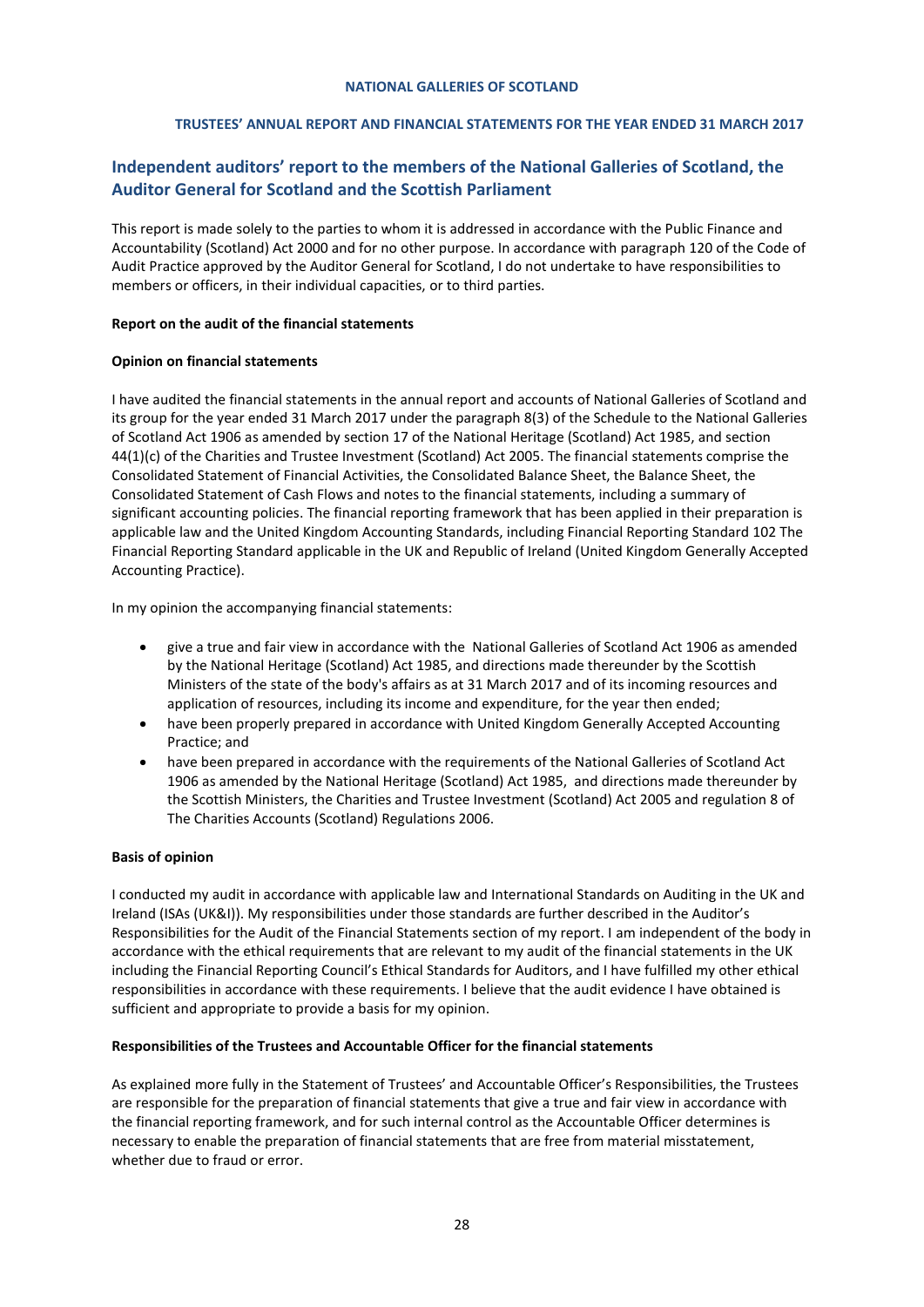#### **TRUSTEES' ANNUAL REPORT AND FINANCIAL STATEMENTS FOR THE YEAR ENDED 31 MARCH 2017**

#### **Auditor's responsibilities for the audit of the financial statements**

My responsibility is to audit and express an opinion on the financial statements in accordance with applicable legal requirements and ISAs (UK&I) as required by the Code of Audit Practice approved by the Auditor General for Scotland. Those standards require me to comply with the Financial Reporting Council's Ethical Standards for Auditors. An audit involves obtaining evidence about the amounts and disclosures in the financial statements sufficient to give reasonable assurance that the financial statements are free from material misstatement, whether caused by fraud or error. This includes an assessment of: whether the accounting policies are appropriate to the body's circumstances and have been consistently applied and adequately disclosed; the reasonableness of significant accounting estimates made by the Trustees; and the overall presentation of the financial statements.

My objectives are to achieve reasonable assurance about whether the financial statements as a whole are free from material misstatement, whether due to fraud or error, and to issue an auditor's report that includes my opinion. Reasonable assurance is a high level of assurance, but is not a guarantee that an audit conducted in accordance with ISAs (UK&I) will always detect a material misstatement when it exists. Misstatements can arise from fraud or error and are considered material if, individually or in the aggregate, they could reasonably be expected to influence the economic decisions of users taken on the basis of these financial statements.

#### **Other information in the annual report and accounts**

The Trustees are responsible for the other information in the annual report and accounts. The other information comprises the information other than the financial statements and my auditor's report thereon. My opinion on the financial statements does not cover the other information and I do not express any form of assurance conclusion thereon except on matters prescribed by the Auditor General for Scotland to the extent explicitly stated later in this report.

In connection with my audit of the financial statements in accordance with ISAs (UK&I), my responsibility is to read all the financial and non-financial information in the annual report and accounts to identify material inconsistencies with the audited financial statements and to identify any information that is apparently materially incorrect based on, or materially inconsistent with, the knowledge acquired by me in the course of performing the audit. If I become aware of any apparent material misstatements or inconsistencies I consider the implications for my report.

#### **Report on regularity of expenditure and income**

#### **Opinion on regularity**

In my opinion in all material respects the expenditure and income in the financial statements were incurred or applied in accordance with any applicable enactments and guidance issued by the Scottish Ministers.

#### **Responsibilities for regularity**

The Accountable Officer is responsible for ensuring the regularity of expenditure and income. I am responsible for expressing an opinion on the regularity of expenditure and income in accordance with the Public Finance and Accountability (Scotland) Act 2000.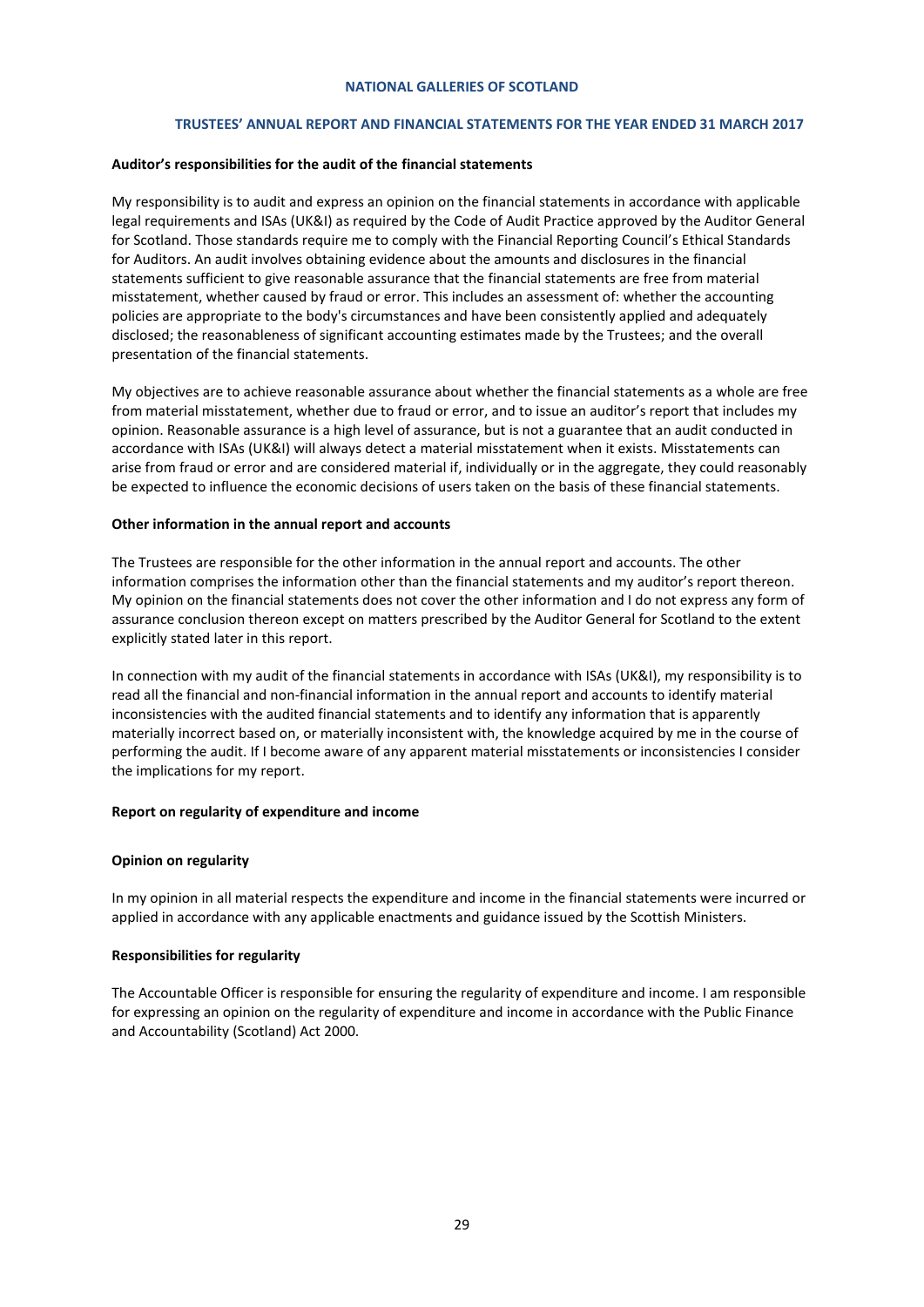#### **TRUSTEES' ANNUAL REPORT AND FINANCIAL STATEMENTS FOR THE YEAR ENDED 31 MARCH 2017**

#### **Report on other requirements**

#### **Opinions on other prescribed matters**

I am required by the Auditor General for Scotland to express an opinion on the following matters.

In my opinion, based on the work undertaken in the course of the audit

- the information given in the Trustees' Annual Report for the financial year for which the financial statements are prepared is consistent with the financial statements and that report has been prepared in accordance with the National Galleries of Scotland Act 1906, as amended by the National Heritage (Scotland) Act 1985 and directions made thereunder by the Scottish Ministers; and
- the information given in the Governance Statement for the financial year for which the financial statements are prepared is consistent with the financial statements and that report has been prepared in accordance with the National Galleries of Scotland Act 1906, as amended by the National Heritage (Scotland) Act 1985 and directions made thereunder by the Scottish Ministers.

#### **Matters on which I am required to report by exception**

I am required by The Charities Accounts (Scotland) Regulations 2006 to report to you if, in my opinion:

- adequate accounting records have not been kept; or
- the financial statements and the remuneration and staff disclosures are not in agreement with the accounting records; or
- I have not received all the information and explanations I require for my audit.

I have nothing to report in respect of these matters.

Asif A Haseeb OBE Audit Scotland 4th Floor The Athenaeum Building 8 Nelson Mandela Place Glasgow G2 1BT

12th September 2017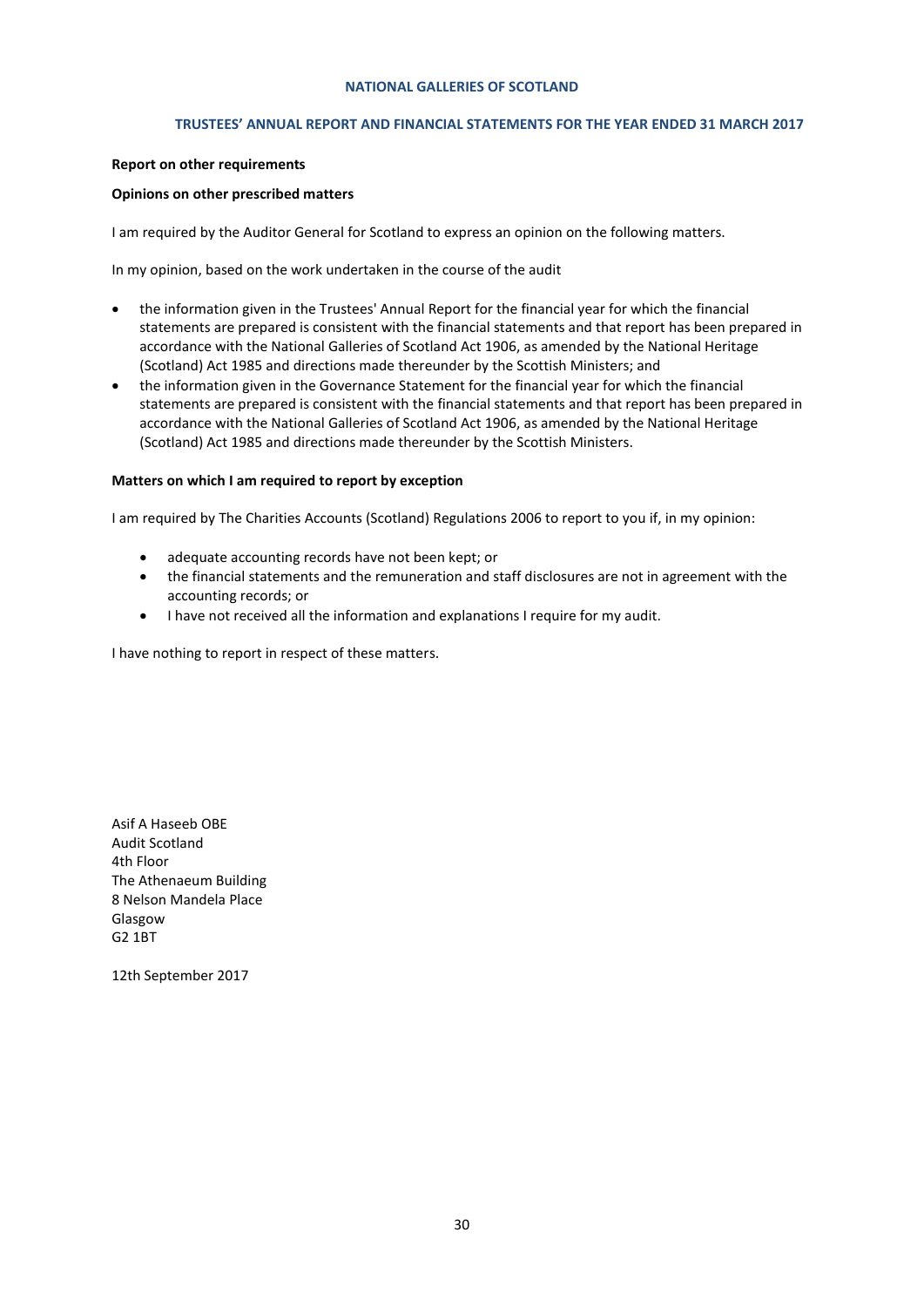## **TRUSTEES' ANNUAL REPORT AND FINANCIAL STATEMENTS FOR THE YEAR ENDED 31 MARCH 2017**

# **Consolidated Statement of Financial Activities for the Year Ended 31 March 2017**

<span id="page-30-0"></span>

|                                               |                | Unrestricted<br><b>Funds</b> | <b>Restricted</b><br>Funds | <b>Endowment</b><br><b>Funds</b> | Total<br>2017 | Total<br>2016<br>Restated |
|-----------------------------------------------|----------------|------------------------------|----------------------------|----------------------------------|---------------|---------------------------|
|                                               | <b>Note</b>    | £000                         | £000                       | £000                             | £000          | £000                      |
| <b>Income</b>                                 |                |                              |                            |                                  |               |                           |
| Grant in Aid                                  | 3              | 15,445                       |                            | $\qquad \qquad \blacksquare$     | 15,445        | 14,155                    |
| Donations and Legacies                        | $\overline{2}$ | 439                          | 12,669                     |                                  | 13,108        | 2,011                     |
| Income from Charitable Activities             | $\overline{2}$ | 1,708                        | 497                        | $\qquad \qquad \blacksquare$     | 2,205         | 2,328                     |
| <b>Other Trading Activities</b>               | $\overline{2}$ | 2,590                        |                            | $\overline{\phantom{a}}$         | 2,590         | 2,651                     |
| Income from Investments                       | $\overline{2}$ | 14                           | 133                        | 34                               | 181           | 174                       |
| <b>Total Income and Endowments</b>            |                | 20,196                       | 13,299                     | 34                               | 33,529        | 21,319                    |
| <b>Expenditure</b>                            |                |                              |                            |                                  |               |                           |
| <b>Expenditure on Raising Funds</b>           | 4              | (1,840)                      |                            |                                  | (1,840)       | (1,752)                   |
| <b>Expenditure on Charitable Activities</b>   | 4              | (15, 651)                    | (497)                      |                                  | (16, 148)     | (16, 528)                 |
| Depreciation                                  | 4              | (2,570)                      |                            |                                  | (2,570)       | (2, 388)                  |
| <b>Total Expenditure</b>                      |                | (20,061)                     | (497)                      | $\qquad \qquad \blacksquare$     | (20, 558)     | (20, 668)                 |
| Net Gains/(Losses) on Investment Assets       |                | 12                           | 332                        | 83                               | 427           | (148)                     |
| Net Income/(Expenditure)                      |                | 147                          | 13,134                     | 117                              | 13,398        | 503                       |
| <b>Creditor Release</b>                       | 24             |                              |                            |                                  |               | 815                       |
| <b>Transfers Between Funds</b>                | 17             | (230)                        | 260                        | (30)                             |               |                           |
| <b>Depreciation Release</b>                   | 17             | 1,590                        | (1,590)                    |                                  |               |                           |
| <b>Other Recognised Gains and Losses</b>      |                |                              |                            |                                  |               |                           |
| Gains/(Losses) on Revaluation of Fixed Assets | 17             |                              | 25,422                     | $\overline{\phantom{a}}$         | 25,422        | 2,465                     |
| <b>Net Movement in Funds</b>                  |                | 1,507                        | 37,226                     | 87                               | 38,820        | 3,783                     |
| <b>Reconciliation of Funds</b>                |                |                              |                            |                                  |               |                           |
| Total Funds b/f at 1 April 2016               | 17             | 80,242                       | 206,667                    | 924                              | 287,833       | 284,050                   |
| Total Funds b/f at 1 April 2017               | 17             | 81,749                       | 243,893                    | 1,011                            | 326,653       | 287,833                   |
| <b>Total Fund Balances Made Up By</b>         |                |                              |                            |                                  |               |                           |
| <b>General Fund</b>                           | 17             | 521                          |                            |                                  | 521           | 992                       |
| Capital Assets Fund                           | 17             | 80,946                       |                            |                                  | 80,946        | 78,962                    |
| <b>General Fund Revaluation Reserve</b>       | 17             |                              | 32,299                     |                                  | 32,299        | 6,877                     |
| <b>General Fund Capital Reserve</b>           | 17             |                              | 30,580                     |                                  | 30,580        | 30,580                    |
| Donated Asset Reserve                         | 17             |                              | 176,394                    | $\qquad \qquad \blacksquare$     | 176,394       | 165,143                   |
| Trust Funds & Bequests (incl. Purchase Fund)  | 17             | 282                          | 4,620                      | 1,011                            | 5,912         | 5,279                     |
| <b>Total Fund Balances</b>                    |                | 81,749                       | 243,893                    | 1,011                            | 326,653       | 287,833                   |

All recognised gains and losses have been included within the Statement of Financial Activities. All activities are classed as continuing.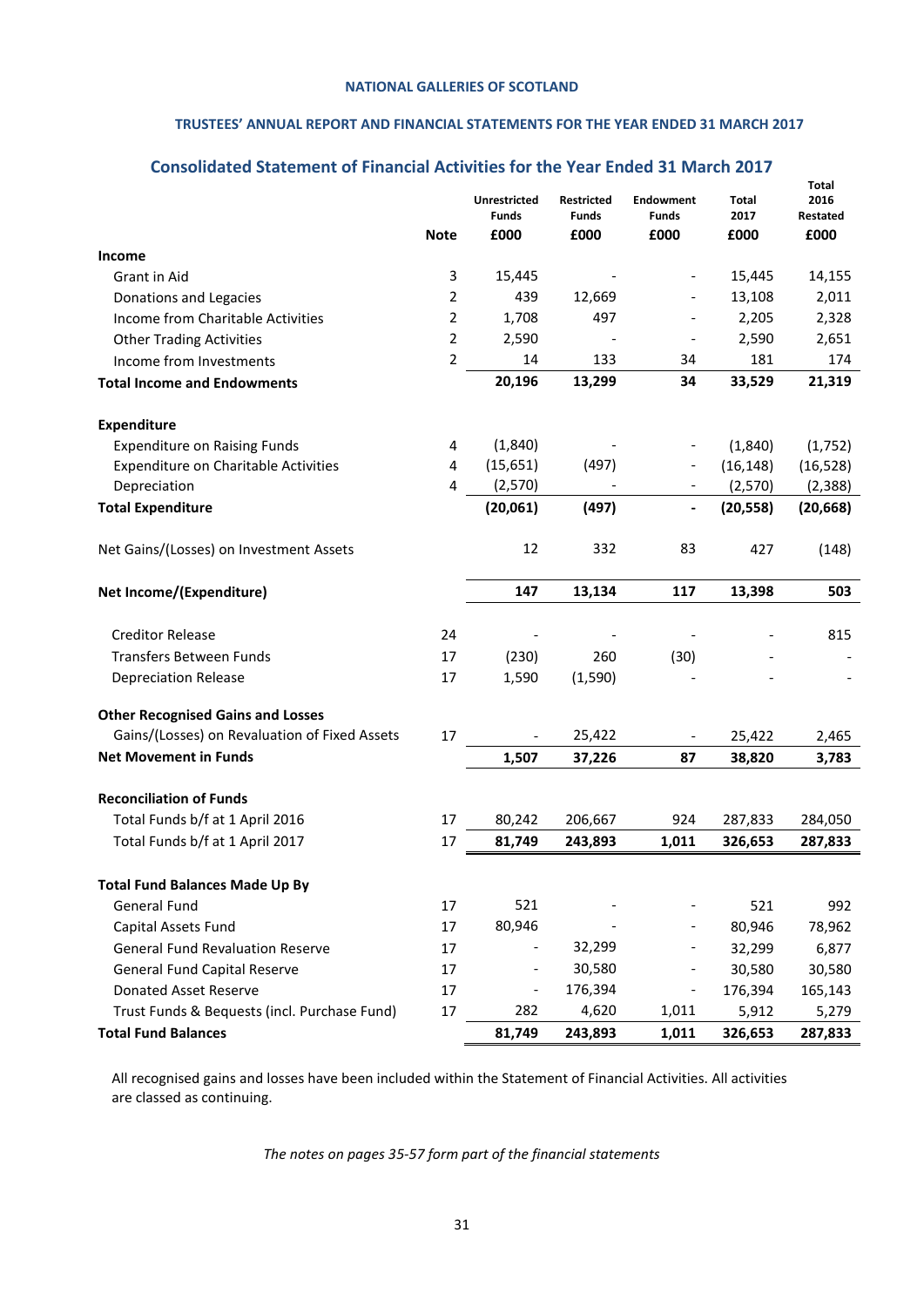## **TRUSTEES' ANNUAL REPORT AND FINANCIAL STATEMENTS FOR THE YEAR ENDED 31 MARCH 2017**

# **Consolidated Balance Sheet as at 31 March 2017**

<span id="page-31-0"></span>

|                                                |             | <b>Total</b><br>2017 | <b>Total</b><br>2016 |
|------------------------------------------------|-------------|----------------------|----------------------|
|                                                |             |                      | <b>Restated</b>      |
|                                                | <b>Note</b> | £000                 | £000                 |
| <b>Fixed Assets</b>                            |             |                      |                      |
| Intangible Assets                              | 10          | 678                  | 149                  |
| <b>Tangible Assets</b>                         | 8           | 121,839              | 96,068               |
| <b>Heritage Assets</b>                         | 9           | 197,901              | 185,962              |
| Investments                                    | 11          | 4,786                | 4,358                |
|                                                |             | 325,204              | 286,537              |
| <b>Current Assets</b>                          |             |                      |                      |
| <b>Stocks</b>                                  | 12          | 619                  | 626                  |
| Debtors: amounts falling due within one year   | 13          | 4,146                | 989                  |
| Cash at bank and in hand                       | 14          | 4,065                | 3,919                |
|                                                |             | 8,830                | 5,534                |
| Creditors: amounts falling due within one year | 15          | (6, 752)             | (3,800)              |
| <b>Net Current Assets</b>                      |             | 2,078                | 1,734                |
| <b>Total Assets less Current Liabilities</b>   |             | 327,282              | 287,271              |
| Provisions for liabilities and charges         | 16          | (629)                | (438)                |
| <b>Total Net Assets</b>                        |             | 326,653              | 287,833              |
| <b>Represented by:</b>                         |             |                      |                      |
| <b>Unrestricted Reserves</b>                   |             |                      |                      |
| Designated                                     | 17          | 81,649               | 80,142               |
| Undesignated                                   | 17          | 100                  | 100                  |
| <b>Restricted Reserves</b>                     | 17          | 243,893              | 206,667              |
| <b>Total Funds</b>                             |             | 325,642              | 286,909              |
| <b>Capital Funds - Permanent Endowments</b>    | 17          | 1,011                | 924                  |
| <b>Total Charity Funds</b>                     |             | 326,653              | 287,833              |

The financial statements on pages 31 – 57 were approved by the Accountable Officer and Board of Trustees on 11 September 2017 and authorised for issue on the same date.

**Benny Higgins Sir John Leighton On behalf of the Board of Trustees 11 September 2017 11 September 2017**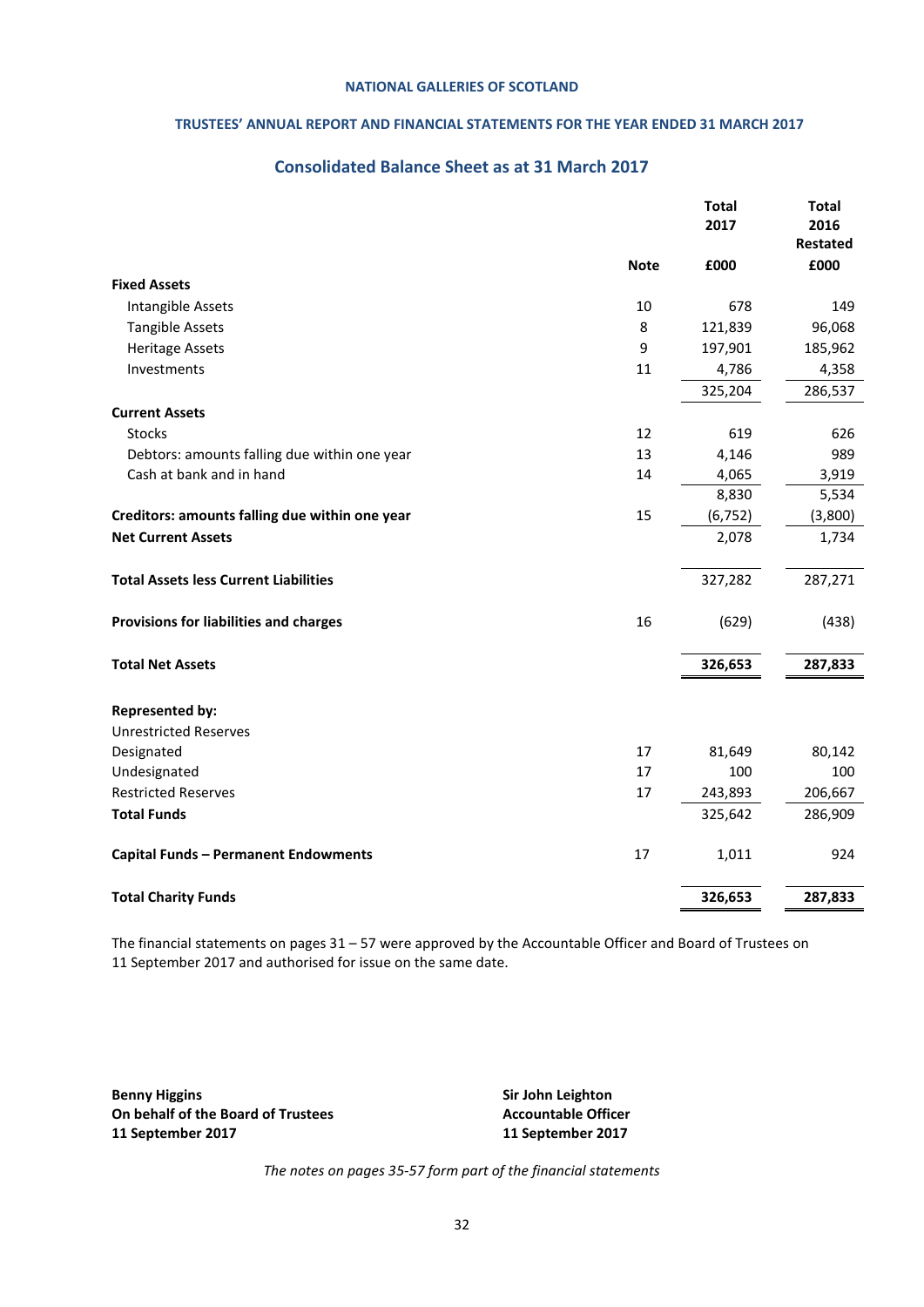## **TRUSTEES' ANNUAL REPORT AND FINANCIAL STATEMENTS FOR THE YEAR ENDED 31 MARCH 2017**

## **Balance Sheet as at 31 March 2017**

<span id="page-32-0"></span>

|                                                |             | <b>Total</b> | <b>Total</b><br>2016 |
|------------------------------------------------|-------------|--------------|----------------------|
|                                                |             | 2017         | <b>Restated</b>      |
|                                                | <b>Note</b> | £000         | £000                 |
| <b>Fixed Assets</b>                            |             |              |                      |
| Intangible Assets                              | 10          | 678          | 149                  |
| <b>Tangible Assets</b>                         | 8           | 121,797      | 96,020               |
| <b>Heritage Assets</b>                         | 9           | 197,901      | 185,962              |
| Investments                                    | 11          | 4,786        | 4,358                |
|                                                |             | 325,162      | 286,489              |
| <b>Current Assets</b>                          |             |              |                      |
| Debtors: amounts falling due within one year   | 13          | 4,563        | 1,440                |
| Cash at bank and in hand                       | 14          | 4,002        | 3,638                |
|                                                |             | 8,565        | 5,078                |
| Creditors: amounts falling due within one year | 15          | (6, 664)     | (3,588)              |
| <b>Net Current Assets</b>                      |             | 1,851        | 1,490                |
| Debtors: amounts falling due after one year    | 13          | 219          | 292                  |
| <b>Total Assets less Current Liabilities</b>   |             | 327,282      | 287,271              |
| Provisions for liabilities and charges         | 16          | (629)        | (438)                |
| <b>Total Net Assets</b>                        |             | 326,653      | 287,833              |
| <b>Represented by:</b>                         |             |              |                      |
| <b>Unrestricted Reserves</b>                   |             |              |                      |
| Designated                                     | 17          | 81,649       | 80,142               |
| Undesignated                                   | 17          | 100          | 100                  |
| <b>Restricted Reserves</b>                     | 17          | 243,893      | 206,667              |
| <b>Total Funds</b>                             |             | 325,642      | 286,909              |
| <b>Capital Funds - Permanent Endowments</b>    | 17          | 1,011        | 924                  |
| <b>Total Charity Funds</b>                     |             | 326,653      | 287,833              |

The financial statements on pages 31 – 57 were approved by the Accountable Officer and Board of Trustees on 11 September 2017 and authorised for issue on the same date.

**Benny Higgins Sir John Leighton On behalf of the Board of Trustees 11 September 2017 11 September 2017**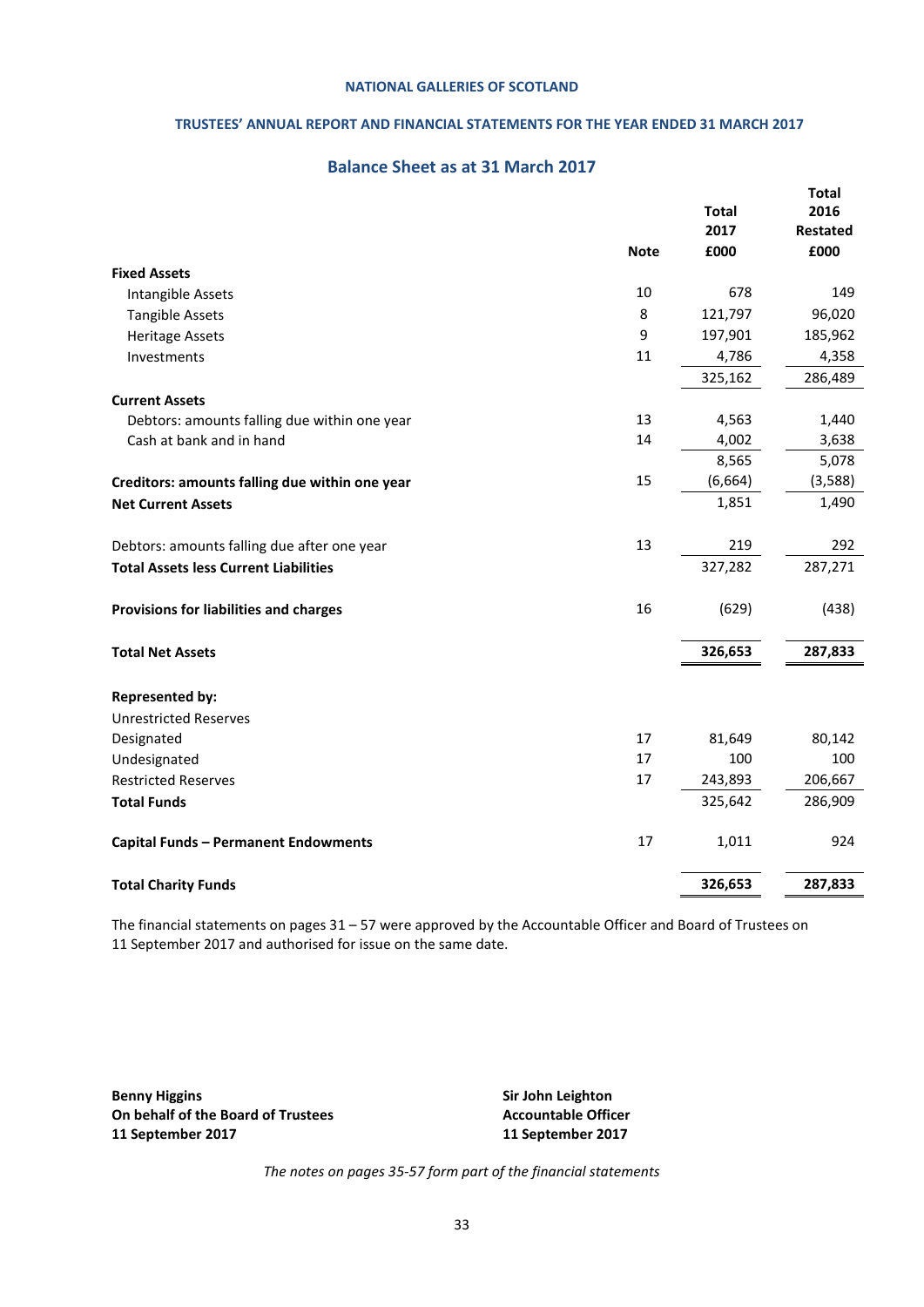## **TRUSTEES' ANNUAL REPORT AND FINANCIAL STATEMENTS FOR THE YEAR ENDED 31 MARCH 2017**

# **Consolidated Statement of Cash Flows for the Year Ended 31 March 2017**

<span id="page-33-0"></span>

|                                                                  |             | 2017     | 2016     |
|------------------------------------------------------------------|-------------|----------|----------|
|                                                                  | <b>Note</b> | £000     | £000     |
| Cash flows from operating activities:                            |             |          |          |
| Net cash generated from operating activities                     | 18          | 8,326    | 2,777    |
| Cash flows from investing activities:                            |             |          |          |
| Dividends and interest received                                  |             | 181      | 173      |
| Purchase of artworks                                             |             | (4, 913) | (974)    |
| Purchase of property, plant and equipment                        |             | (3,448)  | (1, 558) |
| Proceeds from the sale of property, plant and equipment          |             |          | 5        |
| Net cash used in investing activities                            |             | (8, 180) | (2, 354) |
| Change in cash and cash equivalents in the reporting year        |             | 146      | 423      |
| Analysis of changes in net funds:                                |             |          |          |
| Cash and cash equivalents at the beginning of the reporting year | 14          | 3,919    | 3,496    |
| Cash and cash equivalents at the end of the reporting year       | 14          | 4,065    | 3,919    |
| Change in cash and cash equivalents in the reporting year        |             | 146      | 423      |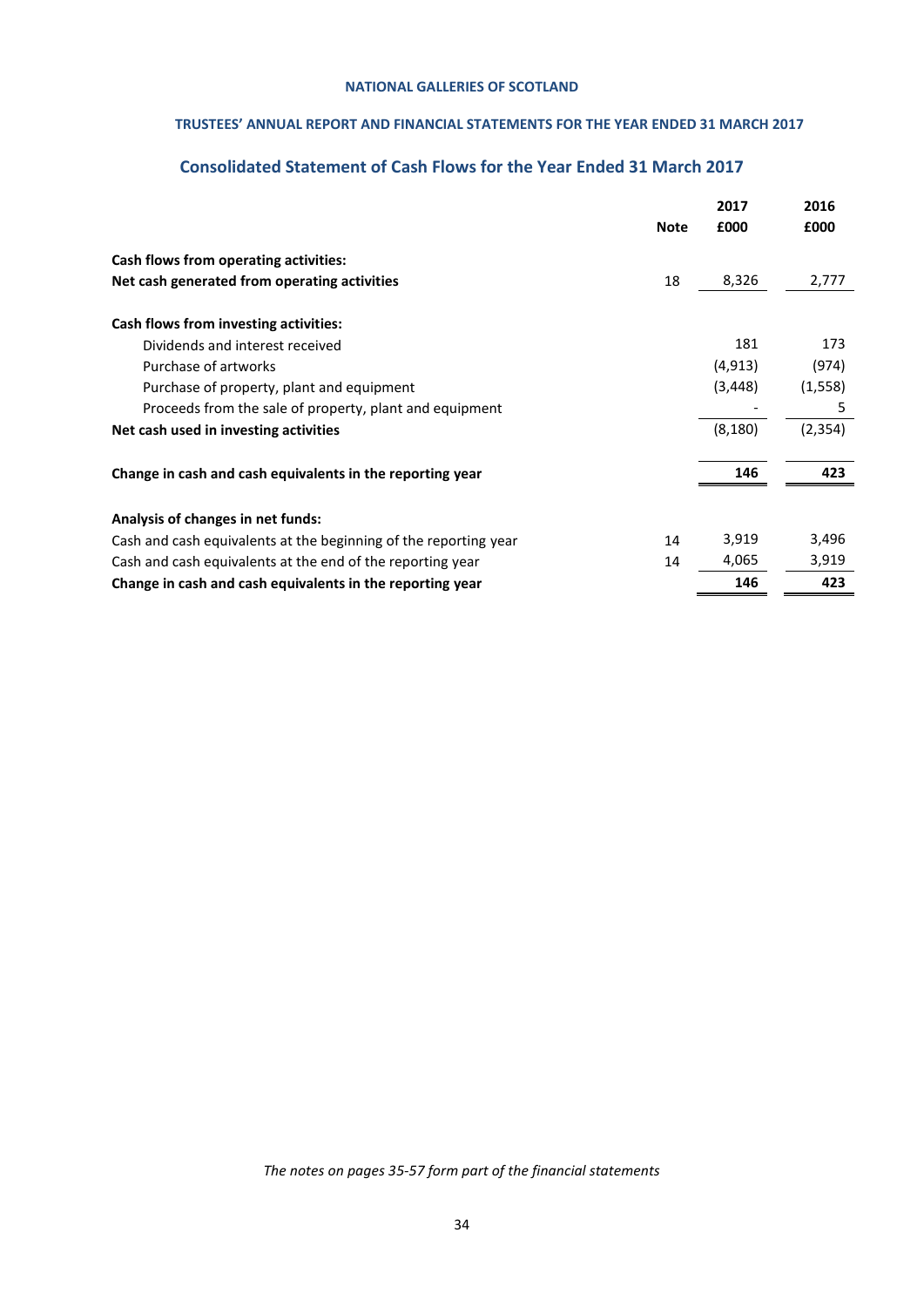#### **TRUSTEES' ANNUAL REPORT AND FINANCIAL STATEMENTS FOR THE YEAR ENDED 31 MARCH 2017**

#### **NOTES TO THE FINANCIAL STATEMENTS**

#### <span id="page-34-0"></span>**1 Accounting Policies**

#### **a) Basis of Accounting**

The Financial statements have been prepared in accordance with the Accounts Direction given by Scottish Ministers which is produced as an appendix to these financial statements.

NGS have adopted the Statement of Recommended Practice applicable to charities preparing their accounts in accordance with the Financial Reporting Standard applicable in the UK and Republic of Ireland (FRS102) (effective 1 January 2015). On transition to FRS102 no material prior year restatements were required.

The company financial statements include the activities and balances of NGS grant-aided activities and its Trust Funds and Bequests, which are under the control of the Board of Trustees.

Without limiting the information given, the financial statements meet the requirements of the Companies Act 2006 and applicable Accounting Standards in the United Kingdom, issued or adopted by the Accounting Standards Board so far as they are appropriate, including the Charities Statement of Recommended Practice (SORP 2015), and the Charities Accounts (Scotland) Regulations 2006 and Charities and Trustee Investment (Scotland) Act 2005. They also comply with the Government Financial Reporting Manual (FReM).

Accounting policies have been consistently applied in these financial statements.

#### **b) Going Concern Basis**

The financial statements have been prepared on the going concern basis. The anticipated income from government grant and self-generated income will be sufficient to meet NGS's on-going expenses.

#### **c) Basis of Consolidation**

The financial statements consolidate those of NGS and its subsidiary company, NGS Trading Company Ltd. The financial statements are consolidated on a line by line basis for assets and liabilities.

#### **d) Tangible Fixed Assets**

Tangible fixed assets are stated at historic purchase cost less accumulated depreciation, except in the case of land and buildings where assets are revalued every five years and are shown at revalued cost less accumulated depreciation.

NGS acquired the title to the Scottish National Gallery and the Royal Scottish Academy, both on the Mound, Edinburgh, from the Scottish Ministers on 21 February 2001. Construction work on the Weston Link was completed in July 2004 and the building transferred to NGS in August 2004.

The title to the Scottish National Portrait Gallery administered by the Trustees remains with the Scottish Ministers.

The Scottish National Gallery of Modern Art (Modern One) and its associated lodges were gifted to NGS in March 2005 by the Art Galleries of Scotland Foundation. The Scottish National Gallery of Modern Art (Modern Two) is held on a 125-year lease at £1 per annum, which commenced on 28 April 1995. The Bridge Lodge is owned by NGS.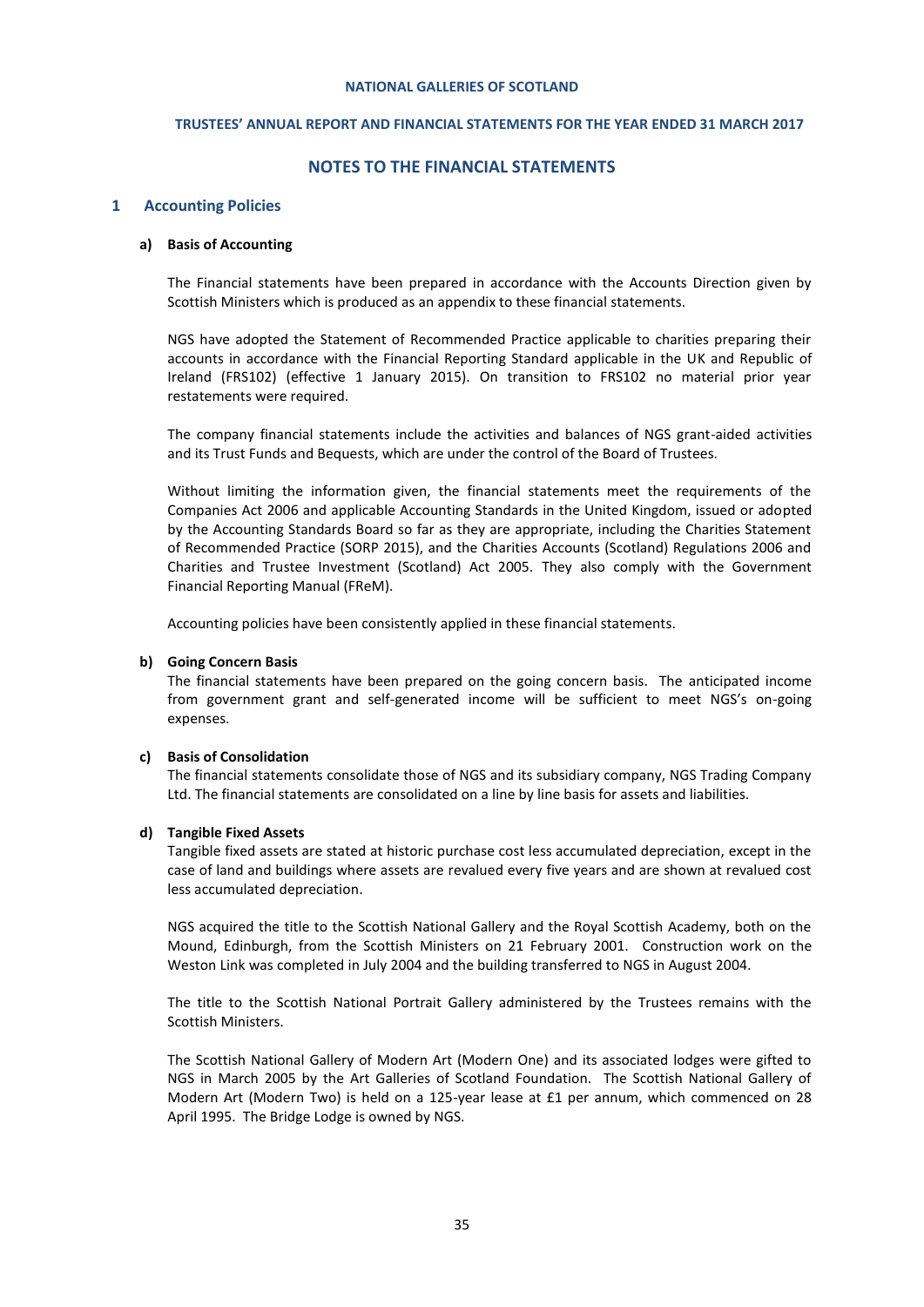#### **TRUSTEES' ANNUAL REPORT AND FINANCIAL STATEMENTS FOR THE YEAR ENDED 31 MARCH 2017**

#### **1 Accounting Policies (continued)**

The method of valuation for specialised buildings for which there is effectively no market price is depreciated replacement cost. A formal revaluation is carried out every five years in line with the review of fixed assets to ensure fitness for purpose.

In years between formal valuations, buildings are revalued at depreciated replacement cost, by the use of appropriate cost indices applied to historic cost. Non-specialised use buildings (e.g. the lodge buildings at the Scottish National Gallery of Modern Art) have been valued at existing use value.

Assets acquired from Grant in Aid are capitalised in the financial statements and are depreciated on a straight line basis over their estimated useful lives at rates calculated to write off the cost or valuation of each asset as follows:

- Land not depreciated
- Buildings and Improvements up to 49 years
- Assets Under Construction not depreciated
- Office Equipment and Computing 4 years
- Fixtures and Fittings 6 years
- Vehicles 4 years

Assets valued below £5,000 are not capitalised, with the exception of Artwork purchases.

Cost includes the original purchase price of the asset and the costs attributable to bringing the asset to its working condition for its intended use.

#### **e) Heritage Assets**

In line with the requirements of the Government Financial Reporting Manual (FReM), additions to the collections of NGS from 1 April 2000 have been capitalised at purchase price or value of the acquisition where such a value is reasonably obtainable. Such items are not depreciated or revalued as a matter of routine as the assets are deemed to have indeterminable lives. Expenditure to conserve the works is included under charitable activities in the SOFA.

The gallery collections are defined as non-operational heritage assets. The collection existing at 31 March 2000 has not been capitalised and the Trustees do not consider that the cost of valuing this part of the collection is commensurate with the benefits to the users of the financial statements.

Capitalised gallery collection items are valued at cost or value of the acquisition. Where the acquisition is part donation, part purchase the asset is capitalised at current value on receipt. These items are not depreciated or revalued as a matter of routine as the assets are deemed to have indeterminable lives.

Works donated by third parties by way of funds for the asset are capitalised at current value on receipt.

#### **f) Intangible Assets**

Intangible fixed assets are stated at historic purchase cost less accumulated depreciation.

Intangible assets acquired are capitalised in the financial statements and are amortised on a straight line basis over their estimated useful lives, as follows:

- Computer Software 4 years
- Website 4 years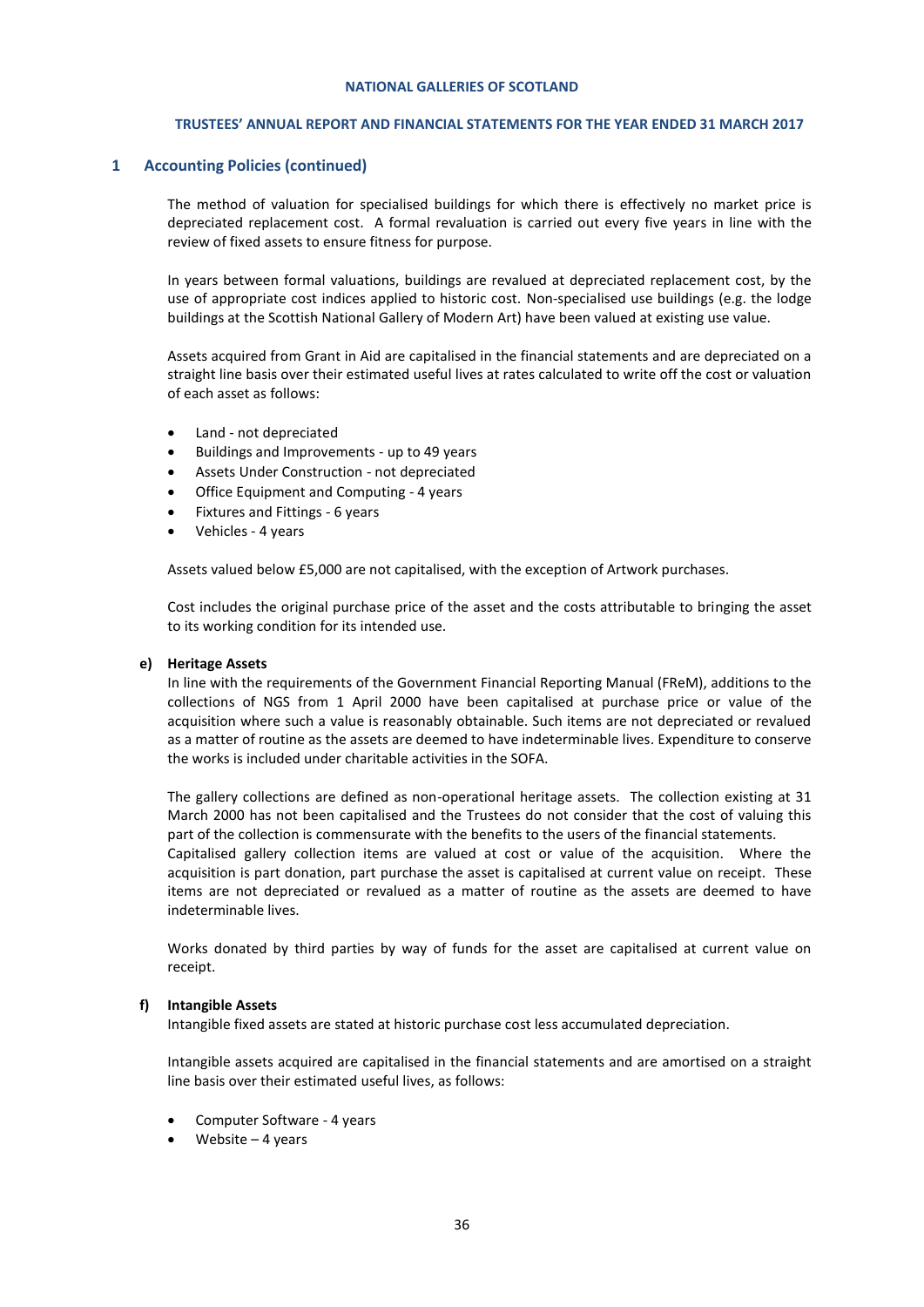## **TRUSTEES' ANNUAL REPORT AND FINANCIAL STATEMENTS FOR THE YEAR ENDED 31 MARCH 2017**

#### **1 Accounting Policies (continued)**

#### **g) Incoming Resources**

Income is accounted for on a receivable basis. Revenue grant-in-aid is credited to the General Fund in the year in which it is received. Incoming resources such as exhibition sponsorship are treated as deferred income when received in advance. As required by the Charities SORP 2015, all incoming resources are accounted for in the Statement of Financial Activities. All grant-in-aid is shown in the Statement of Financial Activities, and that portion which is deemed as capital by the Scottish Government is transferred to the Capital Assets Fund (formerly the Deferred Grant Reserve), and released over the lifetime of the asset to offset asset depreciation.

The purchase grant is used to purchase additions to the gallery collections, which since 1 April 2000 have been capitalised.

Donations of fixed assets and cash, which are applied to capital expenditure, are credited to the donated asset reserve (at market value in the case of non-cash items) and are amortised over the expected useful lives of the assets acquired.

Legacy income is regarded as receivable when the conditions for its receipt have been met.

Receipts from grant awarding trusts are credited to income in the year in which they are receivable. Any portion which is applied to capital expenditure is credited to the donated assets reserve and amortised over the expected useful lives of the assets acquired and released to the Income and Expenditure Account over the corresponding period.

#### **h) Resources Expended**

All expenditure has been accounted for on an accruals basis and has been classified under headings that aggregate all costs relating to our main activities.

Charitable expenditure comprises those costs incurred in the delivery of our activities and services. It includes both costs which can be allocated directly to such activities and those costs of an indirect nature necessary to support them.

Support costs are those which are necessary to deliver an activity but do not themselves produce the output of the charitable activity. They include the central office functions such as human resources, finance, information technology and administration. Expenditure incurred on support costs has been apportioned to our activities on a per capita basis.

#### **i) Subsidiary Company**

National Galleries of Scotland owns the share capital of one subsidiary company, NGS Trading Company Limited, 73 Belford Road, Edinburgh EH4 3DS.

## **j) Investments**

NGS Trust Funds and Bequests have listed investments from which income is derived and used to meet the specific objects of the funds. These investments are shown at market value in accordance with the Charities Statement of Recommended Practice (SORP 2015). The investment policy is determined by the Audit and Risk Committee and is reviewed on a periodic basis.

#### **k) Pensions**

Pension contributions payable by NGS are expensed as incurred. Note 6 provides further details on the pension arrangements.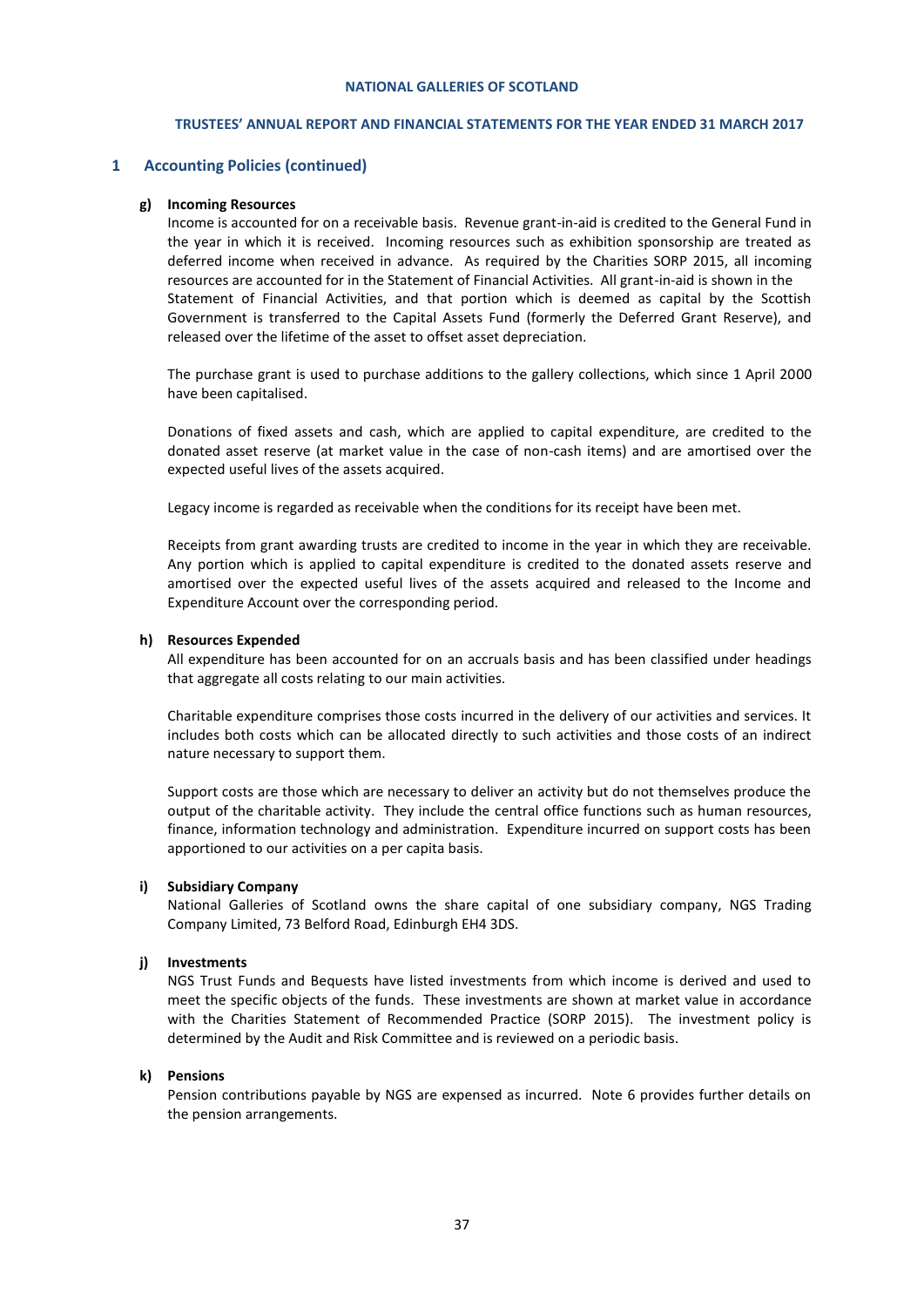#### **TRUSTEES' ANNUAL REPORT AND FINANCIAL STATEMENTS FOR THE YEAR ENDED 31 MARCH 2017**

#### **1 Accounting Policies (continued)**

#### **l) Stocks**

Stocks are valued at the lower of cost or net realisable value. Cost valuation is based on a FIFO basis. Where goods are identified as slow moving or damaged and their realisable value is lower than cost, write downs are made against those specific lines.

#### **m) Taxation**

The Board of Trustees has been granted charitable status by HM Revenue and Customs. Nonrecoverable Value Added Tax arising from expenditure on non-trading activities is charged to expenditure.

The taxable profits of NGS Trading Company Limited are paid to NGS under Gift Aid rules.

#### **n) Leases**

Leases are regarded as operating leases and the rentals are charged to the Income and Expenditure Account on a straight-line basis over the term of the lease.

#### **o) Deferred Income**

Incoming resources relating to the future provision of services are deferred until the services are provided and entitlement to the income is earned.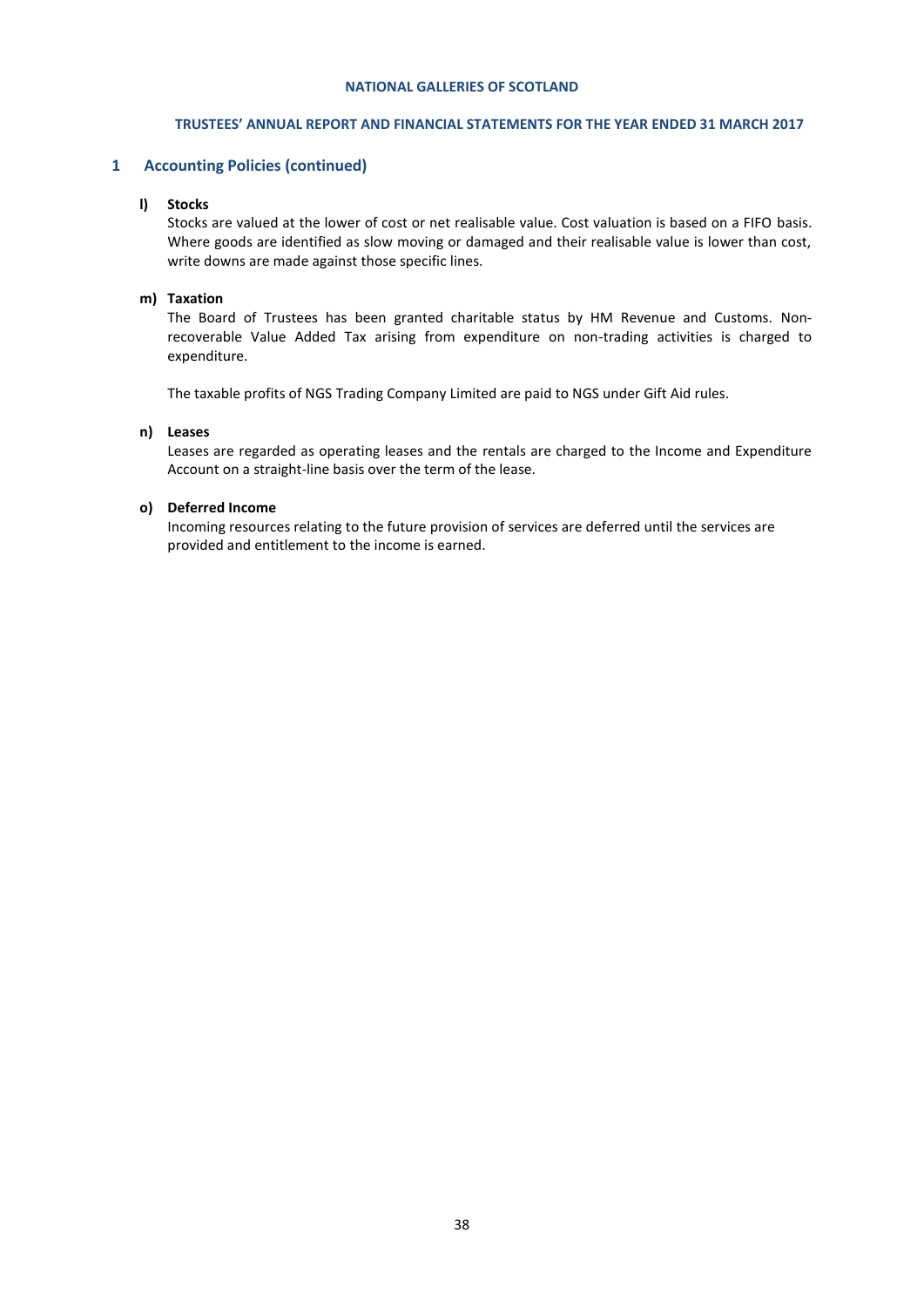## **TRUSTEES' ANNUAL REPORT AND FINANCIAL STATEMENTS FOR THE YEAR ENDED 31 MARCH 2017**

# **2 Analysis of Total Income**

|                                                   | <b>Unrestricted</b><br><b>Funds</b><br>£000 | <b>Restricted</b><br><b>Funds</b><br>£000 | <b>Endowment</b><br><b>Funds</b><br>£000 | <b>Total Group</b><br>2017<br>£000 | <b>Total Group</b><br>2016<br>£000 |
|---------------------------------------------------|---------------------------------------------|-------------------------------------------|------------------------------------------|------------------------------------|------------------------------------|
| Grant in Aid                                      | 15,445                                      |                                           |                                          | 15,445                             | 14,155                             |
| <b>Donations and Legacies</b>                     |                                             |                                           |                                          |                                    |                                    |
| Grants - Capital Projects                         |                                             | 885                                       |                                          | 885                                | 617                                |
| Donations - Capital Projects                      | 230                                         |                                           |                                          | 230                                |                                    |
| Donations - Artworks                              |                                             | 11,784                                    |                                          | 11,784                             | 1,308                              |
| Other                                             | 209                                         |                                           |                                          | 209                                | 86                                 |
| <b>Total Income from Donations and Legacies</b>   | 439                                         | 12,669                                    | $\overline{\phantom{a}}$                 | 13,108                             | 2,011                              |
| <b>Income from Charitable Activities</b>          |                                             |                                           |                                          |                                    |                                    |
| Grants - Other                                    |                                             | 497                                       |                                          | 497                                | 810                                |
| <b>Exhibition admission fees</b>                  | 847                                         |                                           |                                          | 847                                | 895                                |
| Income from loans out                             | 89                                          |                                           |                                          | 89                                 | 76                                 |
| <b>Educational events</b>                         | 172                                         |                                           |                                          | 172                                | 138                                |
| Memberships                                       | 453                                         |                                           |                                          | 453                                | 356                                |
| Other                                             | 147                                         |                                           |                                          | 147                                | 53                                 |
| <b>Total Income from Charitable Activities</b>    | 1,708                                       | 497                                       | $\overline{\phantom{a}}$                 | 2,205                              | 2,328                              |
| <b>Other Trading Activities</b>                   |                                             |                                           |                                          |                                    |                                    |
| <b>NGS Trading Company Income</b>                 | 2,419                                       |                                           |                                          | 2,419                              | 2,455                              |
| Sponsorship - Exhibitions                         | 171                                         |                                           |                                          | 171                                | 196                                |
| <b>Total Income from Other Trading Activities</b> | 2,590                                       | $\blacksquare$                            | $\blacksquare$                           | 2,590                              | 2,651                              |
| Income from Investments                           |                                             |                                           |                                          |                                    |                                    |
| Dividends                                         | 5                                           | 133                                       | 34                                       | 172                                | 161                                |
| Interest                                          | 9                                           |                                           | $\overline{\phantom{a}}$                 | 9                                  | 13                                 |
| <b>Total Investment Income</b>                    | 14                                          | 133                                       | 34                                       | 181                                | 174                                |
| <b>Total Income</b>                               | 20,196                                      | 13,299                                    | 34                                       | 33,529                             | 21,319                             |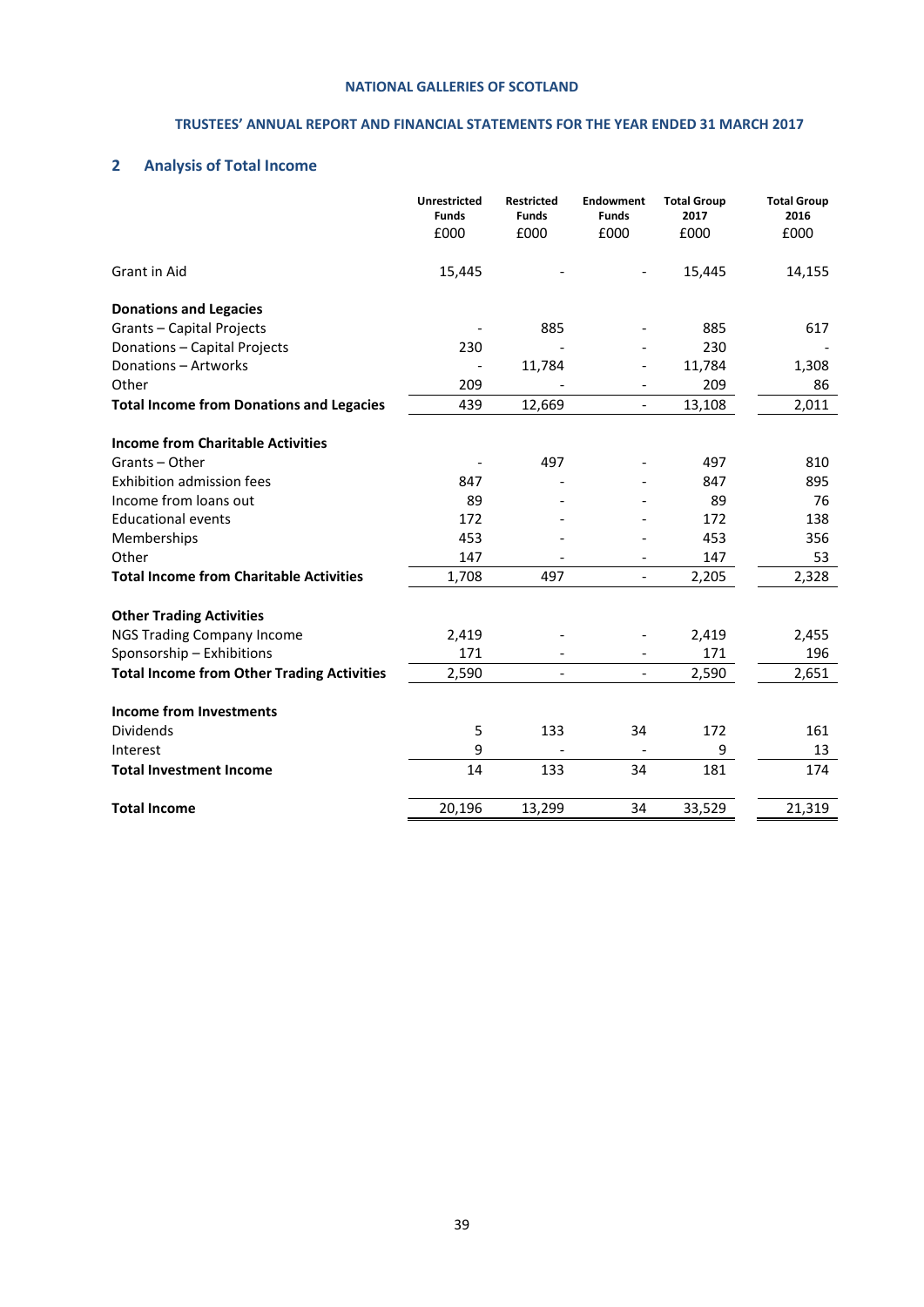## **TRUSTEES' ANNUAL REPORT AND FINANCIAL STATEMENTS FOR THE YEAR ENDED 31 MARCH 2017**

# **3 Grant in Aid**

|                                    | Group &<br><b>NGS 2017</b> | Group &<br><b>NGS 2016</b> |
|------------------------------------|----------------------------|----------------------------|
| <b>Grant in Aid Received</b>       | £000                       | £000                       |
| <b>Running Costs</b>               | 12,995                     | 13,055                     |
| Capital Projects                   | 2,250                      | 900                        |
| <b>Purchase Grant</b>              | 200                        | 200                        |
| <b>Total Grant in Aid Received</b> | 15,445                     | 14,155                     |
| Allocated to:                      |                            |                            |
| <b>General Fund</b>                | 12,995                     | 13,055                     |
| Capital Assets Fund                | 2,250                      | 900                        |
| Purchase Fund                      | 200                        | 200                        |
|                                    | 15,445                     | 14,155                     |

## **4 Analysis of Total Expenditure**

|                              | <b>Note</b> | 2017<br>£000 | 2016<br>£000 |
|------------------------------|-------------|--------------|--------------|
| <b>Staff Costs</b>           |             | 10.569       | 10,181       |
| <b>Other Operating Costs</b> |             | 7.419        | 8,099        |
| Depreciation & Amortisation  |             | 2.570        | 2,388        |
| <b>Total Expenditure</b>     |             | 20,558       | 20.668       |

|                                           | <b>Direct</b><br>Costs<br>£000 | Support<br>Costs<br>£000 | Group<br>2017<br>£000 | Group<br>2016<br>£000 |
|-------------------------------------------|--------------------------------|--------------------------|-----------------------|-----------------------|
| <b>Raising Funds</b>                      |                                |                          |                       |                       |
| Cost of fundraising                       | 673                            |                          | 673                   | 609                   |
| Cost of NGS Trading Company Ltd           | 1,149                          |                          | 1,149                 | 1,136                 |
| Investment management costs               | 18                             |                          | 18                    | 18                    |
| <b>Total Expenditure on Raising Funds</b> | 1,840                          |                          | 1,840                 | 1,763                 |
| <b>Charitable Expenditure</b>             |                                |                          |                       |                       |
| Exhibitions and education                 | 5,499                          | 1,749                    | 7,248                 | 6,891                 |
| Conserve and add to collections           | 3,723                          | 1,571                    | 5,294                 | 5,249                 |
| Estates management                        | 2,971                          | 386                      | 3,357                 | 4,037                 |
| Audience development                      | 1,878                          | 941                      | 2,819                 | 2,728                 |
| <b>Total Charitable Expenditure</b>       | 14,071                         | 4,647                    | 18,718                | 18,905                |
| <b>Total Expenditure</b>                  | 15,911                         | 4,647                    | 20,558                | 20,668                |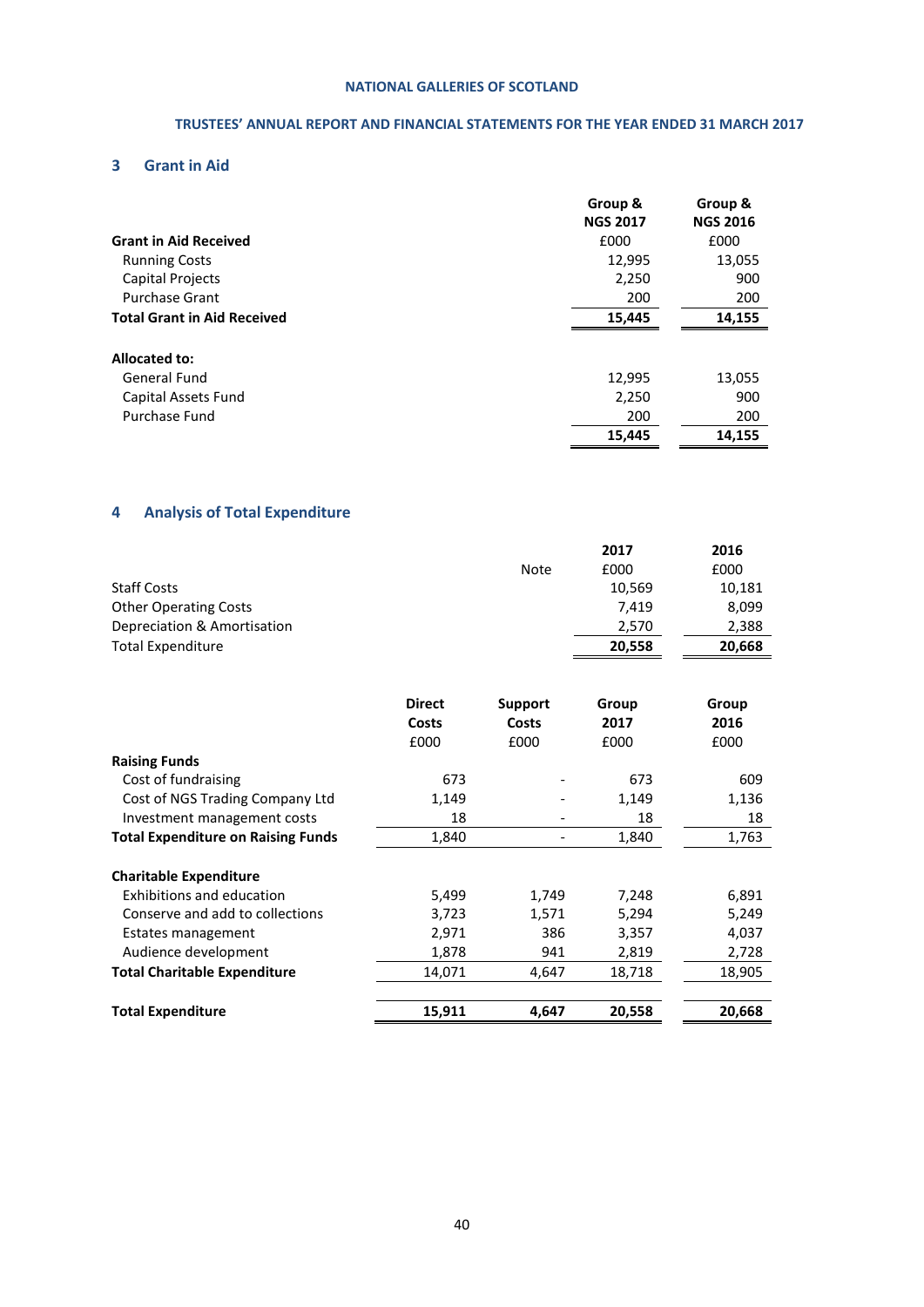#### **TRUSTEES' ANNUAL REPORT AND FINANCIAL STATEMENTS FOR THE YEAR ENDED 31 MARCH 2017**

#### **5 Allocation of Support Costs**

|                            | <b>Charitable Activities</b>                 |                                           |                                   |                              |               |                      |
|----------------------------|----------------------------------------------|-------------------------------------------|-----------------------------------|------------------------------|---------------|----------------------|
|                            | <b>Exhibition</b><br>and<br><b>Education</b> | Conserve<br>& Add to<br><b>Collection</b> | <b>Estates</b><br>Managem-<br>ent | Audience<br>Developm-<br>ent | Total<br>2017 | <b>Total</b><br>2016 |
|                            | £000                                         | £000                                      | £000                              | £000                         | £000          | £000                 |
| <b>Central and Finance</b> | 301                                          | 271                                       | 67                                | 162                          | 801           | 513                  |
| HR.                        | 131                                          | 118                                       | 29                                | 71                           | 349           | 349                  |
| Planning & Performance     | 110                                          | 98                                        | 24                                | 59                           | 291           | 401                  |
| ΙT                         | 244                                          | 220                                       | 54                                | 132                          | 650           | 687                  |
| Depreciation (NGS)         | 962                                          | 864                                       | 212                               | 518                          | 2,556         | 2,377                |
| Total                      | 1,748                                        | 1,571                                     | 386                               | 942                          | 4,647         | 4,327                |

#### **6 Trustees Remuneration and Staff Costs**

|                                         | Group &         | Group &         |
|-----------------------------------------|-----------------|-----------------|
|                                         | <b>NGS 2017</b> | <b>NGS 2016</b> |
| Staff costs during the year             | £000            | £000            |
| Wages and Salaries                      | 8.211           | 8,129           |
| <b>Social Security Costs</b>            | 690             | 517             |
| <b>Other Pension Costs</b>              | 1,668           | 1,535           |
| Accounted for in grant aided activities | 10,569          | 10,181          |

The number of NGS employees, including the Director General, whose emoluments as defined for taxation purposes amounted to over £60,000 in the year was as follows:

|                      | Group &                  | Group &                  |
|----------------------|--------------------------|--------------------------|
|                      | <b>NGS 2017</b>          | <b>NGS 2016</b>          |
| £60,000 - £69,999    |                          | 4                        |
| £70,000 - £79,999    | 4                        |                          |
| £80,000 - £89,999    |                          |                          |
| £90,000 - £99,999    | $\overline{\phantom{0}}$ | $\overline{\phantom{a}}$ |
| $£100,000 - 109,999$ |                          |                          |

#### **Pension Costs**

The Principal Civil Service Pension Scheme (PCSPS) and the Civil Servant and Other Pension Scheme (CSOPS) – known as "Alpha" – are unfunded multi-employer defined benefit schemes but National Galleries of Scotland is unable to identify its share of the underlying assets and liabilities. The scheme actuary valued the PCSPS as at 31 March 2012. You can find details in the resource accounts of the Cabinet Office at: <http://www.civilservicepensionscheme.org.uk/about-us/resource-accounts/>

For 2016-17, employers' contributions of £1,602,421 were payable to the PCSPS (2015-16 £1,563,297) at one of four rates in the range 20.0% to 24.5% of pensionable earnings, based on salary bands. The Scheme Actuary reviews employer contributions usually every four years following a full scheme valuation. The contribution rates are set to meet the cost of the benefits accruing during 2016-17 to be paid when the member retires and not the benefits paid during this period to existing pensioners.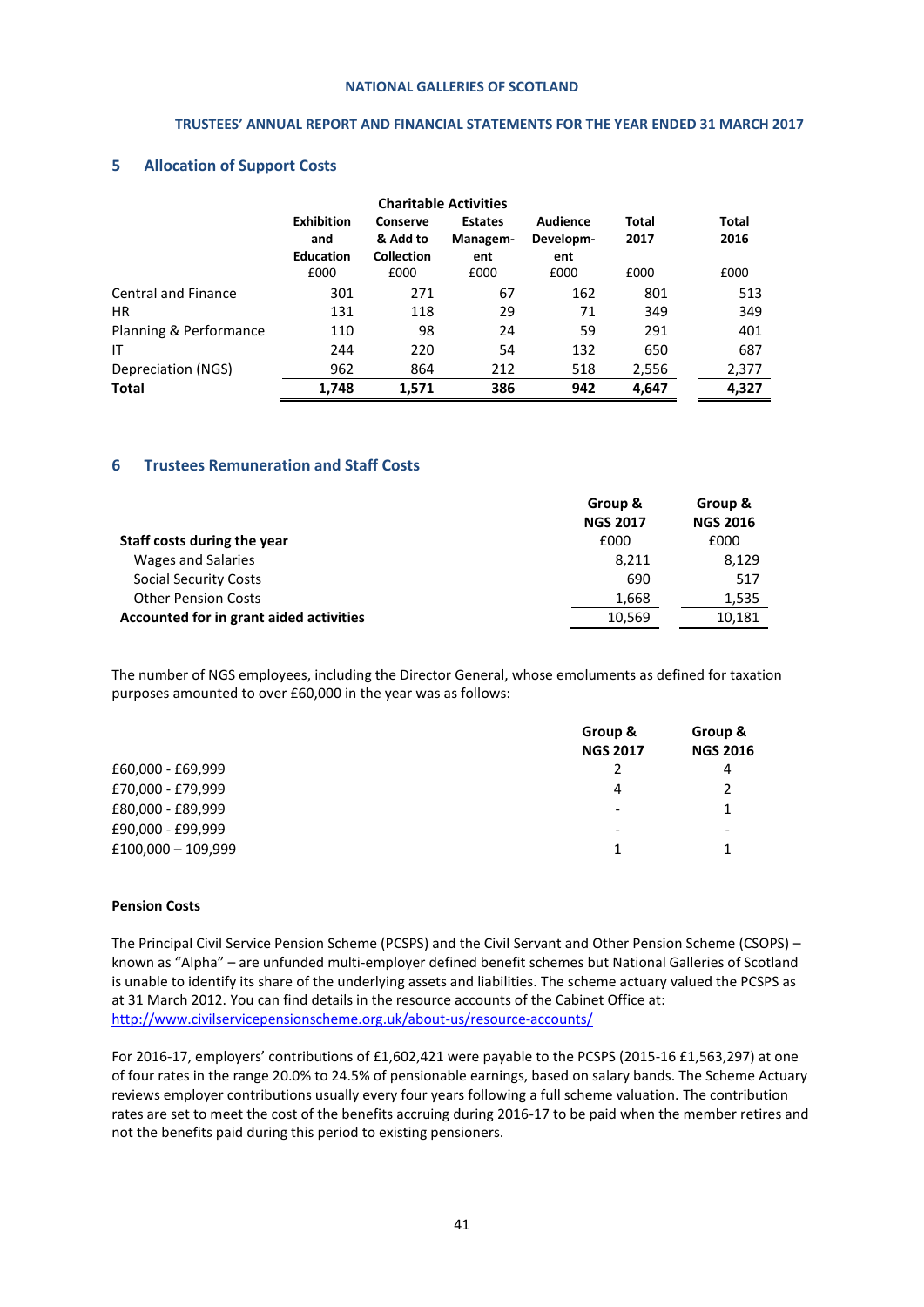## **TRUSTEES' ANNUAL REPORT AND FINANCIAL STATEMENTS FOR THE YEAR ENDED 31 MARCH 2017**

## **6 Trustees Remuneration and Staff Costs (continued)**

Employees can opt to open a partnership pension account, a stakeholder pension with an employer contribution. Employers' contributions of £49,820 were paid to one or more of the panel of three appointed stakeholder pension providers. Employer contributions are age-related and ranged from 8% to 14.75%. Employers also match employee contributions up to 3% of pensionable earnings. In addition, employer contributions of £1,735, 0.5% of pensionable pay, were payable to the PCSPS to cover the cost of the future provision of lump sum benefits on death in service or ill health retirement of these employees. Contributions due to the partnership pension providers at the balance sheet date were £5,237. Contributions prepaid at that date were £0.

The average number of full time equivalent employees employed by NGS and the Group were as follows:

|                                              | Group<br>2017 | Group<br>2017    | Group<br>2016 | Group<br>2016    |
|----------------------------------------------|---------------|------------------|---------------|------------------|
|                                              | Permanent     | <b>Temporary</b> | Permanent     | <b>Temporary</b> |
| Security and Visitor Services                | 119           | 13               | 121           | 14               |
| <b>Gallery Curatorial and Administration</b> | 34            | 4                | 34            |                  |
| <b>Service Departments</b>                   | 53            | 8                | 49            | 8                |
| <b>Central Administration</b>                | 35            | 16               | 35            | 13               |
| <b>Revenue Earning Activities</b>            | 27            | 10               | 27            | 8                |
|                                              | 268           | 51               | 266           | 48               |

#### **Median Staff Pay Ratio**

Reporting bodies are required to disclose the relationship between the remuneration of the highest-paid director in their organisation and the median remuneration of the organisation's workforce.

The mid-point of the banded remuneration of the highest-paid director in NGS in 2016/17 was £112,500 (FTE). This was 6.25 times (2015/16 6.49) the median remuneration of the workforce which is £17,932 (2015/16 £17,338).

## **Trustees Remuneration**

No remuneration was paid to members of the Board of Trustees during 2016/17 (2015/16 nil).

|                                            | <b>NGS 2017</b><br>£000 | <b>NGS 2016</b><br>£000 |
|--------------------------------------------|-------------------------|-------------------------|
| Total amount of travel expenses reimbursed |                         |                         |
| Number of trustees receiving reimbursement |                         |                         |

## **Compensation for Loss of Office**

In the year to 31 March 2017 two members of staff left under voluntary exit terms. The total cost of the arrangement was £89k.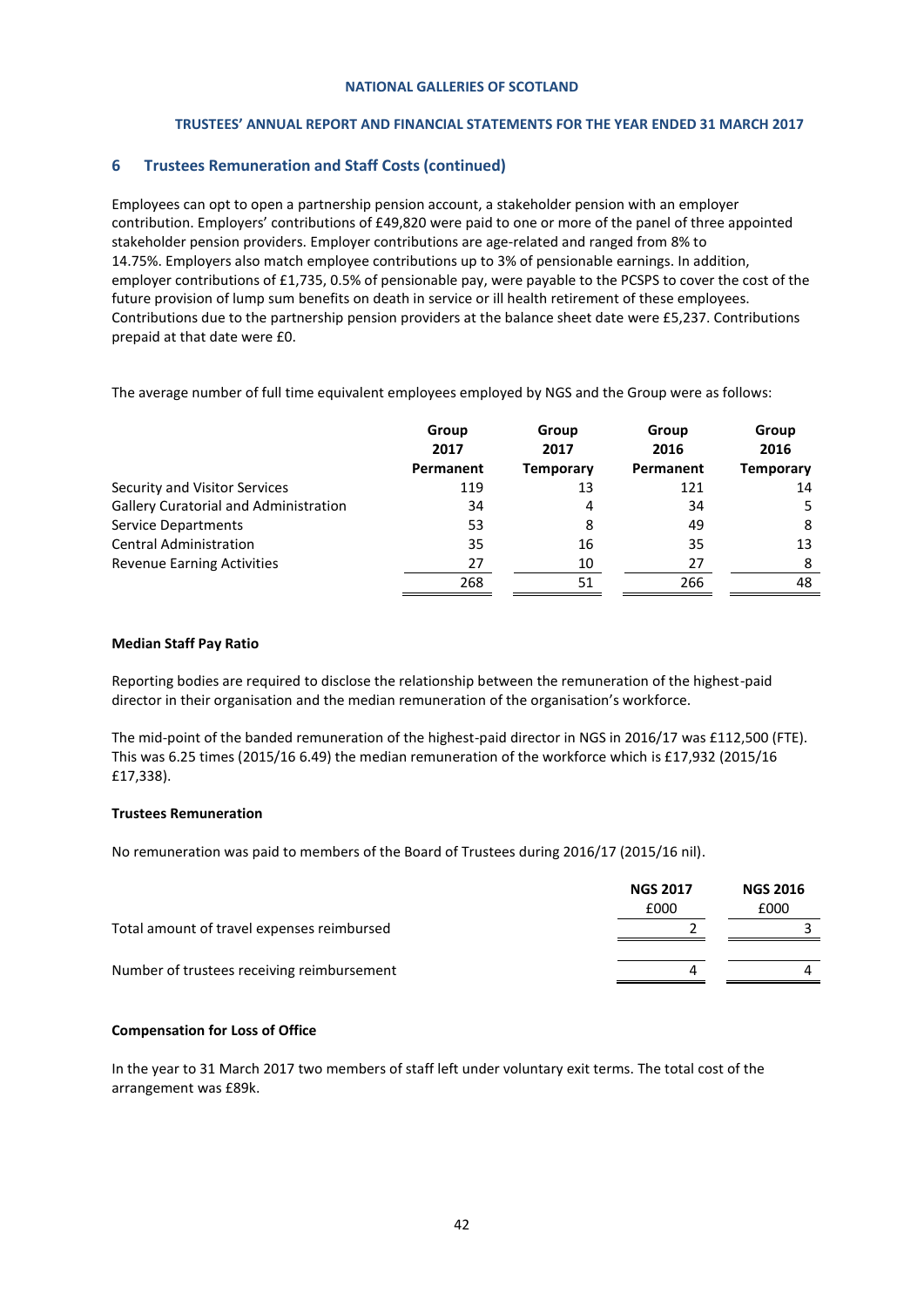## **TRUSTEES' ANNUAL REPORT AND FINANCIAL STATEMENTS FOR THE YEAR ENDED 31 MARCH 2017**

## **7 Analysis of Other Operating Charges**

|                                                | Group<br>2017<br>£000 | <b>NGS</b><br>2017<br>£000 | Group<br>2016<br>£000 | <b>NGS</b><br>2016<br>£000 |
|------------------------------------------------|-----------------------|----------------------------|-----------------------|----------------------------|
| Repairs, renewals and maintenance of buildings | 1,635                 | 1,628                      | 2,053                 | 2,053                      |
| Cost of sales                                  | 971                   |                            | 936                   |                            |
| General expenses                               | 727                   | 637                        | 748                   | 708                        |
| Art transport, handling and storage            | 635                   | 635                        | 653                   | 652                        |
| Rates and utilities                            | 622                   | 622                        | 661                   | 661                        |
| Printing and promotion                         | 560                   | 540                        | 642                   | 618                        |
| IT and communications                          | 441                   | 441                        | 467                   | 467                        |
| Legal, consultancy and other professional fees | 366                   | 343                        | 433                   | 380                        |
| Design and display                             | 307                   | 297                        | 311                   | 273                        |
| Education                                      | 285                   | 285                        | 254                   | 254                        |
| Cleaning                                       | 223                   | 223                        | 167                   | 167                        |
| Office costs and consumables                   | 100                   | 100                        | 99                    | 79                         |
| Travel, subsistence & hospitality              | 160                   | 152                        | 157                   | 146                        |
| Conservation and restoration                   | 136                   | 136                        | 128                   | 128                        |
| Operating lease rentals                        | 111                   | 111                        | 104                   | 104                        |
| Training and recruitment                       | 81                    | 80                         | 58                    | 56                         |
| Internal and External Audit Fees               | 34                    | 29                         | 43                    | 37                         |
| Vehicle costs                                  | 25                    | 24                         | 27                    | 27                         |
| Shared service costs                           |                       |                            | 158                   | 159                        |
|                                                | 7,419                 | 6,283                      | 8,099                 | 6,969                      |

Audit fees include £22,200 for statutory audit payable to Audit Scotland.

Operating charges include costs relating to the exhibition programme and are not directly comparable year on year.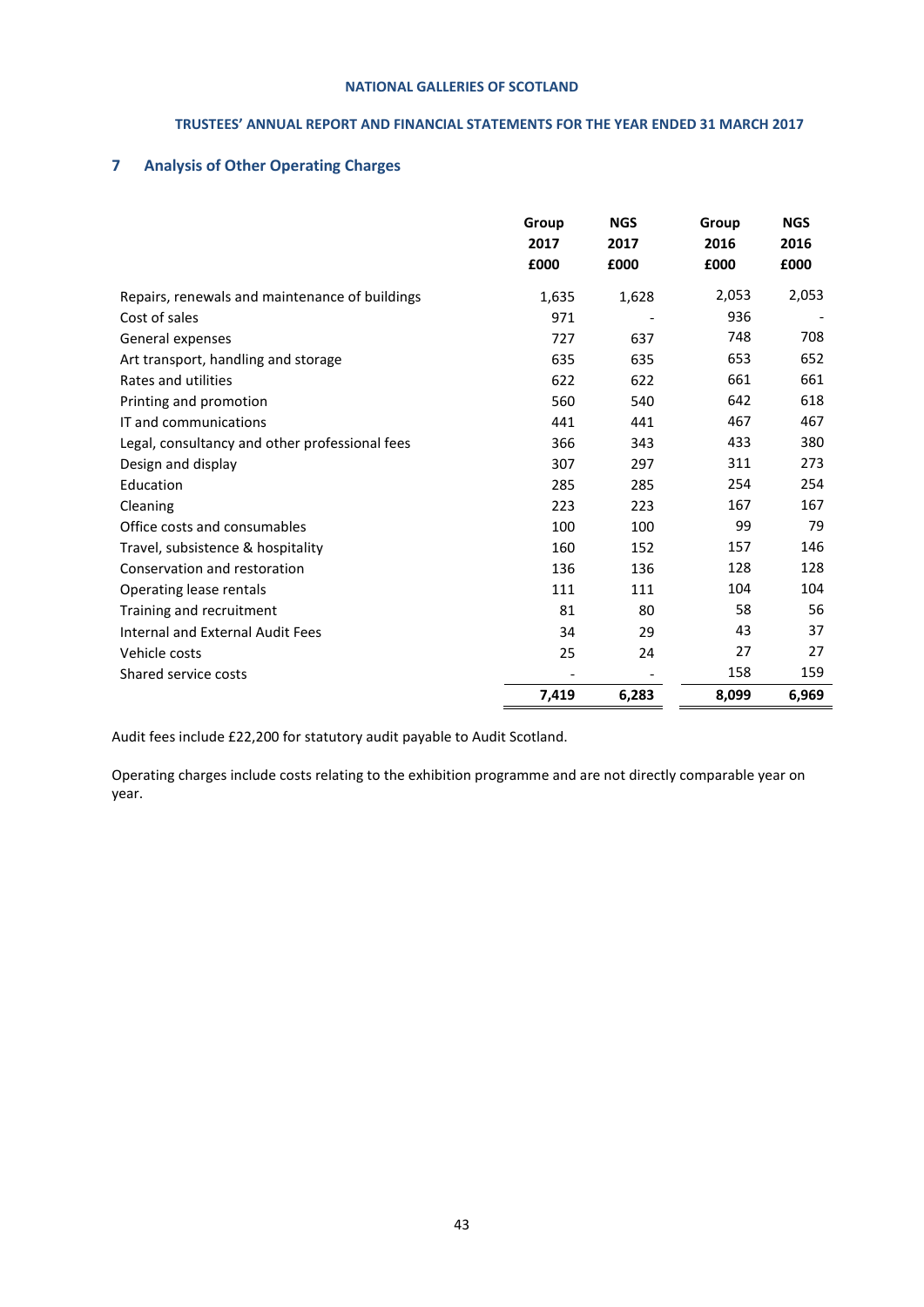#### **TRUSTEES' ANNUAL REPORT AND FINANCIAL STATEMENTS FOR THE YEAR ENDED 31 MARCH 2017**

## **8 Tangible Assets**

|                                 |                  |                              | <b>Office</b>           |                     |                          |              |
|---------------------------------|------------------|------------------------------|-------------------------|---------------------|--------------------------|--------------|
|                                 | Land and         | <b>Assets Under</b>          | <b>Equipment</b><br>and | <b>Fixtures and</b> |                          |              |
| Group                           | <b>Buildings</b> | Construction                 | <b>Computing</b>        | <b>Fittings</b>     | <b>Vehicles</b>          | <b>Total</b> |
|                                 | £000             | £000                         | £000                    | £000                | £000                     | £000         |
| <b>Cost or Valuation</b>        |                  |                              |                         |                     |                          |              |
| At 1 April 2016                 | 100,533          | 1,021                        | 1,849                   | 4,623               | 111                      | 108,137      |
| Additions during year           | 1,344            | 919                          | 34                      | 375                 | 17                       | 2,689        |
| <b>Disposals</b>                |                  |                              |                         |                     |                          |              |
| <b>Transfers</b>                |                  |                              |                         |                     |                          |              |
| Revaluation                     | 24,102           |                              |                         |                     |                          | 24,102       |
| Indexation                      | (7, 268)         |                              |                         |                     |                          | (7, 268)     |
| At 31 March 2017                | 118,711          | 1,940                        | 1,883                   | 4,998               | 128                      | 127,660      |
| <b>Accumulated Depreciation</b> |                  |                              |                         |                     |                          |              |
| At 1 April 2016                 | 6,861            |                              | 1,682                   | 3,443               | 83                       | 12,069       |
| Charge for year                 | 1,727            |                              | 89                      | 504                 | 20                       | 2,340        |
| Disposals                       |                  |                              |                         |                     |                          |              |
| <b>Transfers</b>                |                  | $\qquad \qquad \blacksquare$ |                         |                     |                          |              |
| Revaluation                     | (8,588)          |                              |                         |                     | $\overline{\phantom{a}}$ | (8,588)      |
| Indexation                      |                  |                              |                         |                     |                          |              |
| At 31 March 2017                |                  | $\overline{\phantom{a}}$     | 1,771                   | 3,947               | 103                      | 5,821        |
| <b>Net Book Value</b>           |                  |                              |                         |                     |                          |              |
| At 31 March 2017                | 118,711          | 1,940                        | 112                     | 1,051               | 25                       | 121,839      |
| At 31 March 2016                | 93,672           | 1,021                        | 167                     | 1,180               | 28                       | 96,068       |

Assets under construction include development expenditure for the SNG Project.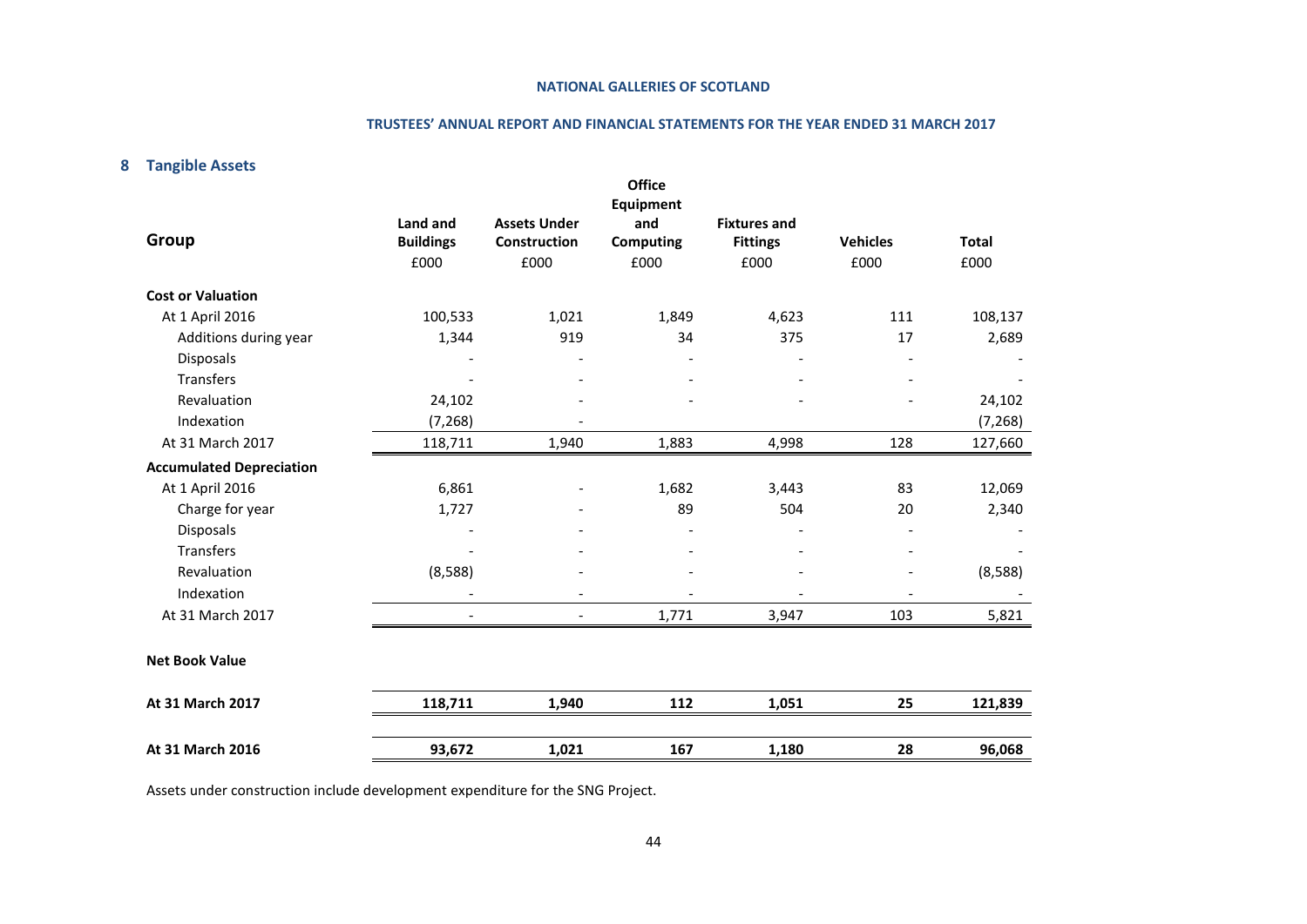#### **TRUSTEES' ANNUAL REPORT AND FINANCIAL STATEMENTS FOR THE YEAR ENDED 31 MARCH 2017**

# **8 Tangible Assets (continued)**

|                                 |                                      |                                                    | <b>Office</b>                                       |                                                |                              |                      |
|---------------------------------|--------------------------------------|----------------------------------------------------|-----------------------------------------------------|------------------------------------------------|------------------------------|----------------------|
| <b>NGS</b>                      | Land and<br><b>Buildings</b><br>£000 | <b>Assets Under</b><br><b>Construction</b><br>£000 | <b>Equipment</b><br>and<br><b>Computing</b><br>£000 | <b>Fixtures and</b><br><b>Fittings</b><br>£000 | <b>Vehicles</b><br>£000      | <b>Total</b><br>£000 |
| <b>Cost or Valuation</b>        |                                      |                                                    |                                                     |                                                |                              |                      |
| At 1 April 2016                 | 100,533                              | 1,021                                              | 1,832                                               | 4,585                                          | 97                           | 108,068              |
| Additions during year           | 1,344                                | 919                                                | 34                                                  | 368                                            | 17                           | 2,682                |
| Disposals                       |                                      | $\overline{\phantom{a}}$                           |                                                     | $\overline{\phantom{a}}$                       | $\qquad \qquad \blacksquare$ |                      |
| <b>Transfers</b>                |                                      |                                                    |                                                     |                                                |                              |                      |
| Revaluation                     | 24,102                               |                                                    |                                                     |                                                |                              | 24,102               |
| Indexation                      | (7, 268)                             |                                                    |                                                     |                                                |                              | (7, 268)             |
| At 31 March 2017                | 118,711                              | 1,940                                              | 1,866                                               | 4,953                                          | 114                          | 127,584              |
| <b>Accumulated Depreciation</b> |                                      |                                                    |                                                     |                                                |                              |                      |
| At 1 April 2016                 | 6,861                                |                                                    | 1,680                                               | 3,426                                          | 81                           | 12,048               |
| Charge for year                 | 1,727                                |                                                    | 89                                                  | 494                                            | 17                           | 2,327                |
| <b>Disposals</b>                |                                      |                                                    |                                                     |                                                |                              |                      |
| <b>Transfers</b>                |                                      |                                                    |                                                     |                                                |                              |                      |
| Revaluation                     | (8,588)                              | $\overline{\phantom{a}}$                           |                                                     |                                                |                              | (8,588)              |
| Indexation                      |                                      |                                                    |                                                     |                                                |                              |                      |
| At 31 March 2017                |                                      | $\overline{\phantom{a}}$                           | 1,769                                               | 3,920                                          | 98                           | 5,787                |
| <b>Net Book Value</b>           |                                      |                                                    |                                                     |                                                |                              |                      |
| At 31 March 2017                | 118,711                              | 1,940                                              | 97                                                  | 1,033                                          | 16                           | 121,797              |
| At 31 March 2016                | 93,672                               | 1,021                                              | 152                                                 | 1,159                                          | 16                           | 96,020               |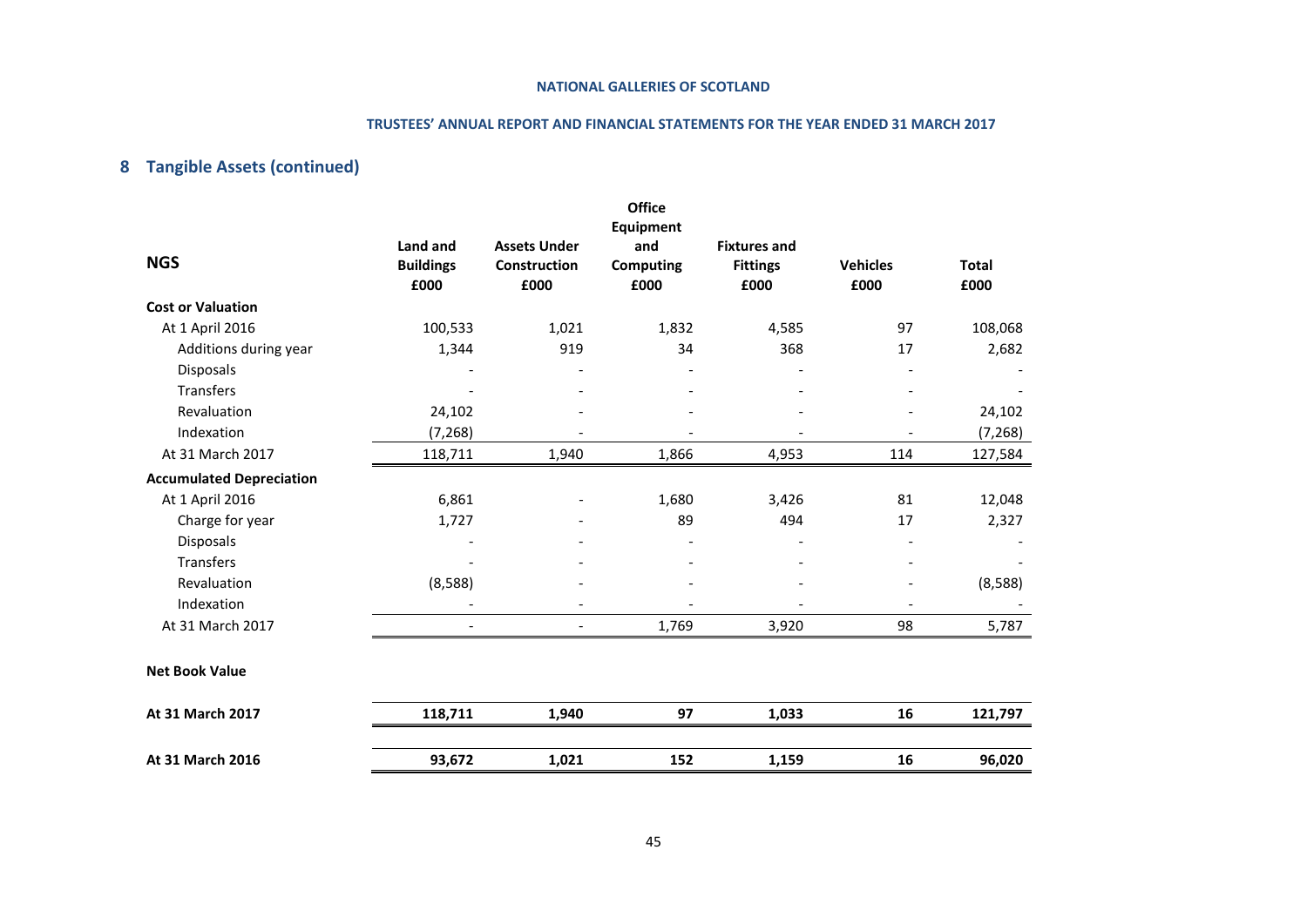## **TRUSTEES' ANNUAL REPORT AND FINANCIAL STATEMENTS FOR THE YEAR ENDED 31 MARCH 2017**

## **8 Tangible Assets (continued)**

Land and buildings were valued by District Valuer Services at 31 March 2017. The valuations have been undertaken in accordance with Royal Institute of Chartered Surveyors (RICS) Valuation Professional Standards 2014 UK Edition - on a Depreciated Replacement Cost basis for buildings of a specialised nature and on the basis of existing use for other buildings.

Valuations provided by the District Valuer at 31st March 2017 are as follows:

| Weston Link<br>Royal Scottish Academy | £20,505,000<br>£10,884,000 |
|---------------------------------------|----------------------------|
| <b>Granton Art Store</b>              | £1,150,000                 |
| Total                                 | £118,710,640               |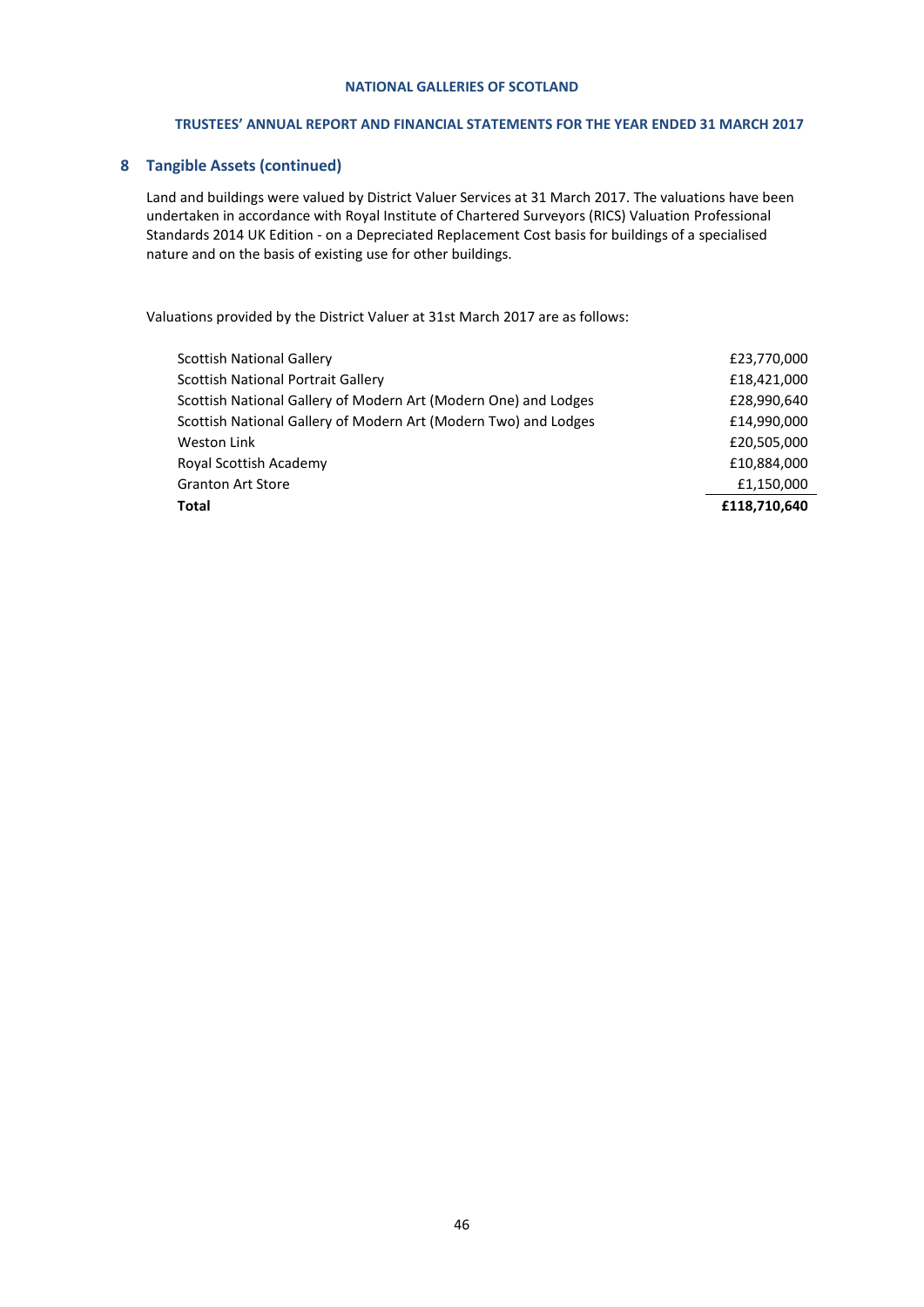#### **TRUSTEES' ANNUAL REPORT AND FINANCIAL STATEMENTS FOR THE YEAR ENDED 31 MARCH 2017**

#### **9 Heritage Assets – Group and NGS**

| <b>Cost or Valuation</b>  | £000    |
|---------------------------|---------|
| At 1 April 2016           | 185,962 |
| Additions during the year | 11,939  |
| At 31 March 2017          | 197,901 |

Government Financial Reporting Manual guidelines require that the additions to the gallery collections after 1 April 2000 should be treated as non-operational heritage assets.

Capitalised gallery collection items are valued at cost or value of the acquisition. Where the acquisition is part donation, part purchase the asset is capitalised at current value on receipt.

Works donated by third parties by way of funds for the asset are capitalised at current value on receipt.

#### **Five Year Financial Summary of Acquisitions**

|                                           | 2017   | 2016  | 2015  | 2014  | 2013  |
|-------------------------------------------|--------|-------|-------|-------|-------|
|                                           | £000   | £000  | £000  | £000  | £000  |
|                                           |        |       |       |       |       |
| Donated assets and acquisitions funded by |        |       |       |       |       |
| donations                                 | 11.706 | 1.403 | 1.833 | 5.380 | 6,125 |
| Other acquisitions                        | 233    | 175   | 9     | 224   | 1,044 |
| Total cost/value of acquisitions          | 11.939 | 1.578 | 1,842 | 5,604 | 7,169 |

Significant acquisitions over the last five years include:

Flower Still Life with Bird's Nest by Jan van Huysum which was accepted by HM Government in lieu of Inheritance Tax and allocated to the Scottish National Gallery in 2013

Prince Charles Edward Stuart, 1720 - 1788. Eldest Son of Prince James Francis Edward Stuart by Allan Ramsay which was accepted in lieu of Inheritance Tax by HM Government from the Trustees of the Wemyss Heirlooms Trust and allocated to the Scottish National Portrait Gallery in 2016

The Monarch of the Glen by Edwin Landseer Purchased by the National Galleries of Scotland as a part gift from Diageo Scotland Ltd, with contributions from the Heritage Lottery Fund, Dunard Fund, the Art Fund, the William Jacob Bequest, the Turtleton Trust and through public appeal in 2017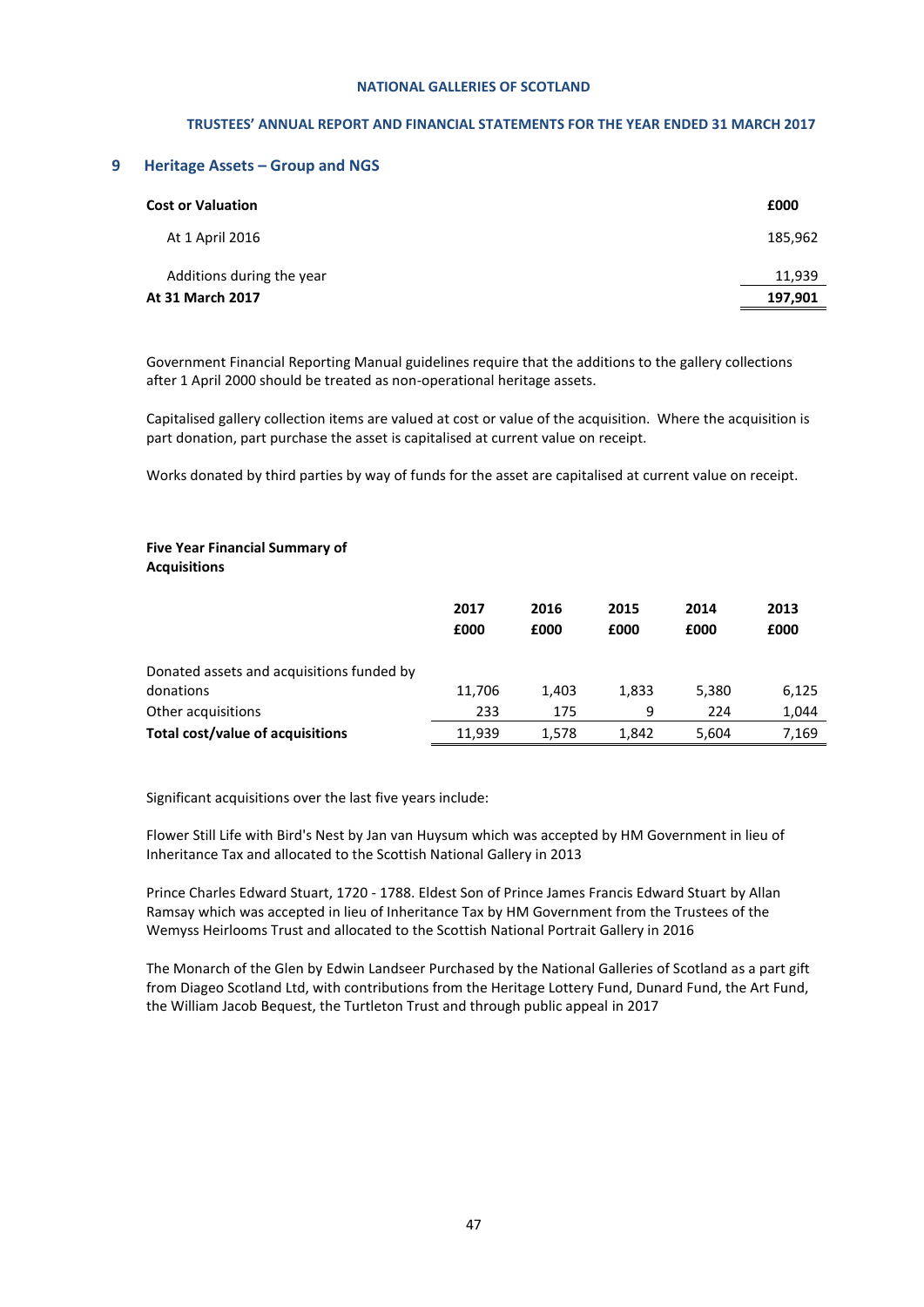## **TRUSTEES' ANNUAL REPORT AND FINANCIAL STATEMENTS FOR THE YEAR ENDED 31 MARCH 2017**

## **10 Intangible Assets – Group and NGS**

|                                 | Computer<br><b>Software</b><br>£000 | Website<br>£000 | <b>Assets Under</b><br>Construction<br>£000 | <b>Total</b><br>£000 |
|---------------------------------|-------------------------------------|-----------------|---------------------------------------------|----------------------|
| <b>Cost or Valuation</b>        |                                     |                 |                                             |                      |
| At 1 April 2016                 | 226                                 |                 | 118                                         | 344                  |
| Additions                       |                                     |                 | 759                                         | 759                  |
| Disposals                       | (25)                                |                 |                                             | (25)                 |
| <b>Transfers</b>                |                                     | 877             | (877)                                       |                      |
| At 31 March 2017                | 201                                 | 877             |                                             | 1,078                |
| <b>Accumulated Amortisation</b> |                                     |                 |                                             |                      |
| At 1 April 2016                 | 195                                 |                 |                                             | 195                  |
| Charge for the year             | 10                                  | 220             |                                             | 230                  |
| Disposals                       | (25)                                |                 |                                             | (25)                 |
| At 31 March 2017                | 180                                 | 220             |                                             | 400                  |
| <b>Net Book Value</b>           |                                     |                 |                                             |                      |
| At 31 March 2017                | 21                                  | 657             |                                             | 678                  |
|                                 |                                     |                 |                                             |                      |
| At 31 March 2016                | 31                                  | 0               | 118                                         | 149                  |

Intangible Assets under construction includes costs associated with the development of a new website.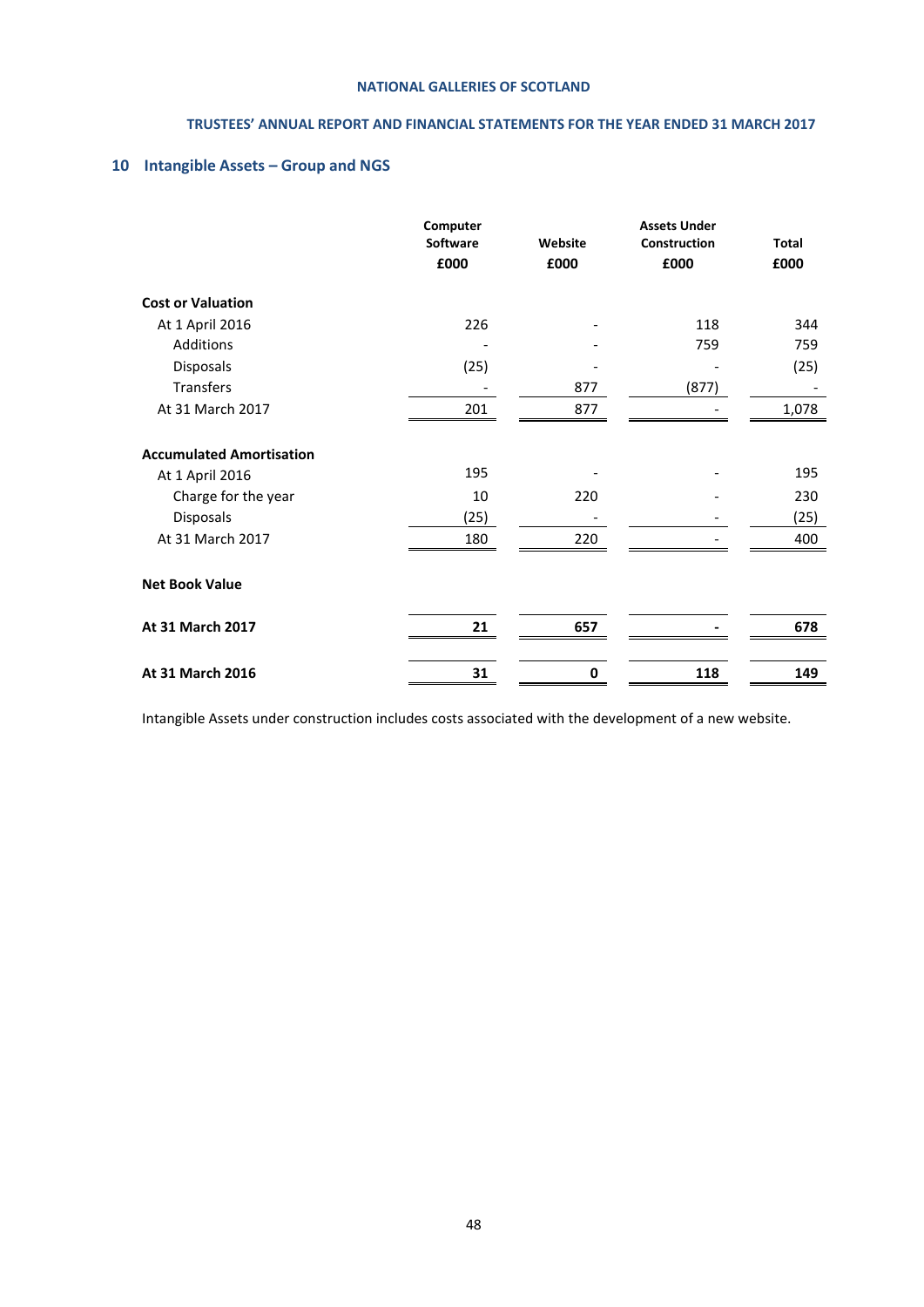## **TRUSTEES' ANNUAL REPORT AND FINANCIAL STATEMENTS FOR THE YEAR ENDED 31 MARCH 2017**

## **11 Investments**

|                                                 | Group &<br><b>NGS 2017</b><br>£000 | Group &<br><b>NGS 2016</b><br>£000 |
|-------------------------------------------------|------------------------------------|------------------------------------|
| Market value at 1 April                         | 4,358                              | 4,506                              |
| Sale of investments                             | (1, 558)                           | (910)                              |
| Realised (loss)/gain                            | 43                                 | (16)                               |
| <b>Purchased investments</b>                    | 1,600                              | 914                                |
| Movement in investments held as cash            | (42)                               | (4)                                |
| Change in market value – unrealised (loss)/gain | 385                                | (132)                              |
| Market value at 31 March                        | 4,786                              | 4,358                              |
|                                                 |                                    |                                    |
| <b>Investments at cost</b>                      | 4,230                              | 4,190                              |
|                                                 |                                    |                                    |

Investments are managed by Cornelian Asset Managers Limited and are a mixture of investment types. The mix of investment types as at 31 March 2017 is detailed below:

| <b>Asset Class</b>     | <b>Percentage of Total Portfolio</b> |
|------------------------|--------------------------------------|
| Fixed Interest         | 22.1                                 |
| <b>UK Equities</b>     | 31.6                                 |
| International Equities | 31.6                                 |
| <b>Other Assets</b>    | 13.5                                 |
| Cash                   | 12                                   |

## **12 Stocks**

|                                         | Group | <b>NGS</b>               | Group | <b>NGS</b>               |
|-----------------------------------------|-------|--------------------------|-------|--------------------------|
|                                         | 2017  | 2017                     | 2016  | 2016                     |
|                                         | £000  | £000                     | £000  | £000                     |
| Goods held for resale                   | 619   | $\overline{\phantom{0}}$ | 626   |                          |
| Net book value of goods held for resale | 619   | ۰                        | 626   | $\overline{\phantom{0}}$ |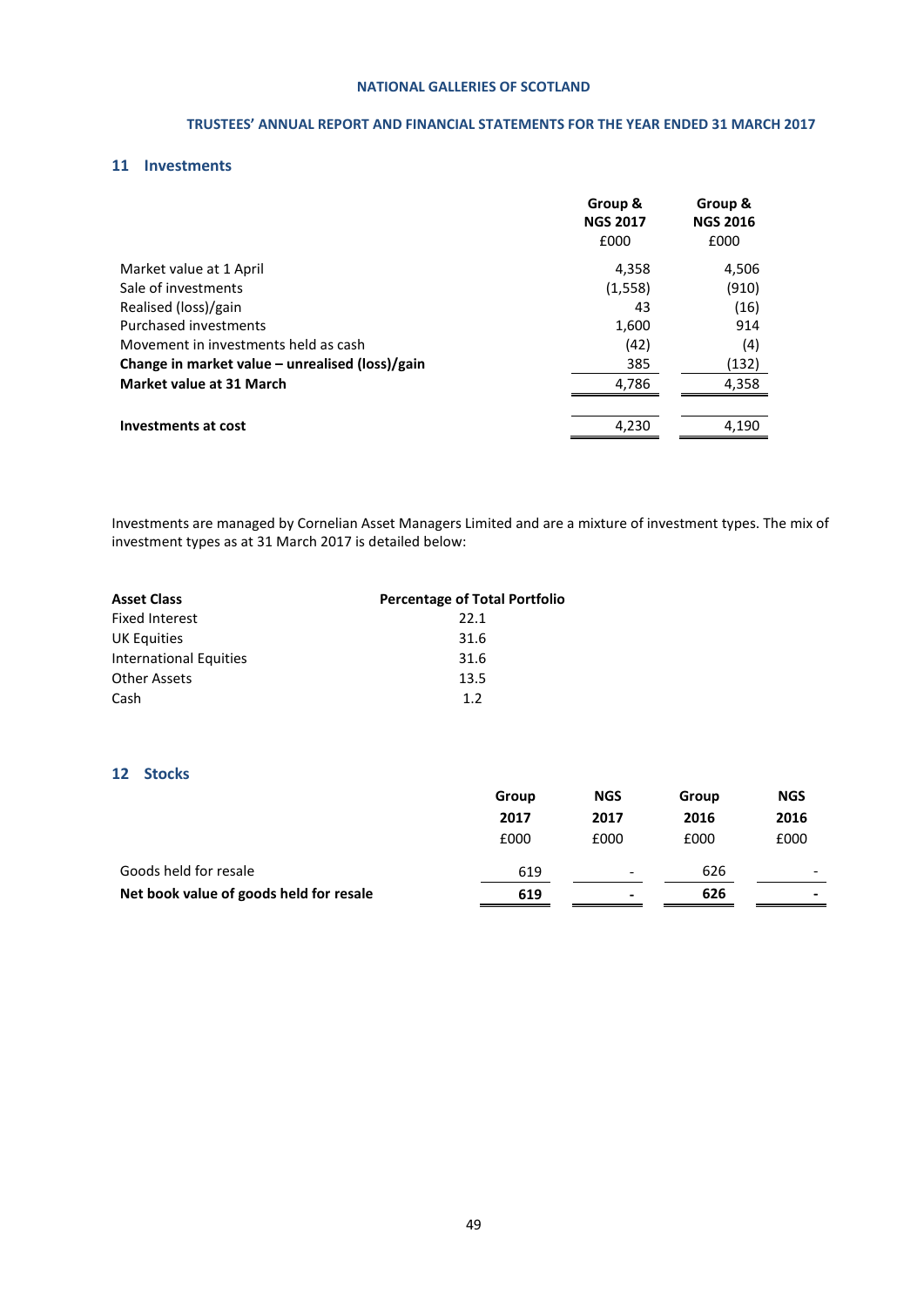## **TRUSTEES' ANNUAL REPORT AND FINANCIAL STATEMENTS FOR THE YEAR ENDED 31 MARCH 2017**

## **13 Debtors**

|                                              | Group<br>2017<br>£000    | <b>NGS</b><br>2017<br>£000 | Group<br>2016<br>£000 | <b>NGS</b><br>2016<br>£000 |
|----------------------------------------------|--------------------------|----------------------------|-----------------------|----------------------------|
| Amounts falling due within one year          |                          |                            |                       |                            |
| <b>Trade Debtors</b>                         | 124                      | 136                        | 112                   | 53                         |
| Amounts owed by Group undertakings           | $\overline{\phantom{a}}$ | 73                         |                       | 73                         |
| <b>Other Debtors</b>                         | 3,390                    | 3,795                      | 250                   | 796                        |
| <b>VAT Debtor</b>                            | 325                      | 325                        | 389                   | 389                        |
| Prepayments                                  | 307                      | 234                        | 238                   | 129                        |
|                                              | 4,146                    | 4,563                      | 989                   | 1,440                      |
| Amounts falling due after more than one year |                          |                            |                       |                            |
| Amounts owed by Group undertakings           |                          | 219                        |                       | 292                        |

Debtors due after more than one year represent amounts due by NGS Trading Company Limited in respect of the loan of £730k made by NGS Charity in 2011. This loan is repayable in 10 equal instalments, with the last repayment to be made in March 2021. Interest is charged on the loan at base plus 0.5%.

Balances due from other bodies within the boundary set for Whole of Government Accounts included in Debtors:

|                                     | Group | <b>NGS</b>               | Group                    | <b>NGS</b> |
|-------------------------------------|-------|--------------------------|--------------------------|------------|
|                                     | 2017  | 2017                     | 2016                     | 2016       |
|                                     | £000  | £000                     | £000                     | £000       |
| Amounts falling due within one year |       |                          |                          |            |
| Local Government                    |       |                          | 1                        |            |
| Central Government                  | 3,107 | 3,107                    | 389                      | 389        |
| <b>NHS Bodies</b>                   |       | $\overline{\phantom{a}}$ | $\overline{\phantom{0}}$ |            |
| <b>Public Bodies</b>                |       |                          | 14                       | 9          |
| <b>External to Government</b>       | 1,039 | 1,456                    | 585                      | 1,042      |
| <b>Total</b>                        | 4,146 | 4,563                    | 989                      | 1,440      |

## **14 Cash at Bank and In Hand**

|                          | Group<br>2017 | <b>NGS</b><br>2017 | Group<br>2016 | <b>NGS</b><br>2016 |
|--------------------------|---------------|--------------------|---------------|--------------------|
|                          | £000          | £000               | £000          | £000               |
| Cash at bank             | 4,065         | 4.002              | 3,919         | 3,638              |
| Cash at bank and in hand | 4,065         | 4,002              | 3,919         | 3,638              |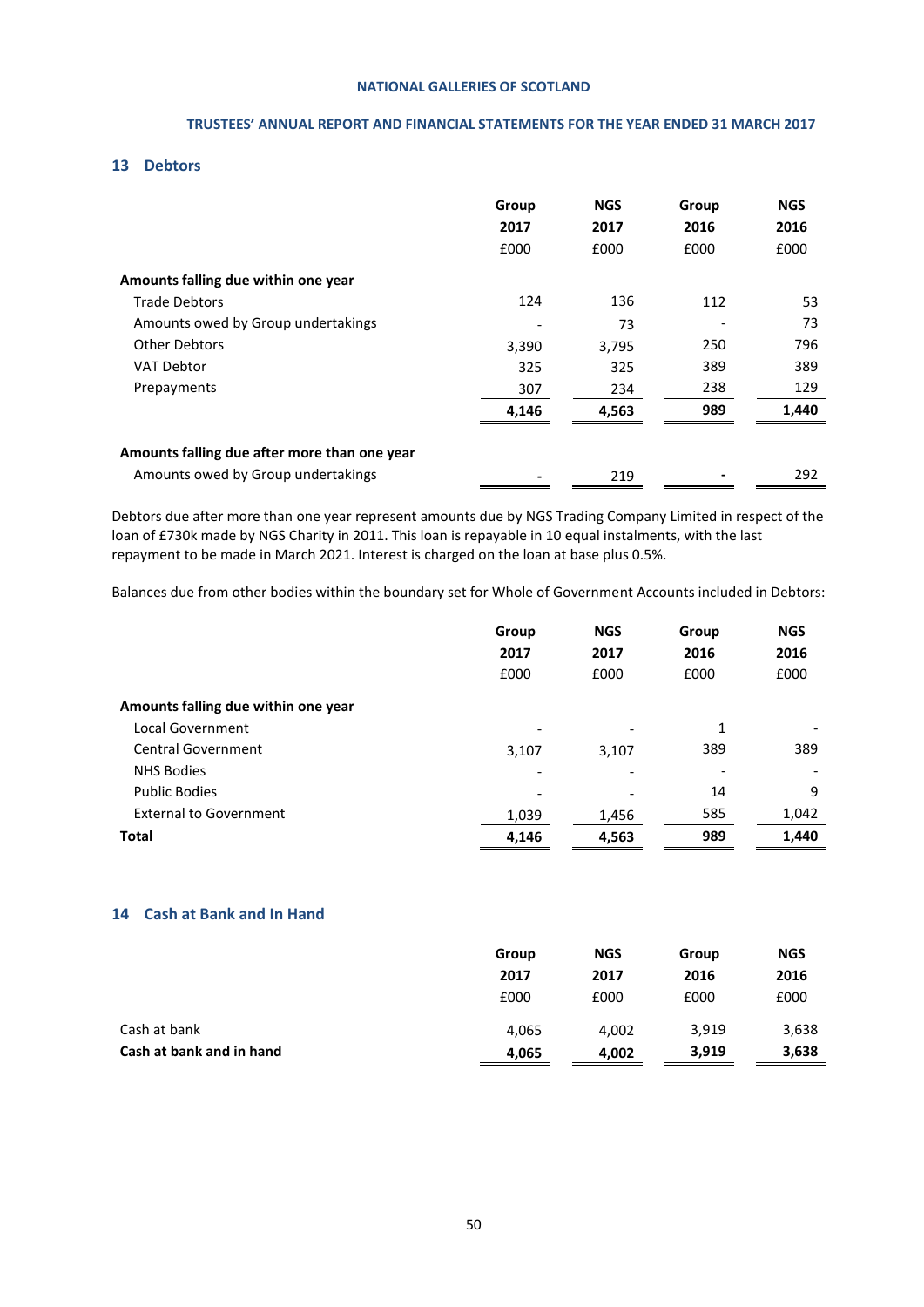## **TRUSTEES' ANNUAL REPORT AND FINANCIAL STATEMENTS FOR THE YEAR ENDED 31 MARCH 2017**

## **15 Creditors: Amounts Falling Due Within One Year**

|                                           | Group | <b>NGS</b> | Group<br>2016   | <b>NGS</b><br>2016 |
|-------------------------------------------|-------|------------|-----------------|--------------------|
|                                           | 2017  | 2017       | <b>Restated</b> | <b>Restated</b>    |
|                                           | £000  | £000       | £000            | £000               |
| <b>Trade Creditors</b>                    | 211   | 192        | 1,279           | 1,224              |
| <b>Other Creditors</b>                    | 187   | 187        | 709             | 709                |
|                                           | 398   | 379        | 1,988           | 1,933              |
| <b>Other Taxation and Social Security</b> | 178   | 178        | 155             | 155                |
| Accruals                                  | 5,464 | 5,395      | 1,174           | 1,017              |
| Deferred Income                           | 712   | 712        | 483             | 483                |
|                                           | 6,752 | 6,664      | 3,800           | 3,588              |

Balances due to other bodies within the boundary set for Whole of Government Accounts included in Creditors:

|                                     | Group                    | <b>NGS</b> | Group<br>2016   | <b>NGS</b><br>2016 |
|-------------------------------------|--------------------------|------------|-----------------|--------------------|
|                                     | 2017                     | 2017       | <b>Restated</b> | <b>Restated</b>    |
|                                     | £000                     | £000       | £000            | £000               |
| Amounts falling due within one year |                          |            |                 |                    |
| Local Government                    | $\overline{\phantom{a}}$ |            | 154             | 154                |
| Central Government                  | 469                      | 469        | 317             | 317                |
| <b>NHS Bodies</b>                   | $\overline{\phantom{a}}$ | ٠          |                 |                    |
| <b>Public Bodies</b>                | $\overline{\phantom{a}}$ |            | 12              | 12                 |
| <b>External to Government</b>       | 6,283                    | 6,195      | 3,317           | 3,105              |
| <b>Total</b>                        | 6,752                    | 6,664      | 3,800           | 3,588              |

| <b>Analysis of Deferred Income:</b> | Group &         | Group &         |
|-------------------------------------|-----------------|-----------------|
|                                     | <b>NGS 2017</b> | <b>NGS 2016</b> |
|                                     | £000            | £000            |
| As at 1 April                       | 483             | 631             |
| Charged in year                     | 534             | 276             |
| Released in year                    | (305)           | (424)           |
| Total as at 31 March                | 712             | 483             |

## **16 Provisions for Liabilities and Charges**

|                      | Group &         | Group &         |
|----------------------|-----------------|-----------------|
|                      | <b>NGS 2017</b> | <b>NGS 2016</b> |
|                      | £000            | £000            |
| As at 1 April        | 438             | 26              |
| Charged in year      | 626             | 422             |
| Released in year     | (435)           | (10)            |
| Total as at 31 March | 629             | 438             |

The major component of provisions at the year-end and the in-year release is in related to major capital contracts.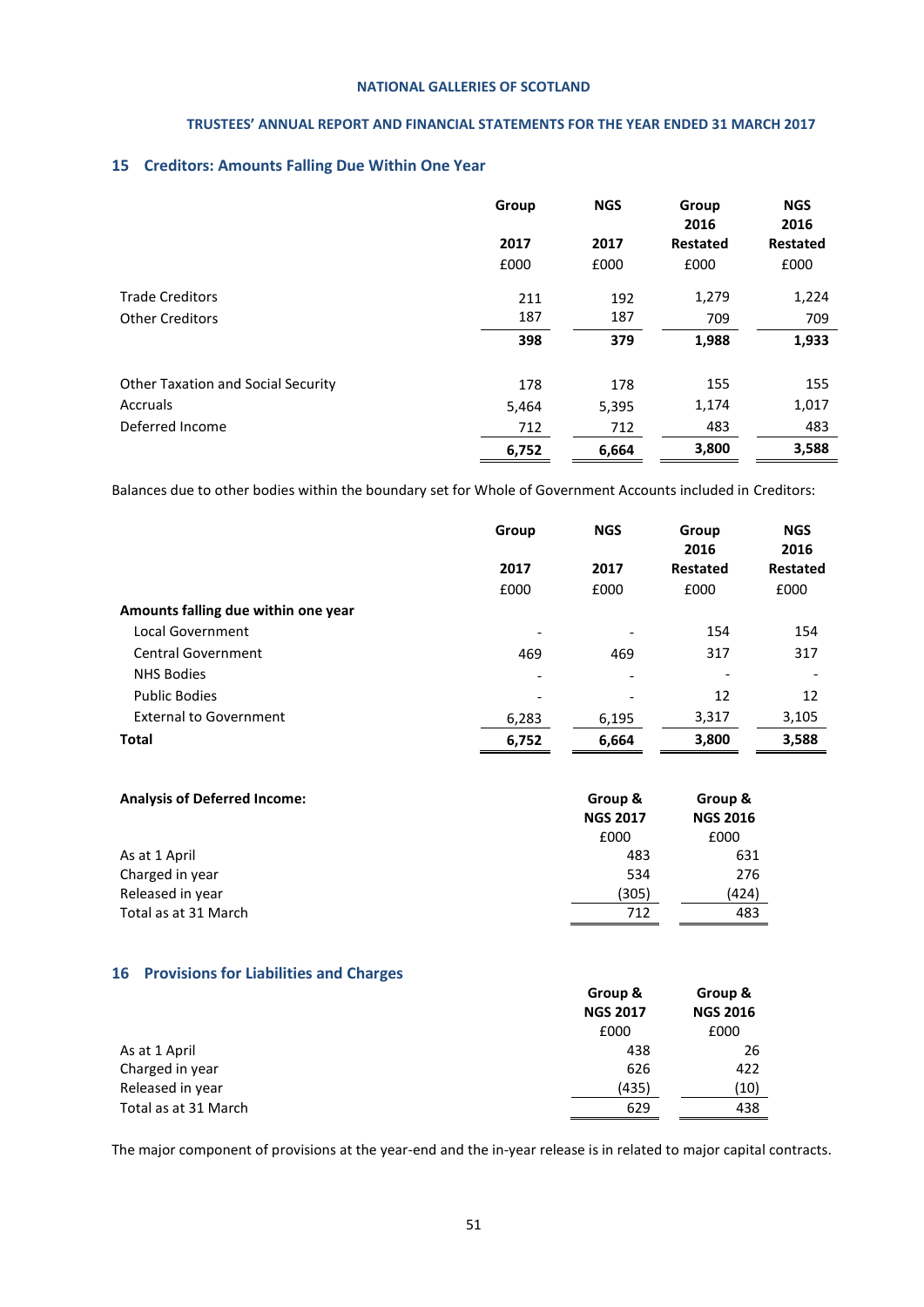## **TRUSTEES' ANNUAL REPORT AND FINANCIAL STATEMENTS FOR THE YEAR ENDED 31 MARCH 2017**

## **17 Consolidated Reserves**

|                                                       |                                      |                                         | <b>Unrestricted</b>      |                                  |                | <b>Restricted</b>        |                                           |                                       | <b>Endowment</b>                   | <b>Total</b>                                         |                   |                                                  |                  |
|-------------------------------------------------------|--------------------------------------|-----------------------------------------|--------------------------|----------------------------------|----------------|--------------------------|-------------------------------------------|---------------------------------------|------------------------------------|------------------------------------------------------|-------------------|--------------------------------------------------|------------------|
|                                                       | General<br>Fund                      | <b>Trust</b><br><b>Funds</b><br>Central | Purchase<br><b>Funds</b> | Capital<br><b>Assets</b><br>Fund | Total          | General<br>Fund          | General<br>Fund<br>Revaluation<br>Reserve | General<br>Fund<br>Capital<br>Reserve | <b>Donated</b><br>Asset<br>Reserve | <b>Trust</b><br><b>Funds</b>                         | <b>Total</b>      | <b>Trust</b><br><b>Funds</b><br><b>Endowment</b> | <b>Total</b>     |
|                                                       | £000                                 | £000                                    | £000                     | £000                             | £000           | £000                     | £000                                      | £000                                  | £000                               | £000                                                 | £000              | £000                                             | £000             |
| <b>Opening balance 1 April 2016</b><br>(Restated)     | 992                                  | 248                                     | 40                       | 78,962                           | 80,242         |                          | 6,877                                     | 30,580                                | 165,143                            | 4,067                                                | 206,667           | 924                                              | 287,833          |
| Government Grant in Aid                               | 12,995                               | $\overline{\phantom{a}}$                | 200                      | 2,250                            | 15,445         |                          |                                           |                                       |                                    |                                                      |                   |                                                  | 15,445           |
| Other Income                                          | 4,737                                |                                         |                          |                                  | 4,737          | 497                      |                                           |                                       | 12,501                             | 168                                                  | 13,166            | $\overline{\phantom{a}}$                         | 17,903           |
| Investment Income                                     | 9                                    | 5                                       |                          |                                  | 14             | $\overline{\phantom{a}}$ |                                           |                                       | $\overline{\phantom{a}}$           | 133                                                  | 133               | 34                                               | 181              |
| <b>Total Income</b>                                   | 17,741                               | 5                                       | 200                      | 2,250                            | 20,196         | 497                      |                                           |                                       | 12,501                             | 301                                                  | 13,299            | 34                                               | 33,529           |
| <b>Expenditure in Year</b><br>Investments revaluation | (20,061)<br>$\overline{\phantom{a}}$ | 12                                      |                          |                                  | (20,061)<br>12 | (497)                    |                                           |                                       | $\overline{\phantom{a}}$           | $\overline{\phantom{a}}$<br>332                      | (497)<br>332      | $\overline{\phantom{a}}$<br>83                   | (20, 558)<br>427 |
| Net (Exp)/Inc - SOFA                                  | (2,320)                              | 17                                      | 200                      | 2,250                            | 147            |                          |                                           |                                       | 12,501                             | 633                                                  | 13,134            | 117                                              | 13,398           |
| <b>Buildings Revaluation</b><br>Depreciation release  | 2,079                                |                                         | $\overline{\phantom{a}}$ | (489)                            | 1,590          |                          | 25,422                                    | $\overline{\phantom{a}}$              | (1,590)                            | $\overline{\phantom{a}}$<br>$\overline{\phantom{a}}$ | 25,422<br>(1,590) | $\blacksquare$                                   | 25,422           |
| Transfers between reserves                            | (230)                                |                                         | (223)                    | 223                              | (230)          |                          |                                           |                                       | 340                                | (80)                                                 | 260               | (30)                                             |                  |
| <b>Net Movement in Funds (SOFA)</b>                   | (471)                                | 17                                      | (23)                     | 1,984                            | 1,507          |                          | 25,422                                    | $\overline{\phantom{a}}$              | 11,251                             | 553                                                  | 37,226            | 87                                               | 38,820           |
| Closing balance 31 March 2017                         | 521                                  | 265                                     | 17                       | 80,946                           | 81,749         |                          | 32,299                                    | 30,580                                | 176,394                            | 4,620                                                | 243,893           | 1,011                                            | 326,653          |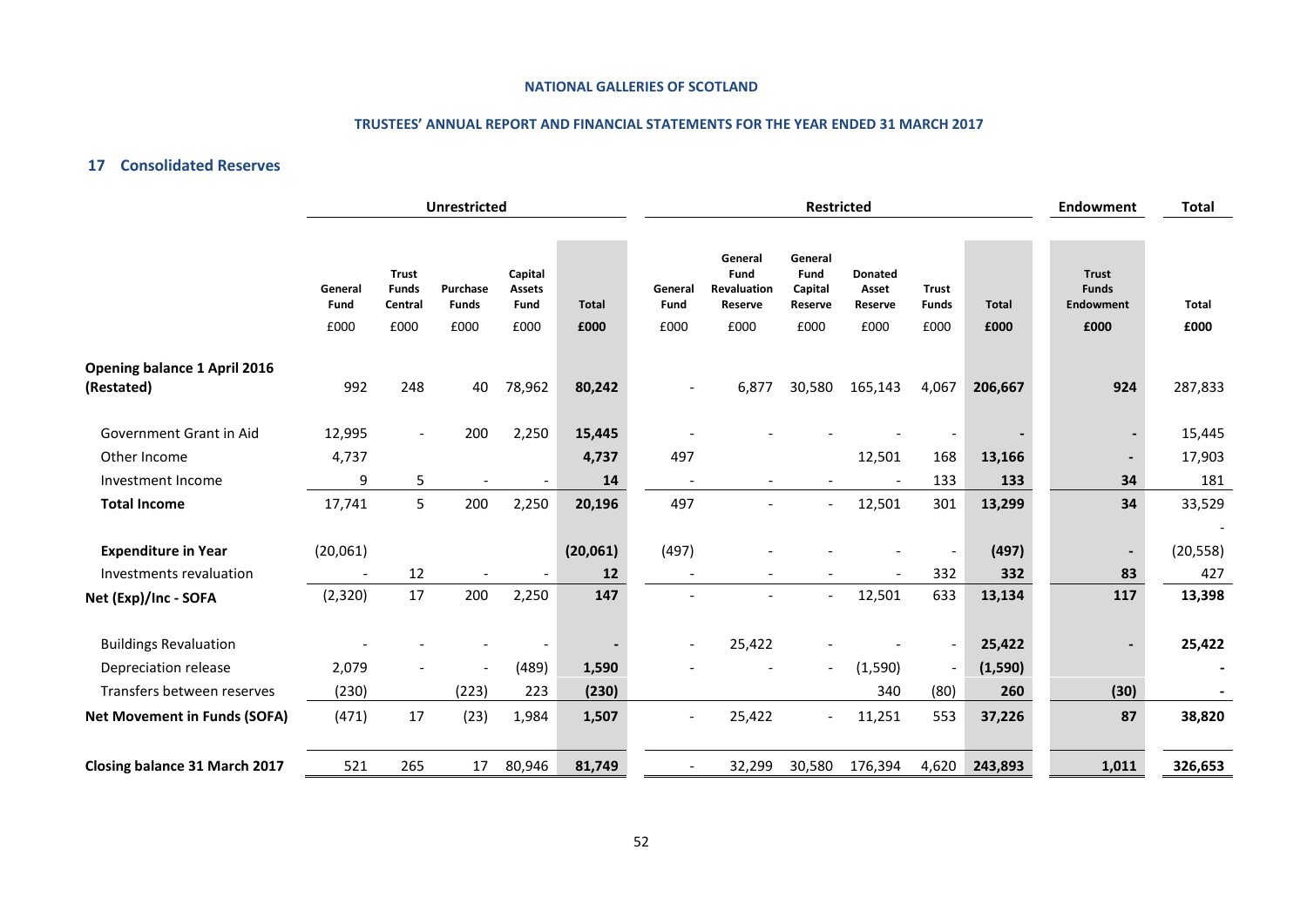#### **TRUSTEES' ANNUAL REPORT AND FINANCIAL STATEMENTS FOR THE YEAR ENDED 31 MARCH 2017**

#### **17 Consolidated Reserves (continued)**

The Financial Statements comprise a number of individual funds that divide into distinct categories, which are defined below.

Unrestricted Reserves comprise general funds and those designated for specified purposes.

#### **Designated funds**

Funds designated for a particular use by the Trustees. These include the Capital Assets Fund where grants received for capital expenditure projects from the Scottish Government in respect of the Scottish Gallery of Modern Art (Modern Two) Gallery, Playfair Project, ARTIST ROOMS, Diana and Actaeon by Titian purchase and Scottish National Portrait Gallery refurbishment.

During the year the Audit and Risk Committee reviewed the reserves policy and agreed to maintain the level of funds not committed or invested in tangible fixed assets at a minimum holding £100k (2015/16 £100k).

#### **Restricted funds**

Funds restricted for particular purposes either by the wishes of the donor or by the nature of the fund-raising appeal.

The Donated Assets Reserve includes funds received from third parties, including the Heritage Lottery Fund and the National Galleries of Scotland Foundation, for the Playfair Project, the purchase of artworks, including ARTIST ROOMS and Diana and Actaeon by Titian, the Scottish National Portrait Gallery refurbishment and the Scottish National Gallery Project. The Donated Asset Reserve is treated as a Restricted Fund under the Charities SORP 2015.

The General Fund Capital Reserve represents the valuation of those assets included in the Balance Sheet at 31 March 1998 under FRS 5 together with the RSA building shown at the 2001 transfer valuation of £6,467,000. The General Fund Capital Reserve is treated as a Restricted Fund under the Charities SORP 2015.

The revaluation reserve reflects the effect of revaluations of land and buildings over time. The reserve is restricted.

The restricted trust funds and the purpose for which their income may be applied are:

| <b>Gibson Bequest</b>                         | Funds are restricted to purchases of artworks for the Scottish national Gallery of<br>Modern Art                                                                                             |
|-----------------------------------------------|----------------------------------------------------------------------------------------------------------------------------------------------------------------------------------------------|
| <b>Gulbenkian Award</b>                       | Funds are to be utilised for improvements to the Scottish National Gallery of<br>Modern Art                                                                                                  |
| <b>Treaty of Union</b>                        | Annuity to be used for purchase of works of art or for promoting exhibitions in<br>Scotland                                                                                                  |
| <b>Knapping Fund</b>                          | For the purchase for exhibition in England, Scotland and Wales of paintings in<br>any medium, by artists of any nationality living at or within twenty five years of<br>the time of purchase |
| <b>Cameron Fund</b>                           | For the purchase of works of art for any purpose in connection with NGS                                                                                                                      |
| <b>George Sutherland Bequest</b>              | To be used for capital projects at the Scottish National Gallery Complex                                                                                                                     |
| <b>Olive Pollock Morris</b><br><b>Bequest</b> | Funds are restricted to purchases of artworks for the Scottish National Gallery<br>of Modern Art                                                                                             |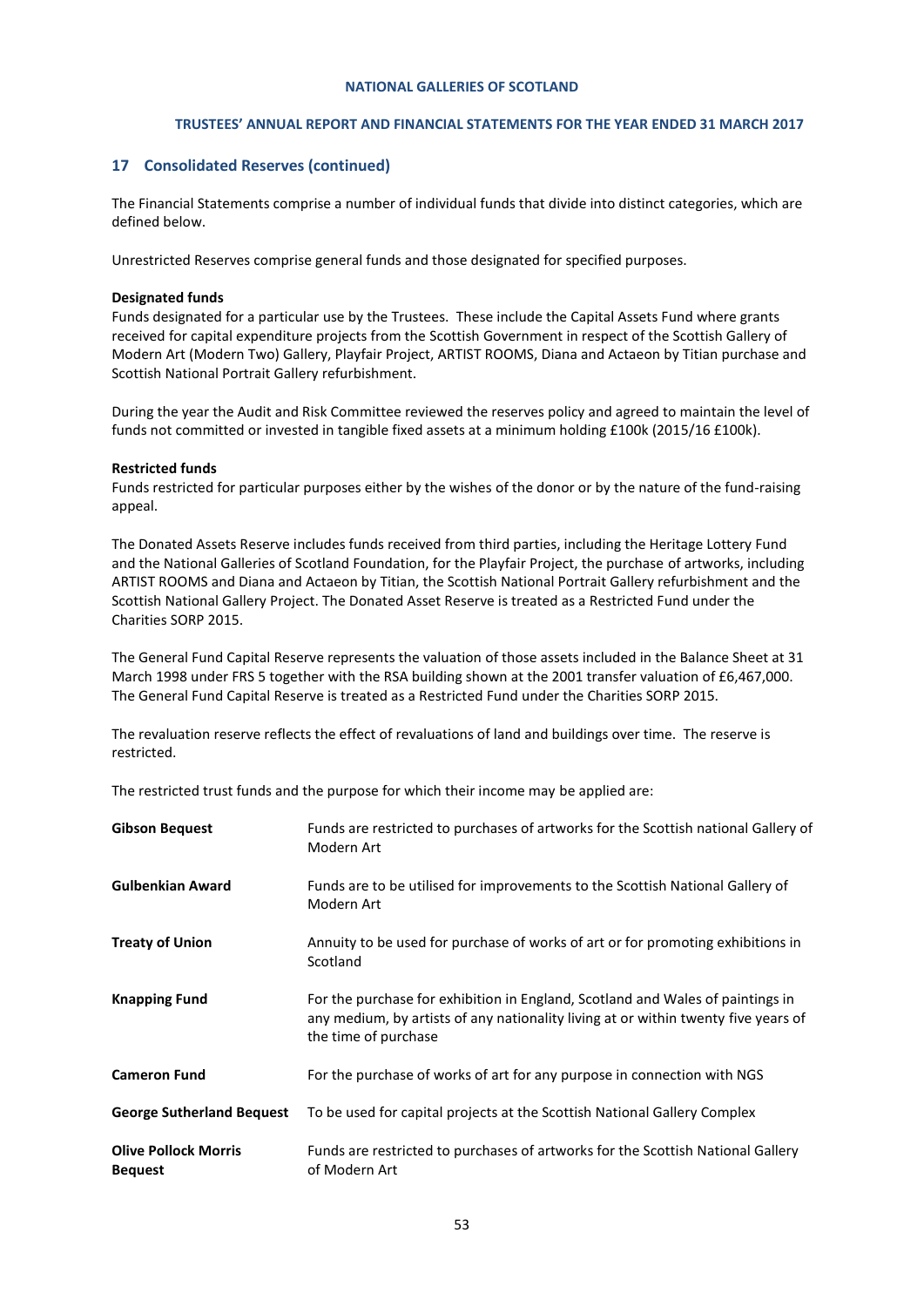## **TRUSTEES' ANNUAL REPORT AND FINANCIAL STATEMENTS FOR THE YEAR ENDED 31 MARCH 2017**

# **17 Consolidated Reserves (continued)**

| <b>Mary Legget Bowman</b><br><b>Bequest</b>                       | Funds are restricted to purchases for the Scottish National Portrait Gallery                                                                                                                                   |
|-------------------------------------------------------------------|----------------------------------------------------------------------------------------------------------------------------------------------------------------------------------------------------------------|
| <b>ARTIST ROOMS Fund</b>                                          | For the purchase of works of art for the ARTIST ROOMS collection                                                                                                                                               |
| <b>Endowment funds</b>                                            |                                                                                                                                                                                                                |
|                                                                   | Endowment funds are funds that the donor has stated are to be held as capital.                                                                                                                                 |
|                                                                   | The endowment funds and the purpose for which their income may be applied are:                                                                                                                                 |
| <b>AH Whittin Purchase Fund</b>                                   | Income from the fund is restricted to purchase of portraits, with preference<br>given to portraits of Queen Mary and other members of the Royal House of<br>Stuart, for the Scottish National Portrait Gallery |
| <b>Cowan Smith Fund</b>                                           | Income available at the discretion of the Board for purchases of paintings,<br>pictures and works of art for the Scottish National Gallery                                                                     |
| <b>Laird Fund</b>                                                 | Funds may only be used for maintenance of pictures                                                                                                                                                             |
| <b>McDougall Fund</b>                                             | Income shall be applied or accumulated and applied towards art, pictures or<br>objects for the Scottish National Gallery                                                                                       |
| <b>Michie Fund</b>                                                | Income to be used for purchase of pictures of any British or other artist for NGS                                                                                                                              |
| <b>Gray Bequest</b>                                               | To be securely invested by the Board in order that the annual interest be<br>applied to portraits of eminent deceased men and women born in Scotland, to<br>be hung at the Scottish National Portrait Gallery  |
| <b>Scottish National Portrait</b><br><b>Gallery Purchase Fund</b> | Income from the fund is restricted to purchases of portraits for the Scottish<br><b>National Portrait Gallery</b>                                                                                              |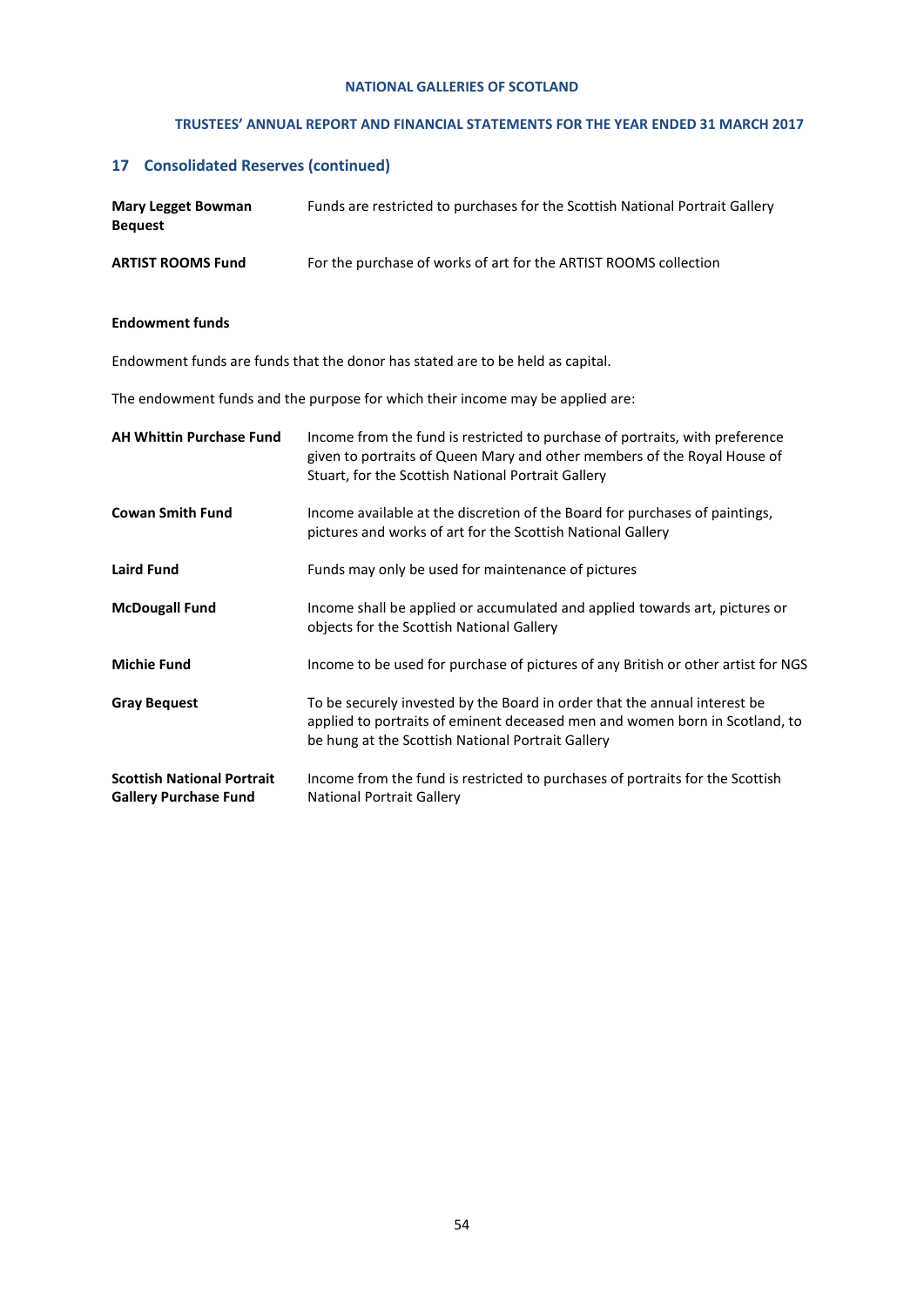## **TRUSTEES' ANNUAL REPORT AND FINANCIAL STATEMENTS FOR THE YEAR ENDED 31 MARCH 2017**

# **18 Notes to the Consolidated Statement of Cash Flows**

|                                                                      | 2017      | 2016<br><b>Restated</b> |
|----------------------------------------------------------------------|-----------|-------------------------|
|                                                                      | £000      | £000                    |
| Net movement in funds (as per the Statement of Financial Activities) | 38,820    | 3,783                   |
| <b>Adjustments for:</b>                                              |           |                         |
| Depreciation charges                                                 | 2,570     | 2,388                   |
| (Gains)/losses on revaluation of fixed assets                        | (25, 421) | (2, 465)                |
| Losses/(gains) on investments                                        | (428)     | 148                     |
| (Profit)/loss on sale of fixed assets                                |           | (3)                     |
| Dividends and interest shown in investing activities                 | (181)     | (173)                   |
| Donations of artworks for the collection                             | (7,026)   | (604)                   |
| Increase/(decrease) in provisions                                    | 190       | 412                     |
| (Increase)/decrease in stocks                                        |           | (104)                   |
| Decrease/(increase) in Debtors                                       | (3, 157)  | 705                     |
| (Decrease)/Increase in Creditors                                     | 2,952     | (1,310)                 |
| Net cash provided by (used in) operating activities                  | 8,326     | 2,777                   |

# **19 Financial Commitments – Group and NGS**

| £000                                                       | £000             |
|------------------------------------------------------------|------------------|
| Land &                                                     | Land &           |
| <b>Buildings</b>                                           | <b>Buildings</b> |
| Leases expiring within one year<br>20                      | 20               |
| Leases expiring after one year but within five years<br>69 | 69               |
| Leases expiring after five years                           |                  |
| 89                                                         | 89               |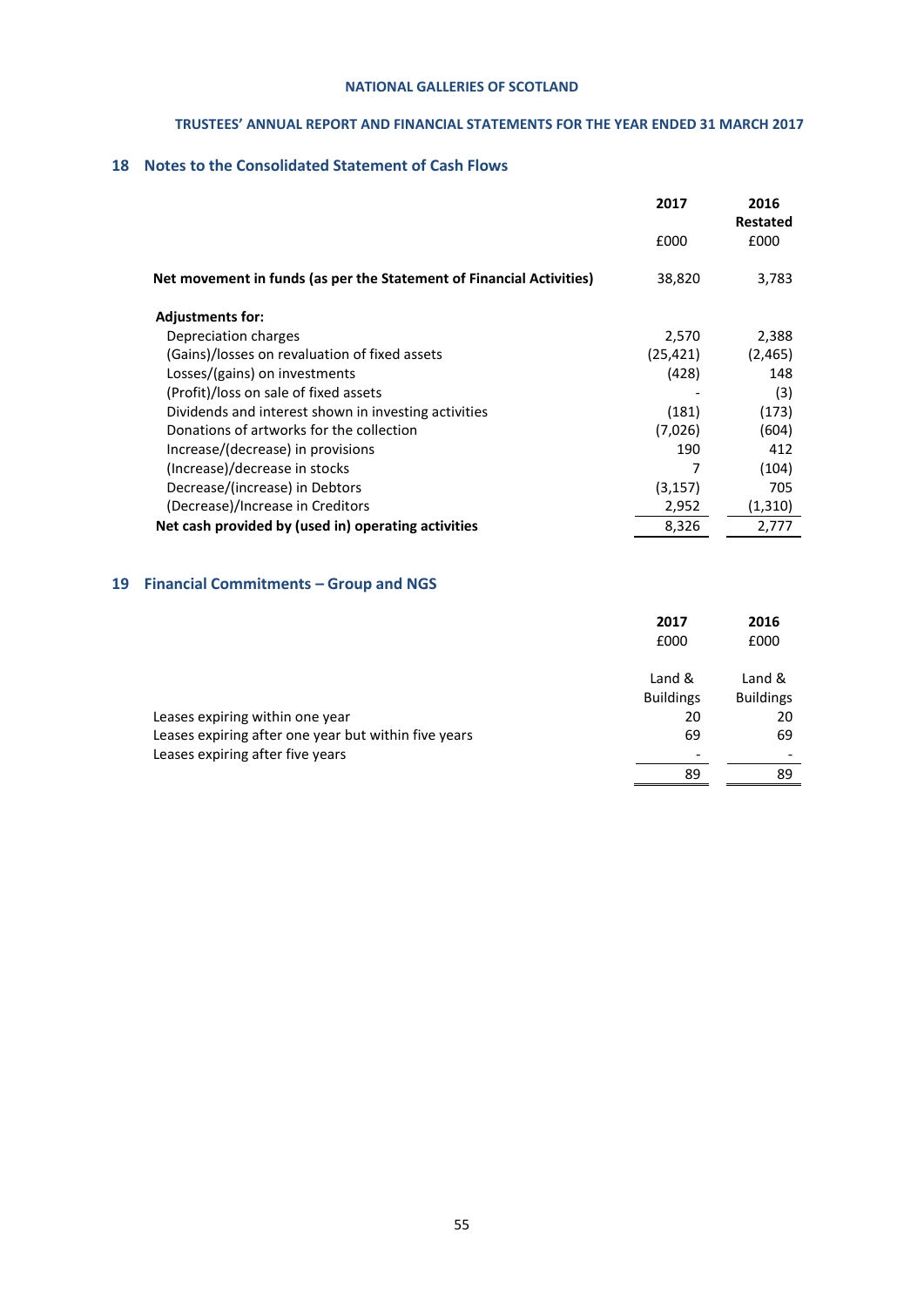#### **TRUSTEES' ANNUAL REPORT AND FINANCIAL STATEMENTS FOR THE YEAR ENDED 31 MARCH 2017**

#### **20 Subsidiary Company**

NGS Trading Company Ltd, a company registered in Scotland, is a wholly-owned subsidiary of NGS, set up to promote and develop our commercial activities. The results for the year to 31 March are summarised in the following table:

|                                            | 2017     | 2016     |
|--------------------------------------------|----------|----------|
|                                            | £000     | £000     |
| Turnover                                   | 2,416    | 2,452    |
| Cost of sales                              | (971)    | (959)    |
| Administrative costs                       | (1, 178) | (1, 154) |
| Other operating income                     | 2        | 4        |
| Trading profits from continuing operations | 269      | 343      |
| Gift Aid to National Galleries of Scotland | (266)    | (341)    |
| <b>Result after Gift Aid</b>               | 3        | 2        |
| Interest income                            | 1        | 3        |
| Interest payable                           | (4)      | (5)      |
| Profit before taxation                     |          |          |
| Taxation                                   |          |          |
| <b>Profit after taxation</b>               |          |          |
|                                            |          |          |

The trustees believe the carrying value of this investment is supported by its underlying net assets. NGS owns 100% of the £100 called-up share capital of NGS Trading Company Limited.

#### **21 Related Party Transactions**

NGS is a non-departmental public body of the Scottish Government which is a related party. During the year, NGS had various material transactions with the Scottish Government in the form of receipt of Grant in Aid which totalled £15.4m (2015/16 £14.1m). In addition NGS had a number of transactions with other government departments, local government, non-departmental public bodies and similar organisations.

None of the Trustees, members of key management staff or other related parties has entered into any material transactions with NGS during the year.

NGS is the parent company of NGS Trading Company Limited. During the year NGS had various material transactions with NGS Trading Company Limited. Sir John Leighton, Director-General and Michael Clarke, Director of the National Gallery are also directors of NGS Trading Company Limited.

In addition to being a Trustee of NGS, Benny Higgins is Chief Executive Officer of Tesco Bank plc. Tesco Bank plc sponsors the Art Competition for Schools.

NGS has one connected charity which is independent and does not impact on NGS's operating policies. The NGS Foundation, Princes Exchange, 1 Earl Grey Street, Edinburgh, EH3 9EE, works closely with NGS and has the aim of helping NGS fulfil its mission for the public benefit. The NGS Foundation was founded in 2012 to further the charitable purposes of the Board of Trustees of the National Galleries of Scotland through active fundraising and investment. Nicola Catterall, Chief Operating Officer NGS is a director of the NGS Foundation, but the majority of the NGS Foundation directors are unconnected to NGS Charity.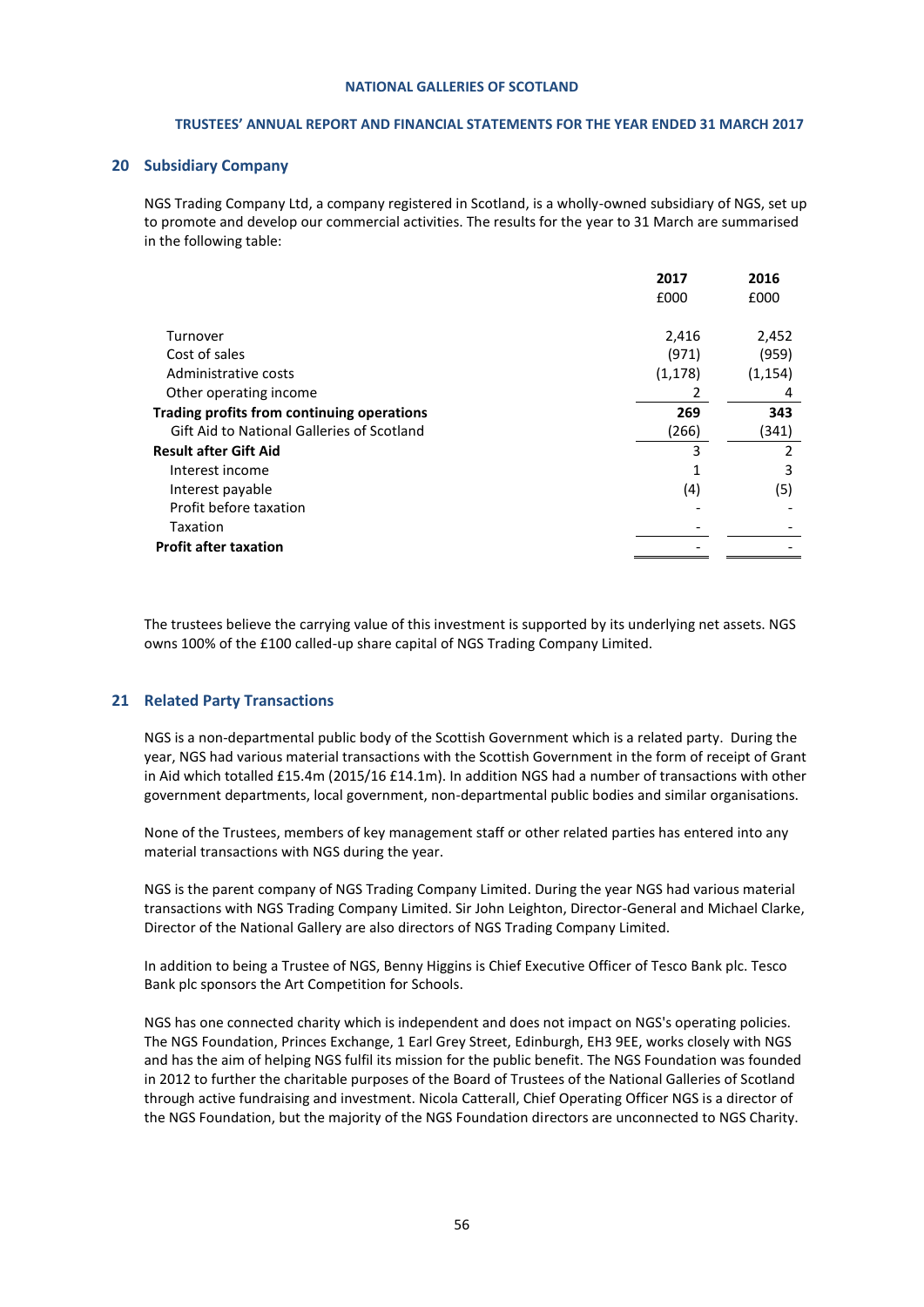#### **TRUSTEES' ANNUAL REPORT AND FINANCIAL STATEMENTS FOR THE YEAR ENDED 31 MARCH 2017**

During the year the NGS Foundation made donations of £1.1m (2015/16 £1m) to NGS for various projects. During the period to March 2017 administrative services were gifted to NGS Foundation by NGS under the terms of a service agreement.

In March 2017 NGS Charity granted NGS Foundation £0.2m

All related party transactions were in the normal course of business and were carried out at full arm's length.

#### **22 Taxation**

The Board of Trustees of NGS has been granted charitable status by HM Revenue and Customs and is therefore entitled to certain tax exemptions on income and profits from investments and surpluses on any trading activities carried on in furtherance of the charity's primary objectives, if these profits and surpluses are applied solely for charitable purposes.

## **23 Losses and Special Payments**

Losses and special payments during the year amounted to £nil (2015/16 £nil). There were no individual losses or special payments of more than £250k.

#### **24 Creditors – Prior Year Adjustment**

The financial statements have been restated to correct the impact of an overstatement of accruals included in the creditors balance as at 31 March 2016.

| Summary of prior year accounting impact | £000  |
|-----------------------------------------|-------|
| Creditors (accruals)                    | (815) |
| Net movement in funds                   | 815   |